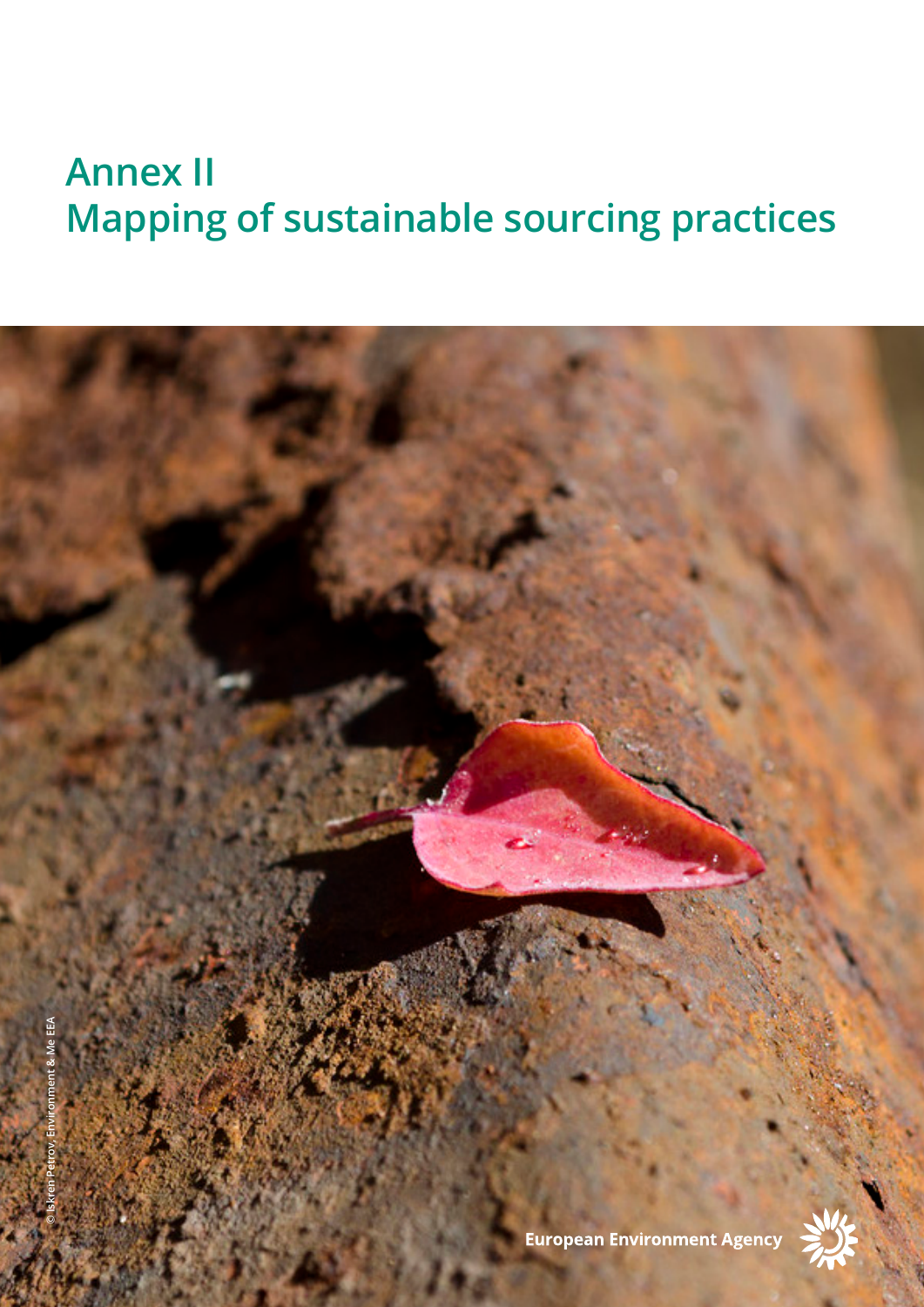

## **Annex II Mapping of sustainable sourcing practices**

## **II.1 Background and methodology**

This standalone document provides a non-comprehensive inventory and mapping of sustainable sourcing practices applicable to a set of selected raw materials.

According to the selected raw materials considered as relevant for EU consumption, a literature review as well as contacts with relevant European associations were initiated, for identifying sustainable sourcing practices respectively to be adopted by actors of aluminium (section [0\)](#page-2-0), copper (section [0\)](#page-14-0), iron (section [0\)](#page-19-0), gold (section [0\)](#page-25-0), limestone and gypsum (section [0\)](#page-30-0), timber (section [0\)](#page-32-0), chemicals and fertilisers minerals (section [0\)](#page-35-0) as well as salt (sectio[n 0\)](#page-46-0) supply chains. With the objective to further estimate their GHG emission reduction potential, practices were categorised based on the position of the possible **adopter(s) of the practice** in the product's value chain, and on the **type of instrument(s)** employed. It is indeed clear that most instruments are not exclusive to a single value chain actor or stage, and practices can combine several instruments. Similarly, practices can target several supply chain actors and not be specific to only one adopter. Also, the environmental benefits resulting from the adoption of a practice can be realized by different actors on the value chain and does not, therefore, necessarily target (only) direct climate mitigation impacts realized by the immediately preceding value chain actor. The following indexation matrix was created to facilitate the mapping of identified practices, see II.2.

| Type of instrument/Supplier of raw<br>materials, intermediate products or<br>finished goods | <b>Requirements</b><br>addressing<br>raw material<br>producers | <b>Requirements</b><br>addressing<br>raw material<br>processors or<br>manufacturers | <b>Requirements</b><br>addressing<br>raw material<br>traders |
|---------------------------------------------------------------------------------------------|----------------------------------------------------------------|-------------------------------------------------------------------------------------|--------------------------------------------------------------|
| <b>Regulations</b>                                                                          | <b>MR</b>                                                      | <b>PR</b>                                                                           | TR                                                           |
| <b>Standards and certification</b>                                                          | <b>MS</b>                                                      | <b>PS</b>                                                                           | TS                                                           |
| &<br>National, regional, international<br>sectoral networks & commitments                   | <b>MN</b>                                                      | <b>PN</b>                                                                           | <b>TN</b>                                                    |
| Sectoral performance benchmarking, as<br>in BAT Reference Documents (BREFs)                 | MB.                                                            | <b>PB</b>                                                                           | TB                                                           |
| <b>Technology innovations</b>                                                               | MT                                                             | PT                                                                                  | TT                                                           |
| <b>Economic instruments</b>                                                                 | <b>ME</b>                                                      | PF                                                                                  | <b>TE</b>                                                    |
| <b>Awareness raising</b>                                                                    | MA                                                             | PA                                                                                  | ТA                                                           |

**Table II.1: Indexation matrix for sustainable practices categorisation, according to employed instrument(s) and practice adopter(s) on the value chain**

Once categorised and indexed accordingly, individual identified practices were elaborated and referenced following the same template. In case readily available

Kongens Nytorv 6 1050 Copenhagen K Denmark Tel.: +45 3336 7100 Fax: +45 3336 7199 [eea.europa.eu](http://www.eea.europa.eu/)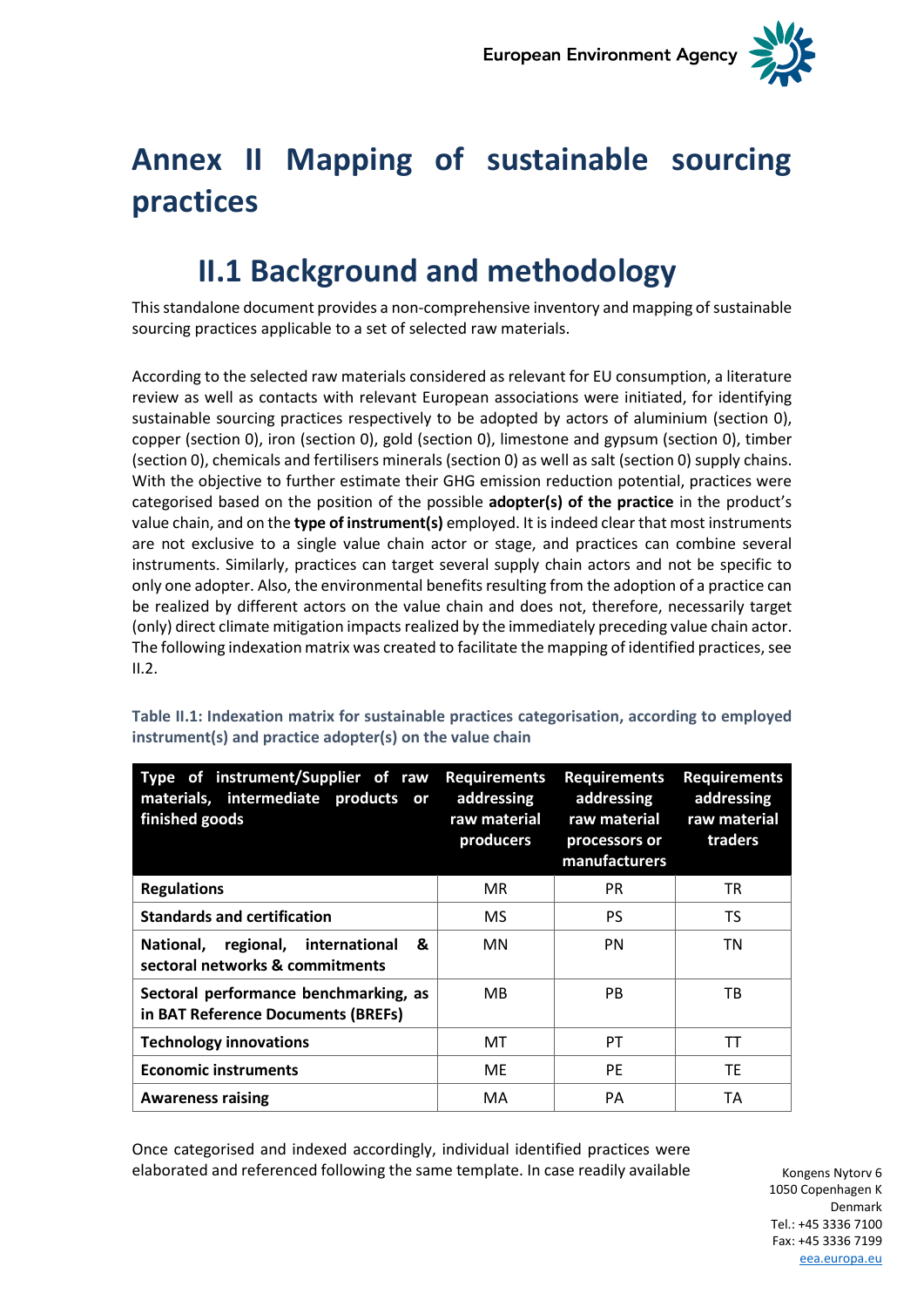European Environment Agency



were found, this template includes a section for describing the climate mitigation potential of the specific practice. In view of estimating the climate mitigation potential of identified practices, information on the relevance of the specific raw material for European consumption is systematically reminded, together with information on sources of greenhouse gas emissions (GHG) along each raw material supply chain. The final section provides an overview of all identified and categorised (mapping) practices (section **Error! Reference source not found.**).

## <span id="page-2-0"></span>**II.2 Bauxite and Aluminium**

| Practice number: A1                                                                                                                                                                                                                                                                                                                                                                                                                                                                                                                                                                                                                                                                                                                                                                                                                                                                                                                                                                              |                                                                                                                   |  |
|--------------------------------------------------------------------------------------------------------------------------------------------------------------------------------------------------------------------------------------------------------------------------------------------------------------------------------------------------------------------------------------------------------------------------------------------------------------------------------------------------------------------------------------------------------------------------------------------------------------------------------------------------------------------------------------------------------------------------------------------------------------------------------------------------------------------------------------------------------------------------------------------------------------------------------------------------------------------------------------------------|-------------------------------------------------------------------------------------------------------------------|--|
| Practice category: PT                                                                                                                                                                                                                                                                                                                                                                                                                                                                                                                                                                                                                                                                                                                                                                                                                                                                                                                                                                            |                                                                                                                   |  |
| Practice adopter                                                                                                                                                                                                                                                                                                                                                                                                                                                                                                                                                                                                                                                                                                                                                                                                                                                                                                                                                                                 | Raw material processors                                                                                           |  |
| <b>Instruments used</b>                                                                                                                                                                                                                                                                                                                                                                                                                                                                                                                                                                                                                                                                                                                                                                                                                                                                                                                                                                          | <b>Technological innovations</b>                                                                                  |  |
| Relevance<br><b>EU</b><br>to<br>consumption                                                                                                                                                                                                                                                                                                                                                                                                                                                                                                                                                                                                                                                                                                                                                                                                                                                                                                                                                      | Size of direct imports of bauxite ore and other aluminium, and of the<br>aluminium footprint of imported products |  |
| Description                                                                                                                                                                                                                                                                                                                                                                                                                                                                                                                                                                                                                                                                                                                                                                                                                                                                                                                                                                                      |                                                                                                                   |  |
|                                                                                                                                                                                                                                                                                                                                                                                                                                                                                                                                                                                                                                                                                                                                                                                                                                                                                                                                                                                                  | Procuring alumina from plants using material efficient technologies                                               |  |
| During the refinement of bauxite into alumina using the Bayer Process, red mud or bauxite<br>residue is generated as an industrial waste. Currently, only a very small segment of this<br>industrial waste is re-used as raw material for clinker cement. However, in theory a lot more<br>raw materials could be extracted from this bauxite residue, including more alumina, pig iron<br>and a viscous slag suitable for industrial mineral wool production [1-2]. Efficient reprocessing<br>of this bauxite residue could potentially increase the domestic EU iron ore production by 18%<br>[1].<br>A novel Electric Arc Furnace (EAF) technology can smelt bauxite residues without any pre-<br>treatment. This new process for bauxite refinement could increase the efficiency of the Bayer<br>Process from 3% to 9-13%, thereby increasing the yield of extracted alumina [1]. In addition,<br>this novel technology allows for the production of pig iron and viscous slag suitable for |                                                                                                                   |  |
| industrial mineral wool. Therefore, this technology not only improves the existing alumina<br>extraction from bauxite by the RM processor, but also converts a hazardous waste into viable<br>co-products, and preventing accidental discharge into the environment [1-2].                                                                                                                                                                                                                                                                                                                                                                                                                                                                                                                                                                                                                                                                                                                       |                                                                                                                   |  |
| Mitigation potential                                                                                                                                                                                                                                                                                                                                                                                                                                                                                                                                                                                                                                                                                                                                                                                                                                                                                                                                                                             |                                                                                                                   |  |
| This novel process could increase the amount of aluminium produced from the same amount<br>of bauxite compared to traditional technologies as this novel technology increases the<br>efficiency of the Bayer Process from 3% to 9-13% [1]. Therefore, the for the same amount of<br>aluminium less mined bauxite will be required. Consequently, this will reduce the greenhouse<br>gas emissions associated with the mining of bauxite for the same amount of produced<br>aluminium. In addition, viable co-products are produced with this novel technology,<br>generating extra raw materials that could not be recovered from bauxite residue before.<br>Therefore, additional greenhouse gas emission from the mining of these raw materials could<br>potentially be reduced.                                                                                                                                                                                                               |                                                                                                                   |  |
| Reference(s)                                                                                                                                                                                                                                                                                                                                                                                                                                                                                                                                                                                                                                                                                                                                                                                                                                                                                                                                                                                     | (Wyns and Khandekar, 2020)<br>1.                                                                                  |  |

2. (Advanced Mineral Recovery Technologies Ltd., 2015)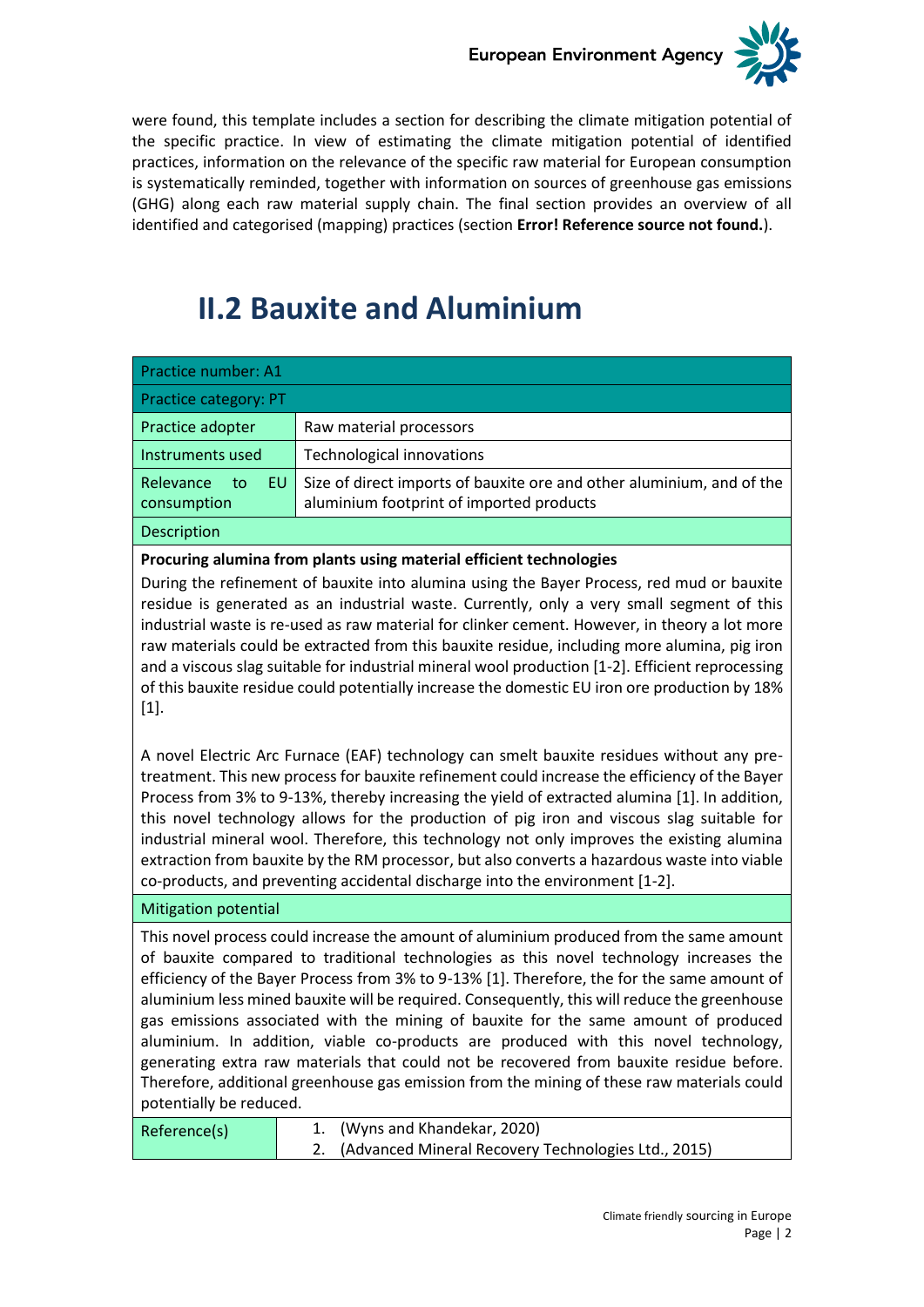

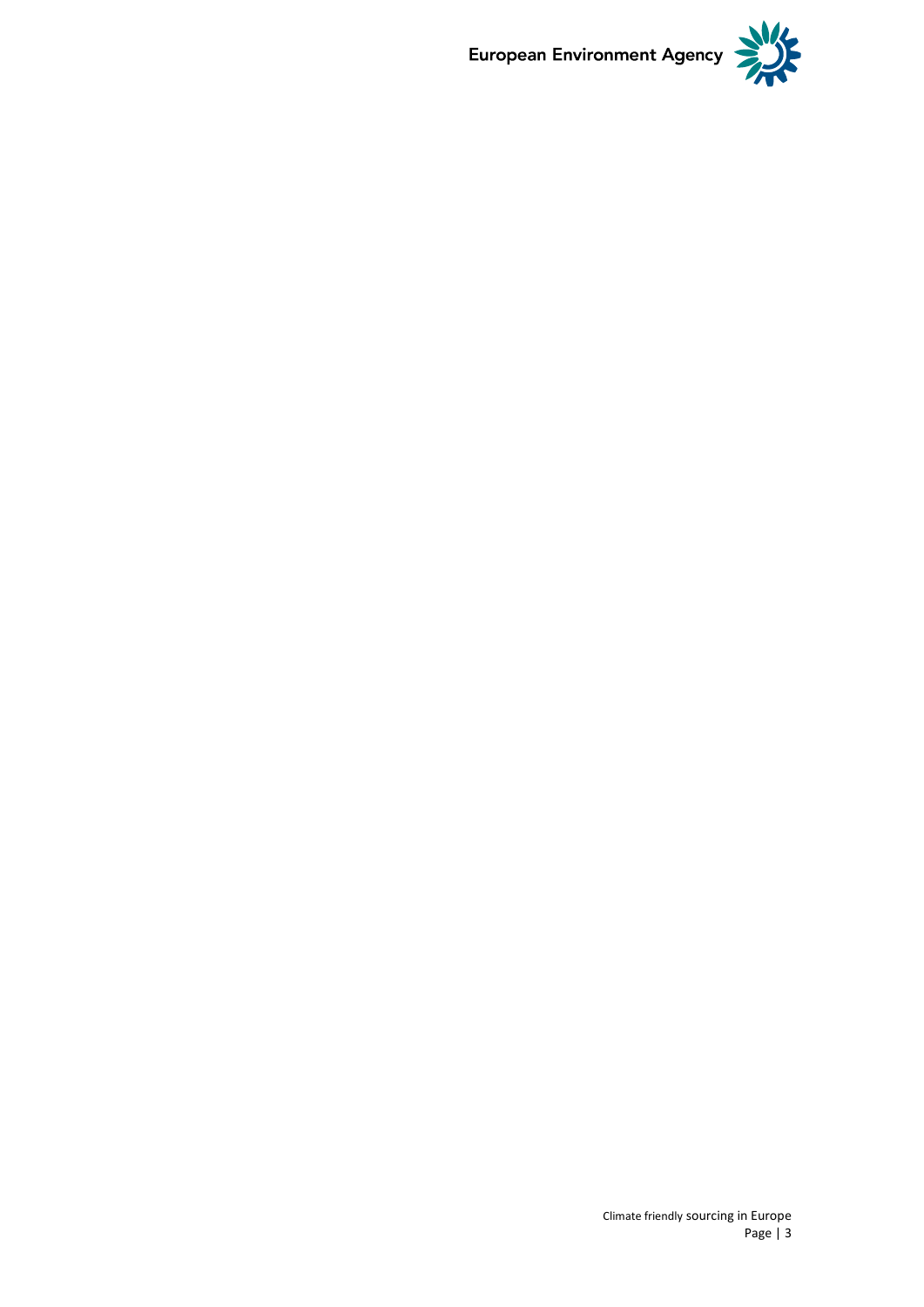

| Practice number: A2            |                                                                                                                   |
|--------------------------------|-------------------------------------------------------------------------------------------------------------------|
| Practice category: PT          |                                                                                                                   |
| Practice adopter               | Raw material processors                                                                                           |
| Instruments used               | Technological innovations                                                                                         |
| Relevance to EU<br>consumption | Size of direct imports of bauxite ore and other aluminium, and of the<br>aluminium footprint of imported products |
| <b>Description</b>             |                                                                                                                   |

## **Procuring aluminium from processing plants using energy efficient technologies**

A raw material processor has developed a new generation of electrolysis technology for aluminium production. By using its experience in aluminium production and modelling tools, the RM processor was able to develop these performance electrolytic cell components and methods to reduce process variability. This new technology changes the electrolytic cell technology for aluminium production by reducing cell resistance, enhance heat conservation and further improvement of standard operational procedures. This results in lower energy consumption, higher current density, lower CAPEX and lower greenhouse gas emissions for electrolysis technology using carbon anodes [1-2,4].

In the conventional process of primary aluminium production (Hall-Héroult process), the energy efficiency improvement is limited to the corrosive and harsh environment of the electrolytic cell. The physical modification of the electrode design can allow for improvements in energy efficiency of the Hall-Héroult cells and could reduce direct emissions from the carbon anodes which are gradually consumed during the aluminium production process [1- 3]:

- Sloped and perforated anodes make electrolysis more efficient by allowing better circulation within the electrolyte bath, while vertical electrode cells save energy by reducing heat loss and improving electrical conductivity. This new design of anodes will however also require a different type of cathode [1,3].
- Inert (non-carbon) anodes will eliminate the direct emissions during the electrochemical process and reduce energy consumption compared to the energyintensive carbon anode production method. These anodes are ideally combined with wetted cathodes to have truly "green" aluminium primary production. Wetted cathodes improve the electrical contact between the molten aluminium and the cathode, which will allow for reduced energy consumption of approximately 20% compared to conventional carbon cathodes. The development of inert anodes will also allow for the further development of multipolar cells which have the potential to reduce energy consumption by 40% through lower operating temperatures and higher current densities [1-2,5].

However, the electrode technologies have not yet fully reached the demonstration stage and are still being developed. A partnership between two aluminium producers, has successfully demonstrated the application of inert anode technology and has already produced aluminium using inert anodes. Currently, they are continuing their research by exploring scale-up possibilities. The goal is to demonstrate the technology at commercial scale by 2024 [1-2].

## Mitigation potential

This new electrolysis technology will use 15% less energy for aluminium production than the global average (14.1 kWh/kg), providing the lowest  $CO<sub>2</sub>$  footprint in the world. The RM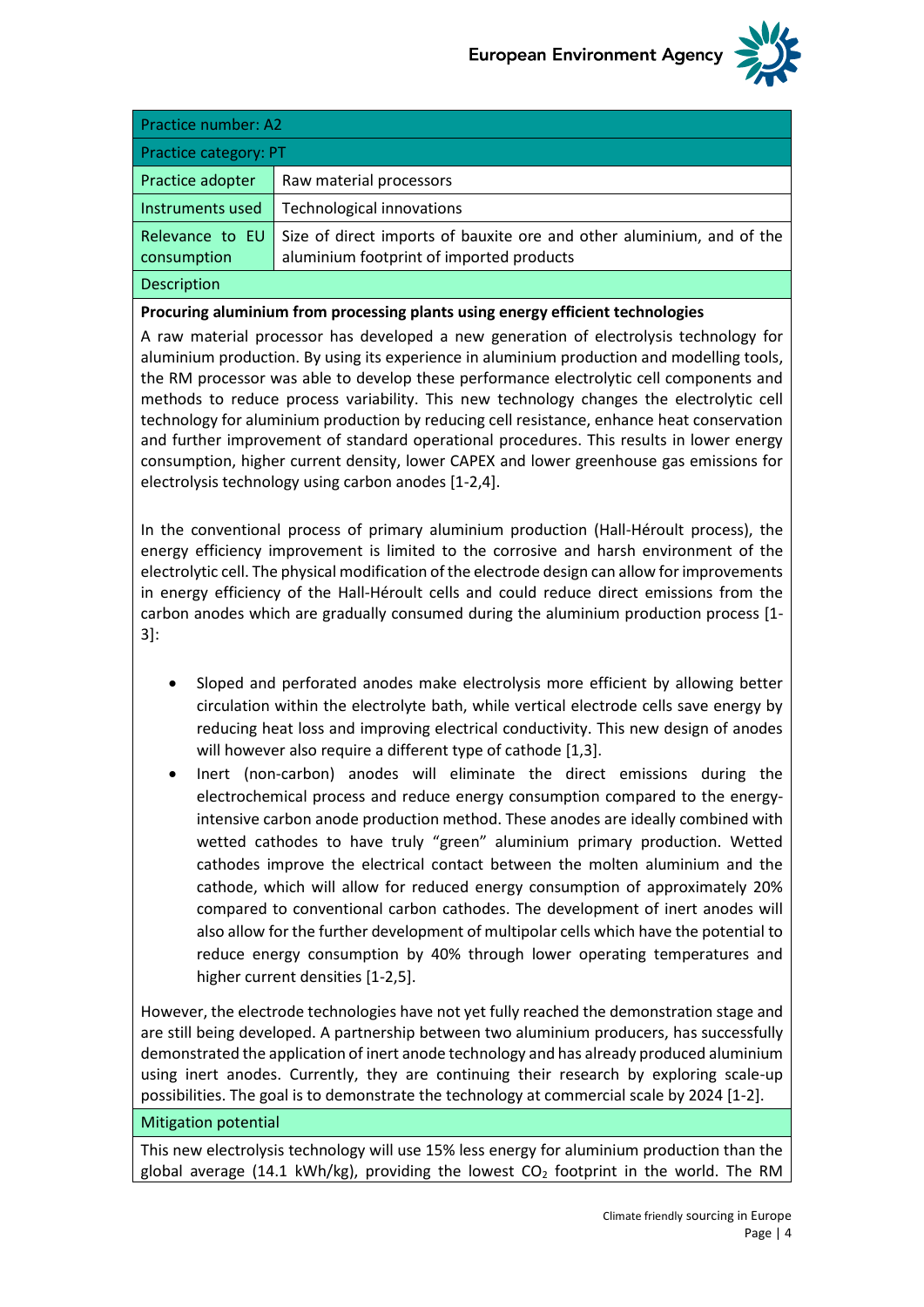

processor's pilot plant aims to set a new benchmark for emissions, reducing direct  $CO<sub>2</sub>$ emissions to 1.40-1.45kg  $CO_2$ -eq/kg aluminium or 0.8kg/kg aluminium below the current world average [1-4].

Depending on which new type of anodes and cells used in electrolysis technology, different levels of environmental benefits can be achieved.

- Sloped and perforated cells would reduce energy use by 2 to 2.5 kWh per kg of produced aluminium [3,5].
- The inert anode technology would reduce direct emissions from aluminium production by more than 20%. Furthermore, most inert anode technologies will ensure a reduction in energy consumption, in particular lower electricity consumption. This will further reduce greenhouse gas emissions [1].
- Wetted cathodes would reduce energy consumption by approximately 20% compared to conventional carbon cathodes [5].
- Multipolar cells would reduce energy consumption by 40%, due to lower operating temperatures and higher current densities [1,5].

| Reference(s) | 1. (Wyns and Khandekar, 2020) |
|--------------|-------------------------------|
|              | 2. (European Aluminium, 2019) |
|              | 3. (Gautam et al., 2018)      |
|              | (Segatz et al., 2016)<br>4.   |
|              | (Wyns et al., 2018b)<br>5.    |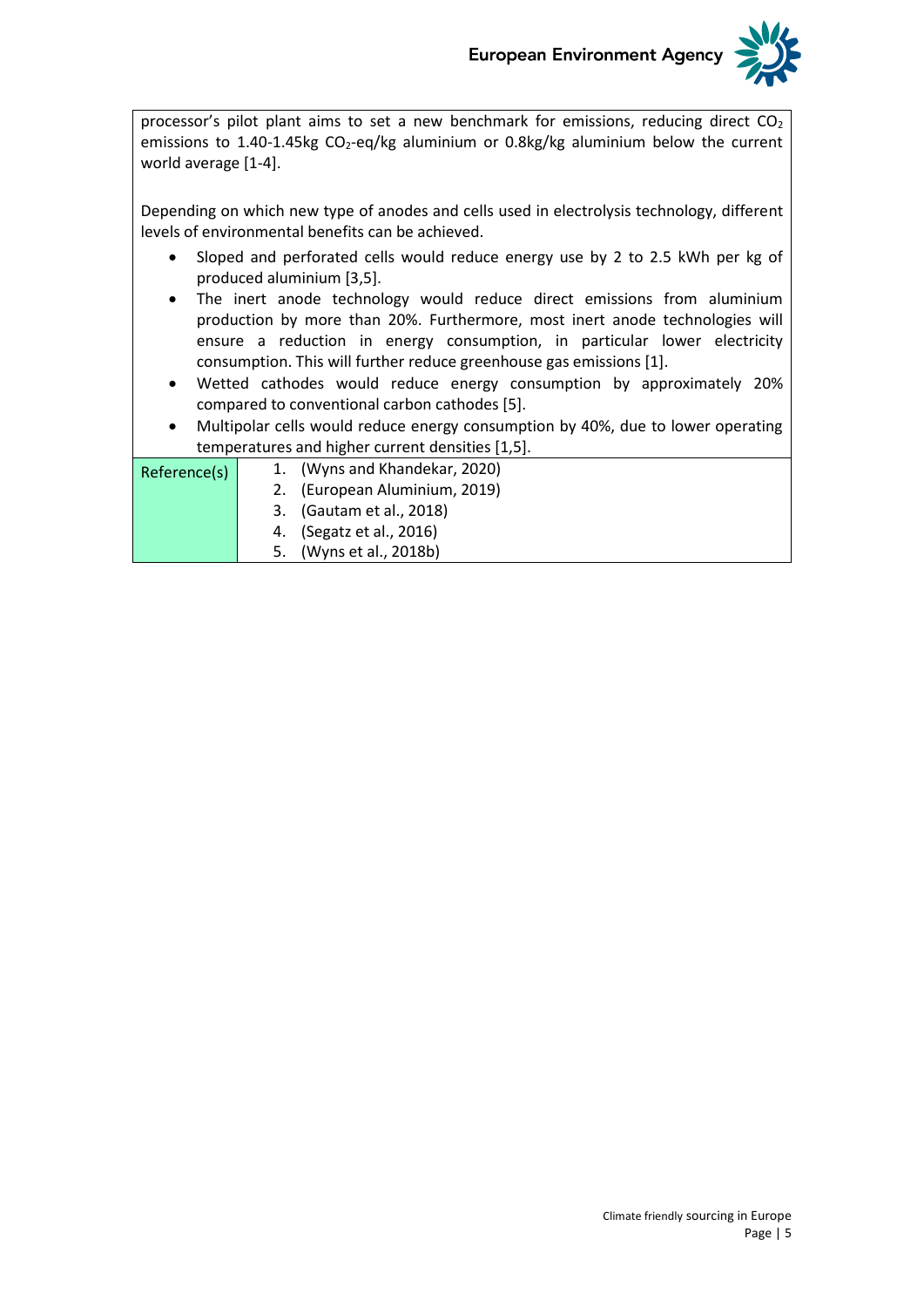

| Practice number: A3            |                                                                                                                   |
|--------------------------------|-------------------------------------------------------------------------------------------------------------------|
| Practice category: PT          |                                                                                                                   |
| <b>Practice adopter</b>        | Raw material processors                                                                                           |
| Instruments used               | Technological innovations                                                                                         |
| Relevance to EU<br>consumption | Size of direct imports of bauxite ore and other aluminium, and of the<br>aluminium footprint of imported products |
|                                |                                                                                                                   |

**Procuring aluminium from processing plants that have an increased electrification level and that implement energy demand response systems**

Modern primary aluminium producers are currently increasing the level of electrification of their production processes. Their future power supply will depend on various types of energy sources including renewable sources. Therefore, these industries can benefit from having a system for programmable variation in energy demand. Such a system enables them to increase or decrease their energy consumption for a certain period of time. This creates a 'virtual battery' which could accommodate for energy supply variations [1-3].

Currently, a primary aluminium producer is operating an industrial scale pilot with demand and response technology in its smelter's furnaces with the aim to reduce  $CO<sub>2</sub>$  emissions. The concept relies on installing adjustable heat exchangers that can maintain the energy balance in each electrolysis cell during shifts in power input. The total virtual storage capacity of the pilot plant is 1 120 MWh with a 95% efficiency level [1,4]. This demand and response system enables the smelter to increase or decrease its electricity consumption by 25% for up to several hours without adverse effects on the production process and product quality [1-3]. This would be further beneficial for the smelter if it would increase the power consumption when demand and electricity prices are low, allowing them to 'store' energy in molten aluminium so that energy consumption can be reduced at times of high demand and high electricity prices. This would help with managing supply and demand variability in the power sector, which will become increasingly important when the fraction of variable renewable energy sources in the grid increases [1].

The non-ferrous metal production sector has a significant potential to offer higher levels of demand response to the European power market. This is in particular the case for primary aluminium, zinc and copper production. If all energy intensive industries in the EU would apply an industrial demand and response system with a variation in demand by 5-10%, it would equal a virtual power generation capacity of 3.3-6.6 GWe in the EU. Sufficiently large demand and response capacity in the EU could reduce investments costs in back-up power generation and storage [1].

## Mitigation potential

Under normal operating conditions the furnaces installed with the demand and response technology outperformed the regular furnaces with 0.25 DCkWh/kg aluminium lower energy consumption and 0.4% higher current efficiency [3]. Overall this will reduce the energy consumption by the RM processor and consequently will lead to reduced greenhouse gas emissions.

| Reference(s) | 1. (Wyns et al., 2018a)<br>2. (Wyns and Khandekar, 2020) |
|--------------|----------------------------------------------------------|
|              | 3. (Djukanovic, 2017)<br>4. (Wyns et al., 2018b)         |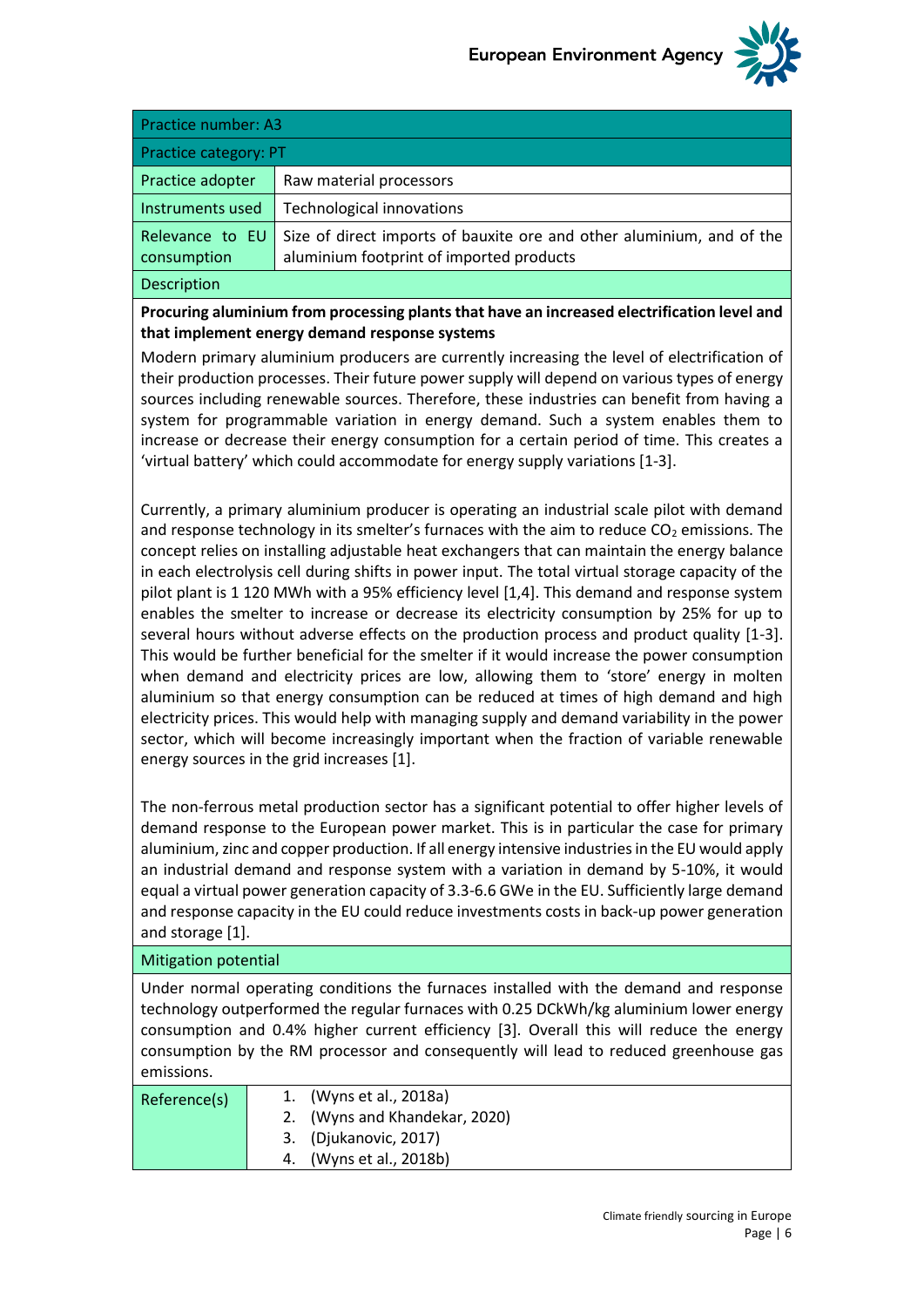

| Practice number: A4                  |                                                                                                                   |
|--------------------------------------|-------------------------------------------------------------------------------------------------------------------|
| Practice category: MT                |                                                                                                                   |
| Practice adopter                     | Secondary raw material producers (aluminium recyclers)                                                            |
| Instruments used                     | <b>Technological innovations</b>                                                                                  |
| Relevance<br>EU<br>to<br>consumption | Size of direct imports of bauxite ore and other aluminium, and of the<br>aluminium footprint of imported products |
| and the property of the con-         |                                                                                                                   |

## **Procuring aluminium scrap from recovery plants implementing sorting efficient technologies increasing scrap quality**

An aluminium secondary raw material producer that uses metal scrap to obtain secondary aluminium can decrease its energy consumption, indirect greenhouse gas emissions and increase its raw materials' yield by separating non-metallic constituents and metals other than aluminium by using one or a combination of the following techniques:

- magnetic separation (separate aluminium from ferrous metal components);
- eddy current separation (separate aluminium from non-metallic constituents);
- relative density separation (separation of aluminium from other non-ferrous metals).

By applying these techniques, a larger variety of scraps are eligible to be used for secondary raw material production and the quality of raw material is increased [1-2]. In addition to the existing technologies mentioned above, new techniques for physical sorting scrap metal include colour sorting and laser induced breakdown spectroscopy (LIBS), which could further increase the variety of scraps that can be used and to increase the quality of raw material. Currently, LIBS appears to be the most promising high volume/high speed process [2].

## Mitigation potential

The application of improved separation techniques realises an improved selection of feed raw materials for the melting process. This in turn will result in reduced energy use in secondary aluminium production. It is estimated that this increased quality of raw material results in a reduction of 12% in energy use relative to current methods of secondary production [3].

In addition, these separation techniques increase the recovery of other raw materials (metals) that can be used or traded as a secondary raw material. Therefore, additional greenhouse gas emissions from the mining of these raw materials could potentially be reduced [1-2].

| Reference(s) | 1. (EIPPCB, 2001)             |
|--------------|-------------------------------|
|              | 2. (Wyns and Khandekar, 2020) |
|              | 3. (Wyns et al., 2018b)       |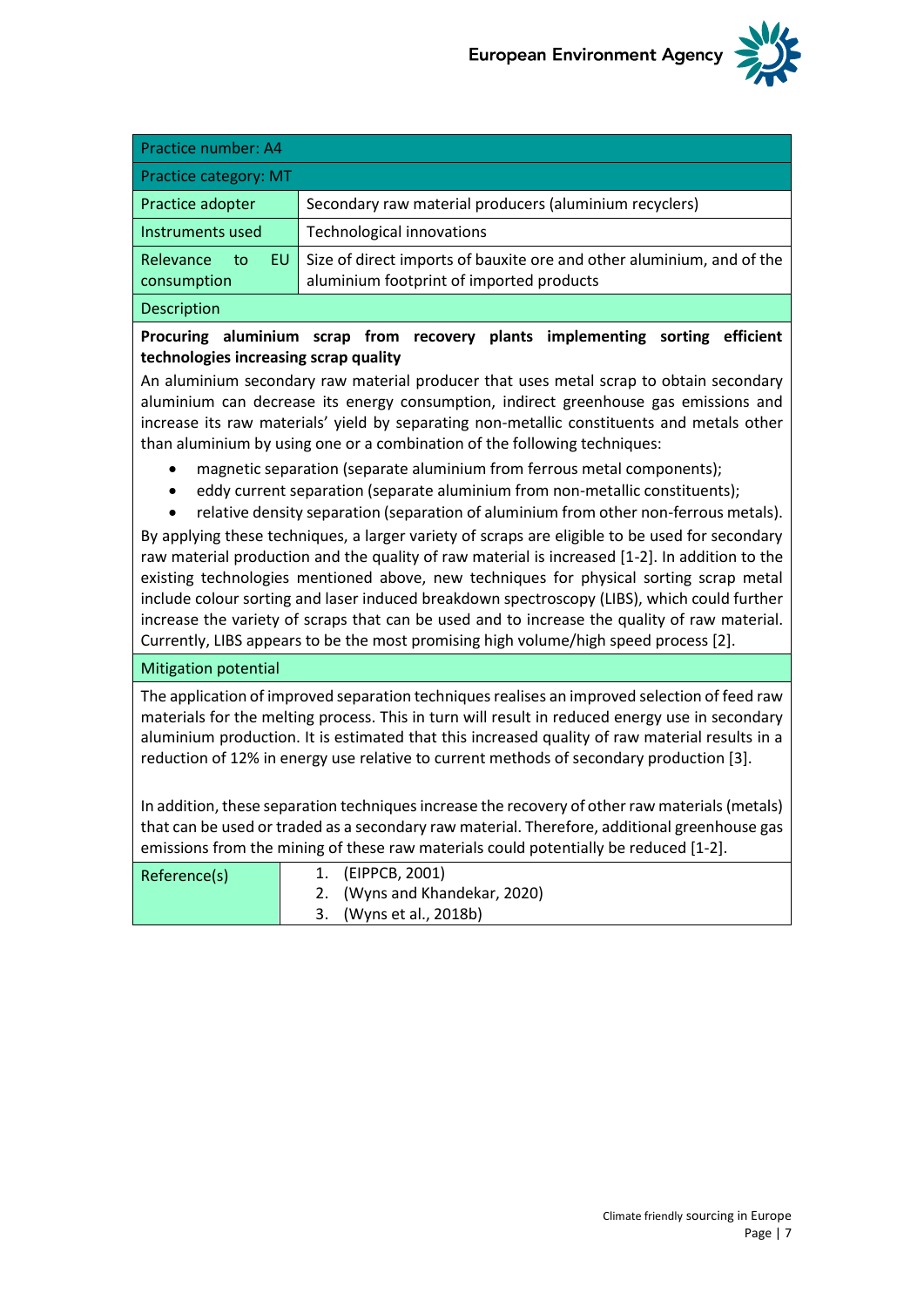

| Practice number: A5            |                                                                                                                   |
|--------------------------------|-------------------------------------------------------------------------------------------------------------------|
| Practice category: MS, PS, TS  |                                                                                                                   |
| <b>Practice adopter</b>        | Raw material producers, processors and traders                                                                    |
| Instruments used               | Standards and certification                                                                                       |
| Relevance to EU<br>consumption | Size of direct imports of bauxite ore and other aluminium, and of the<br>aluminium footprint of imported products |
| <b>Decription</b>              |                                                                                                                   |

## **Procuring bauxite and aluminium from third-party certified actors complying with specific industry standards**

A non-profit, multi-stakeholder organisation within the aluminium industry administers an independent third-party certification program for the whole aluminium value chain. The goal of this organisation and its certification program is to provide independent assurance of responsible production, sourcing and stewardship of aluminium [1-3].

The standard imposed by the organisation on its certified members defines environmental, social and governance principles and criteria which their members have to adhere to, with the aim to address sustainability issues within the aluminium value chain [2]. In addition, the organisation also provides a voluntary standard which their members can choose to adhere to. This standard sets out requirements for the creation of a chain of custody for aluminium, which is produced and processed through the value chain into diverse downstream sectors [3].

Several principles within these standards are related to sustainable sourcing and environmental impact. The members should be committed to sound management of its environmental, social and governance processes. The members should also be committed to take a life cycle perspective and to promote resource efficiency, collection and recycling of aluminium within its operations as well as within the value chain. Lastly, the members should recognise the ultimate objective established under the UN Framework Convention on Climate Change, and they are committed to reducing its greenhouse gas emissions from a lifecycle perspective to mitigate its impact on the global climate [1-3].

## Mitigation potential

All members of the value chain can be a member of this non-profit organisation. Therefore, adhering to these principles in the imposed standards allows for reduction of greenhouse gas emissions and environmental impact throughout the complete value chain.

For aluminium smelting in particular the standard dictates that the member should demonstrate that the Scope 1 and Scope 2 greenhouse gas emissions from the production of aluminium (up to and including 2020) is at a level below 8 tons  $CO<sub>2</sub>$ -eq /ton aluminium by 2030. Aluminium smelters starting production after 2020, should demonstrate that the Scope 1 and Scope 2 GHG emissions from the production of aluminium are currently at a level below 8 tons  $CO<sub>2</sub>$ -eq/ton aluminium [2].

| Reference(s) | 1. (Aluminium Stewardship Initiative, 2017c) |  |
|--------------|----------------------------------------------|--|
|              | 2. (Aluminium Stewardship Initiative, 2017b) |  |
|              | 3. (Aluminium Stewardship Initiative, 2017a) |  |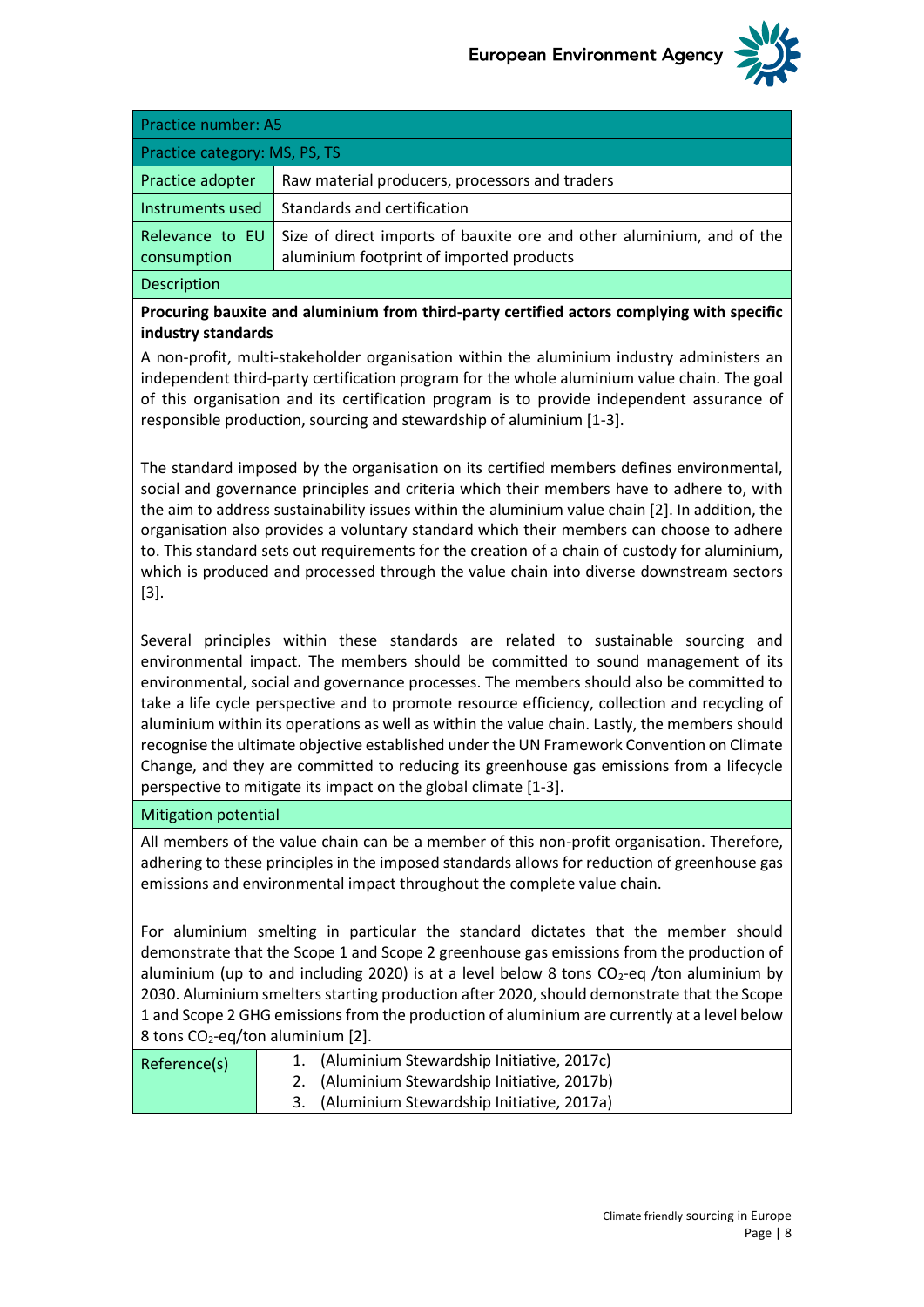

| Practice number: A6                                                                                                                                                                                                                                                                                                                                                                                                                                                                                                                                                                                                                                                                                                                                       |                                                                                                                   |  |
|-----------------------------------------------------------------------------------------------------------------------------------------------------------------------------------------------------------------------------------------------------------------------------------------------------------------------------------------------------------------------------------------------------------------------------------------------------------------------------------------------------------------------------------------------------------------------------------------------------------------------------------------------------------------------------------------------------------------------------------------------------------|-------------------------------------------------------------------------------------------------------------------|--|
| Practice category: MN, PN, TN                                                                                                                                                                                                                                                                                                                                                                                                                                                                                                                                                                                                                                                                                                                             |                                                                                                                   |  |
| Practice adopter                                                                                                                                                                                                                                                                                                                                                                                                                                                                                                                                                                                                                                                                                                                                          | Raw material producers, processors and traders                                                                    |  |
| Instruments used                                                                                                                                                                                                                                                                                                                                                                                                                                                                                                                                                                                                                                                                                                                                          | National, regional, international & sectoral networks & commitments                                               |  |
| Relevance to EU<br>consumption                                                                                                                                                                                                                                                                                                                                                                                                                                                                                                                                                                                                                                                                                                                            | Size of direct imports of bauxite ore and other aluminium, and of the<br>aluminium footprint of imported products |  |
| Description                                                                                                                                                                                                                                                                                                                                                                                                                                                                                                                                                                                                                                                                                                                                               |                                                                                                                   |  |
| Procuring bauxite and aluminium from actors adhering to voluntary sustainability targets<br>defined by industry association roadmaps or other voluntary initiatives<br>An aluminium industry association has drafted a sustainability roadmap that takes a holistic<br>approach in positioning the aluminium industry to contribute to a transition to a competitive,<br>sustainable economy. In this roadmap the industry association has determined a set of<br>voluntary sustainability targets that their members are committed to achieve by 2025 on<br>several aspects of the value chain, including adoption of sourcing and traceability standards,<br>other responsible sourcing practices, energy consumption reduction targets, greenhouse gas |                                                                                                                   |  |
| <b>Mitigation potential</b>                                                                                                                                                                                                                                                                                                                                                                                                                                                                                                                                                                                                                                                                                                                               | emission reduction targets, encourage research on several topics and recycling targets [1-2]                      |  |
| The goal of the aluminium industry is to reduce energy consumption by 10%, per ton of<br>aluminium produced or transformed throughout the whole value chain by 2025 [1-2]. The<br>efforts of the aluminium industry to reduce its direct emissions (-70% in absolute terms),<br>combined with the European Commission's scenario on reductions of emissions from<br>European power generation (-92%), have the potential to deliver a total of 79% reduction in<br>the sector's direct and indirect emissions throughout the whole value chain by 2050 [3].<br>1.<br>(European Aluminium, 2015a)<br>Reference(s)<br>(European Aluminium, 2015b)<br>2.<br>3.<br>(European Aluminium, 2019)                                                                 |                                                                                                                   |  |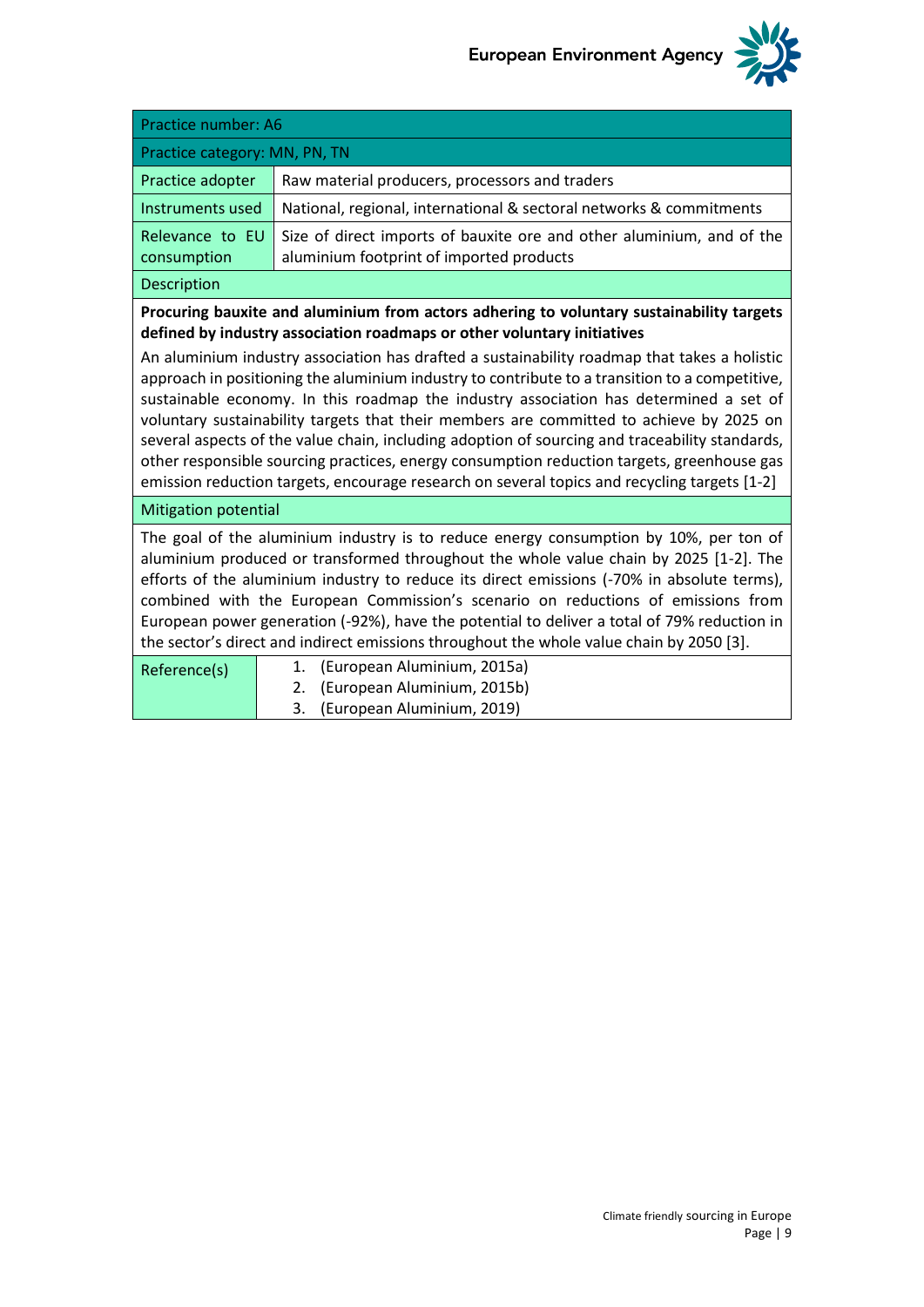

| Practice number: A7                                                                                                                                                                                                                                                                                                                                                                                                                                                                                                                                                                                                                                                                                                                                |                                                                                                                      |  |
|----------------------------------------------------------------------------------------------------------------------------------------------------------------------------------------------------------------------------------------------------------------------------------------------------------------------------------------------------------------------------------------------------------------------------------------------------------------------------------------------------------------------------------------------------------------------------------------------------------------------------------------------------------------------------------------------------------------------------------------------------|----------------------------------------------------------------------------------------------------------------------|--|
| Practice category: PS                                                                                                                                                                                                                                                                                                                                                                                                                                                                                                                                                                                                                                                                                                                              |                                                                                                                      |  |
| Practice adopter                                                                                                                                                                                                                                                                                                                                                                                                                                                                                                                                                                                                                                                                                                                                   | Secondary aluminium producer                                                                                         |  |
| Instruments used                                                                                                                                                                                                                                                                                                                                                                                                                                                                                                                                                                                                                                                                                                                                   | Standards and certification                                                                                          |  |
| Relevance to EU<br>consumption                                                                                                                                                                                                                                                                                                                                                                                                                                                                                                                                                                                                                                                                                                                     | Size of direct imports of bauxite ore and other aluminium, and of the<br>aluminium footprint of imported products    |  |
| Description                                                                                                                                                                                                                                                                                                                                                                                                                                                                                                                                                                                                                                                                                                                                        |                                                                                                                      |  |
| aluminium post-consumer recycled content<br>An aluminium product manufacturer has developed a new aluminium alloy with a fixed<br>minimum content of post-consumer recycled aluminium used in a series of products. Through<br>using recycled content, they reduce energy consumption drastically compared to primary<br>production. The percentage of scrap can vary depending on specifications from the client, but<br>they will guarantee a $CO2$ footprint below 2.3 kg $CO2$ per 1 kg aluminium produced [1-3]. The<br>production process is fully traceable, and the product is certified by an independent third<br>party (DNV GL: ISO 14064) with details of CO <sub>2</sub> footprint and fully traceability of the materials<br>$[4]$ . |                                                                                                                      |  |
| <b>Mitigation potential</b>                                                                                                                                                                                                                                                                                                                                                                                                                                                                                                                                                                                                                                                                                                                        |                                                                                                                      |  |
| The aluminium alloy has a carbon footprint of below 2.3 kg $CO2$ per kg aluminium produced.<br>The reduction in greenhouse gas emissions will mainly be achieved at level of bauxite mining,<br>refining and primary aluminium production as a specific fraction of secondary aluminium is<br>incorporated in the product [1-2]. Aluminium recycling requires 95% percent less energy and<br>emits approximately 95% less greenhouse gases compared to primary production of<br>aluminium [3].                                                                                                                                                                                                                                                     |                                                                                                                      |  |
| Reference(s)                                                                                                                                                                                                                                                                                                                                                                                                                                                                                                                                                                                                                                                                                                                                       | (Hydro, 2019)<br>1.<br>(Wyns and Khandekar, 2020)<br>2.<br>3.<br>(European Aluminium, 2015b)<br>(Hydro, 2020a)<br>4. |  |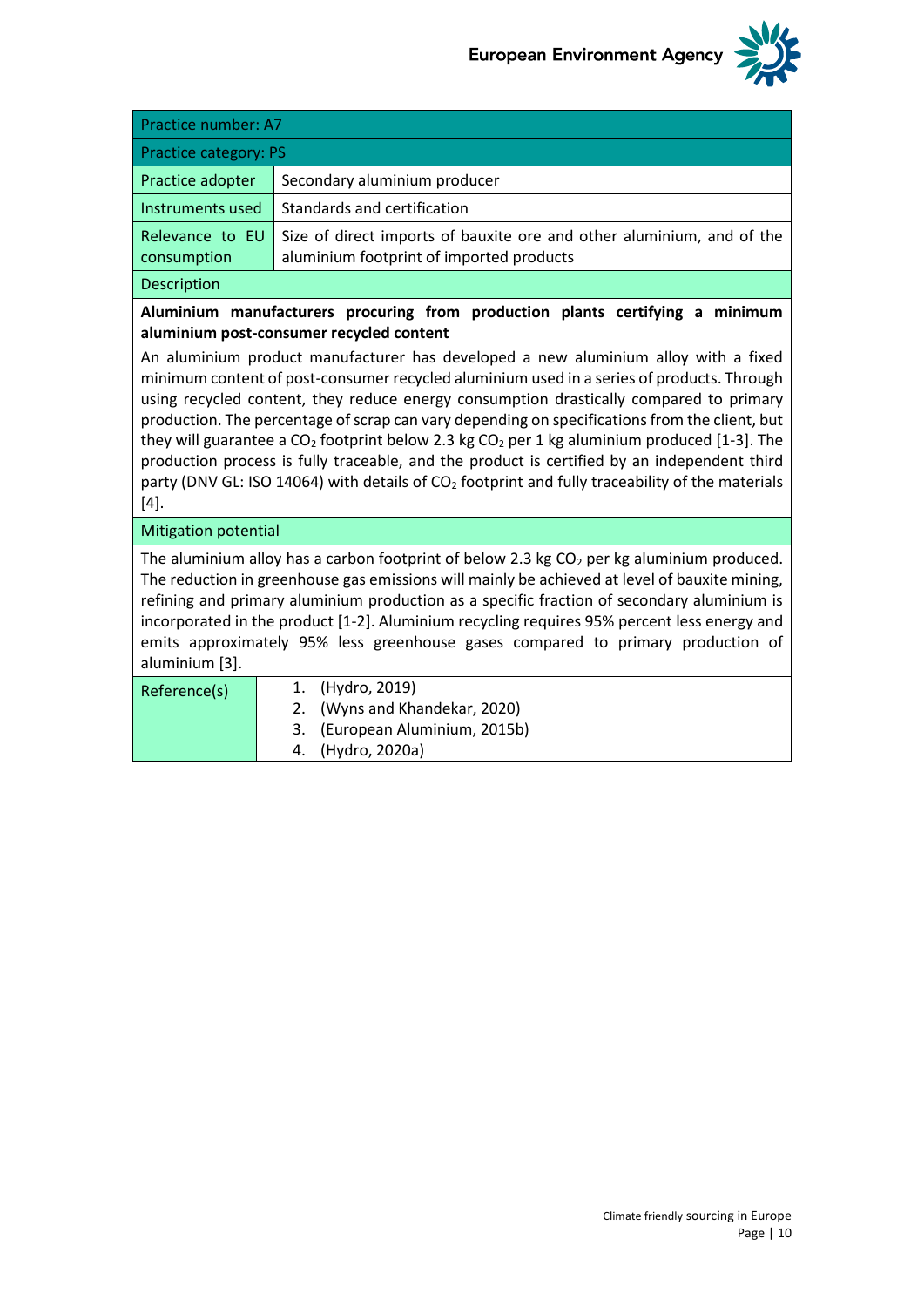

| <b>Practice number: A8</b>                                                                                                                                                                                                                                                                                                                                                                                                                                                                                                                                                                                                                                                                                                                                                                                                                                                                                                                                              |                                                                                                                   |  |
|-------------------------------------------------------------------------------------------------------------------------------------------------------------------------------------------------------------------------------------------------------------------------------------------------------------------------------------------------------------------------------------------------------------------------------------------------------------------------------------------------------------------------------------------------------------------------------------------------------------------------------------------------------------------------------------------------------------------------------------------------------------------------------------------------------------------------------------------------------------------------------------------------------------------------------------------------------------------------|-------------------------------------------------------------------------------------------------------------------|--|
| Practice category: PS                                                                                                                                                                                                                                                                                                                                                                                                                                                                                                                                                                                                                                                                                                                                                                                                                                                                                                                                                   |                                                                                                                   |  |
| Practice adopter                                                                                                                                                                                                                                                                                                                                                                                                                                                                                                                                                                                                                                                                                                                                                                                                                                                                                                                                                        | Aluminium producer                                                                                                |  |
| Instruments used                                                                                                                                                                                                                                                                                                                                                                                                                                                                                                                                                                                                                                                                                                                                                                                                                                                                                                                                                        | Standards and certification                                                                                       |  |
| Relevance to EU<br>consumption                                                                                                                                                                                                                                                                                                                                                                                                                                                                                                                                                                                                                                                                                                                                                                                                                                                                                                                                          | Size of direct imports of bauxite ore and other aluminium, and of the<br>aluminium footprint of imported products |  |
| Description                                                                                                                                                                                                                                                                                                                                                                                                                                                                                                                                                                                                                                                                                                                                                                                                                                                                                                                                                             |                                                                                                                   |  |
| Aluminium manufacturers procuring from production plants certifying the use of renewable<br>energy in their activities<br>An aluminium product manufacturer has developed a new brand of low-carbon, sustainably<br>produced aluminium. It is produced using renewable energy from water (hydro power), wind<br>and/or solar. It allows the manufacturer to produce aluminium that reduces the carbon<br>footprint per kg of aluminium to 25% of the global average. This results in a maximum carbon<br>footprint of 4.0 kg CO <sub>2</sub> per kg aluminium [1-3]. The products of this brand can be verified<br>according to ISO 14064 by DNV GL, covering all carbon emissions from bauxite mining and<br>alumina refining to the production of aluminium in electrolysis and casting [1-2]. It is also<br>possible to provide certificates of origin by Environmental Product Declaration (EPD) in<br>accordance with ISO 14025 and verified by a third party [3]. |                                                                                                                   |  |
| <b>Mitigation potential</b>                                                                                                                                                                                                                                                                                                                                                                                                                                                                                                                                                                                                                                                                                                                                                                                                                                                                                                                                             |                                                                                                                   |  |
| The aluminium products have a maximum carbon footprint of 4.0 kg $CO2$ per kg aluminium<br>covering all carbon emissions from bauxite mining and alumina refining to the production of<br>aluminium in electrolysis and casting [1-3]. Main reductions in emissions are achieved by<br>using renewable energy sources for the power supply of the aluminium production process.                                                                                                                                                                                                                                                                                                                                                                                                                                                                                                                                                                                         |                                                                                                                   |  |
| Reference(s)                                                                                                                                                                                                                                                                                                                                                                                                                                                                                                                                                                                                                                                                                                                                                                                                                                                                                                                                                            | (Hydro, 2020b)<br>1.<br>(Hydro, 2019)<br>2.<br>3.<br>(Alcoa, 2020)                                                |  |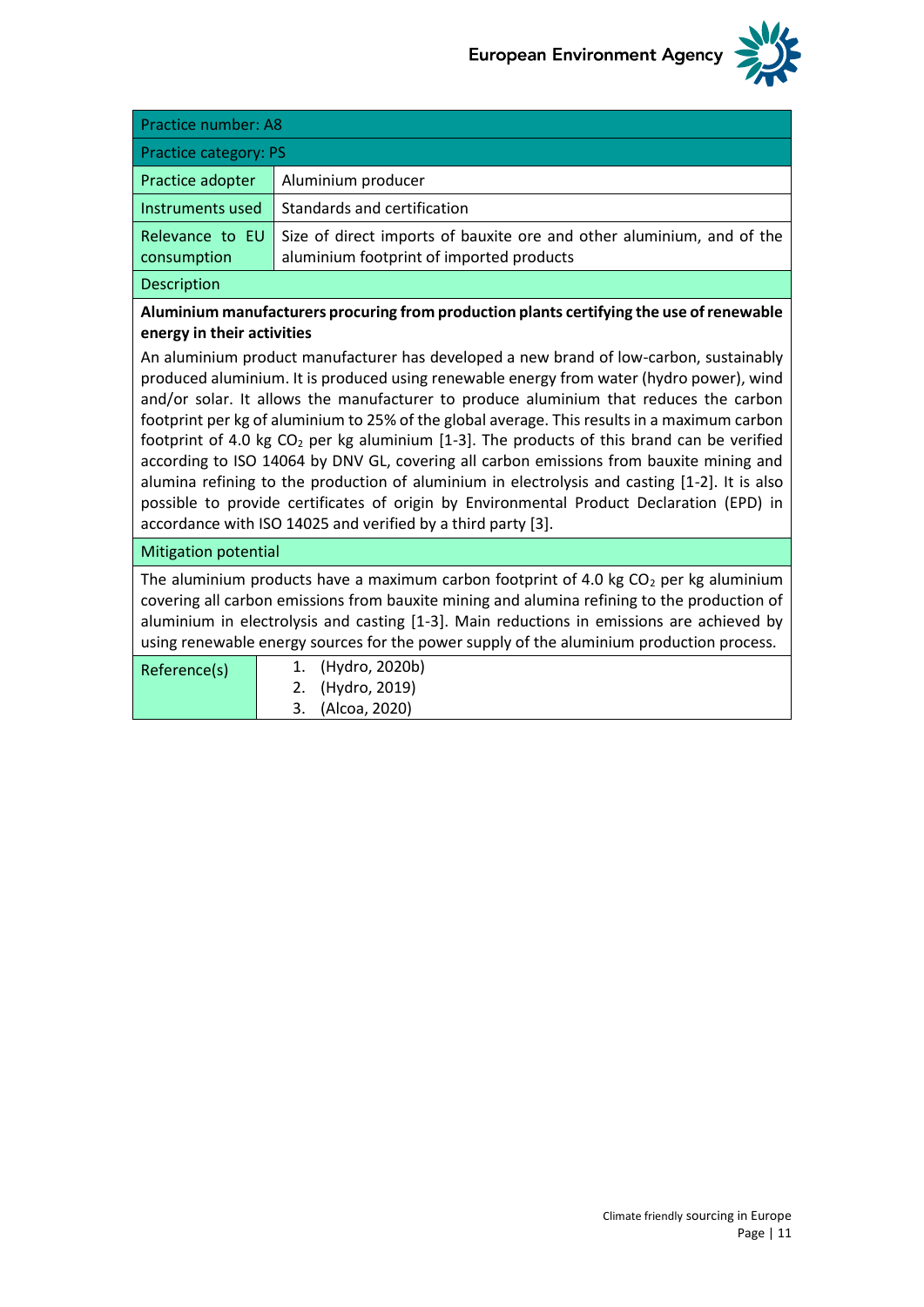

| Practice number: A9            |                                                                                                                   |
|--------------------------------|-------------------------------------------------------------------------------------------------------------------|
| Practice category: MR, PR, TR  |                                                                                                                   |
| <b>Practice adopter</b>        | Secondary raw material producers, processors and traders                                                          |
| Instruments used               | Regulation                                                                                                        |
| Relevance to EU<br>consumption | Size of direct imports of bauxite ore and other aluminium, and of the<br>aluminium footprint of imported products |
|                                |                                                                                                                   |

**Procuring aluminium and scrap from companies complying with Member States transpositions of the Waste Framework Directive and participating to extended producer responsibility national and/or regional schemes** 

A non-profit association within the aluminium industry aims to support the disposal or treatment of components and building profiles of windows, doors and curtain walling of aluminium for the purpose of material reuse (recycling). Another objective of the association is the promotion of the collection profile offcuts and tension remains originating from the production process of aluminium and their recycling and reusing as secondary raw materials. The aim is an environmentally friendly and resource-saving material cycle of aluminium.

The members take care of disassembling the aluminium parts, while the association itself provides a nationwide network of collection points to which members can return their used aluminium and production waste which is supplied to the collection partners. In return the members receive payment based on the current market price. After classifying, breaking up, separating and analysing the aluminium scrap by certified recycling partners, the aluminium can be melted down, casted and remanufactured into new aluminium products.

The members can be suppliers and manufacturers of aluminium building profiles for windows, doors and curtain walling, metalworkers, components distributors, recyclers and companies interested in the topic of closed material cycle for aluminium. With targeted educational work the association wants to promote the inclusion of aluminium into construction. In corresponding agreements the product responsibility, redemption and return obligations of the parties are clearly defined. The active participation is confirmed by a certificate which is reviewed annually [1-2].

## Mitigation potential

Aluminium recycling requires 95% less energy and emits approximately 95% less greenhouse gasses compared to primary production of aluminium (the electricity use per ton secondary aluminium produced is 0.12-0.34 MWh/t compared to around 14-16 MWh for primary [3-4]), resulting in greenhouse gas emissions of 0.5 tons  $CO<sub>2</sub>$  eq/ton recycled aluminium [3]. Given this, recycling aluminium provides an opportunity to decrease greenhouse gases by replacing the import of primary aluminium with the use of secondary aluminium. Therefore, emissions at the mining and refining stage are avoided.

| Reference(s) | 1. (AUF, 2017)                 |  |
|--------------|--------------------------------|--|
|              | 2. (European Aluminium, 2015b) |  |
|              | (Wyns and Khandekar, 2020)     |  |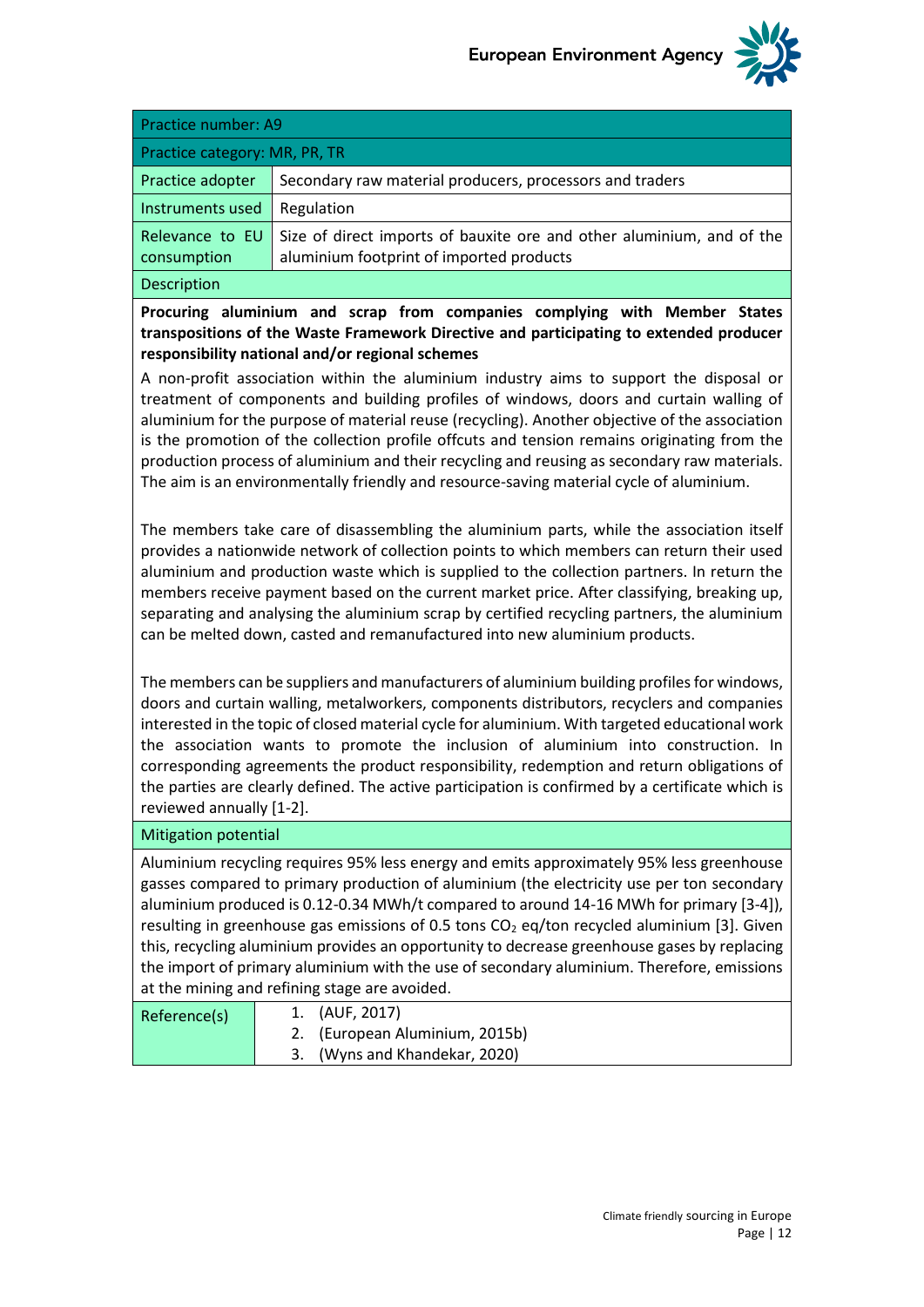

| Practice number: A10           |                                                                                                                   |
|--------------------------------|-------------------------------------------------------------------------------------------------------------------|
| <b>Practice category: ME</b>   |                                                                                                                   |
| Practice adopter               | Secondary raw material producers (aluminium recyclers)                                                            |
| Instruments used               | Economic instrument                                                                                               |
| Relevance to EU<br>consumption | Size of direct imports of bauxite ore and other aluminium, and of the<br>aluminium footprint of imported products |
| Docerintian                    |                                                                                                                   |

**Aluminium recyclers procuring post-consumer scrap collected through a Deposit Return System** 

In a Deposit Return System (DRS) consumers are charged a small deposit when buying singleuse beverage containers (metal, glass, plastic). This deposit is returned to the costumer when the container is returned to a collection point. This collection point enables the sorted recollection of beverage containers such as aluminium cans, which allows them to be easily processed and recycled [1-2].

A DRS system has been applied in several countries and has proven to be particularly successful in most cases. The recycling rates of these beverage containers usually exceeds 80%, but in the case of some well-performers, they even exceed 90%. In comparison, countries which depend on the kerbside collection of beverage containers have a recycling rate that is significantly lower, around 70%. Therefore, a DRS has been shown to increase the collected and eventually recycled amount of beverage containers, including aluminium cans. This results in a higher recovery of aluminium that is placed on the market, ensuring a higher amount of recycled aluminium that can be used as secondary raw material. This allows the companies to demonstrate through Extended Producer Responsibility Schemes (EPRS) that the effort of consumers to return and recycle aluminum cans is translated into new use and applications [3-4].

A country can motivate beverage manufacturers and importers to be part of a DRS by providing an exemption for beverage packaging tax when they are a member of a DRS. Typically the DRS is managed by one or a few national companies that organise the DRS. The recycling objectives of DRSs and the minimum values of different beverage package deposits can be laid down in regulations and decrees [1-3].

Mitigation potential

It is estimated that aluminium can recycling saves the annual equivalent of approximately 3 million tons of greenhouse gas emissions [4]. Aluminium recycling requires 95% percent less energy and emits approximately 95% less greenhouse gasses compared to primary production of aluminium (the electricity use per tonne secondary aluminium produced is 0.12-0.34 MWh/t compared to around 14-16 MWh for primary) [4-6]. Given this, recycling aluminium provides an opportunity to decrease greenhouse gases by replacing the import of primary aluminium with the use of secondary aluminium. Therefore, emissions at the mining and refining stage are avoided.

| Reference(s) | 1. (Poole, 2019)                 |
|--------------|----------------------------------|
|              | 2. (Palpa, 2015)                 |
|              | 3. (SITRA, 2017)                 |
|              | 4. (Euractiv, 2019)              |
|              | 5. (European Aluminium, 2015b)   |
|              | (Wyns and Khandekar, 2020)<br>6. |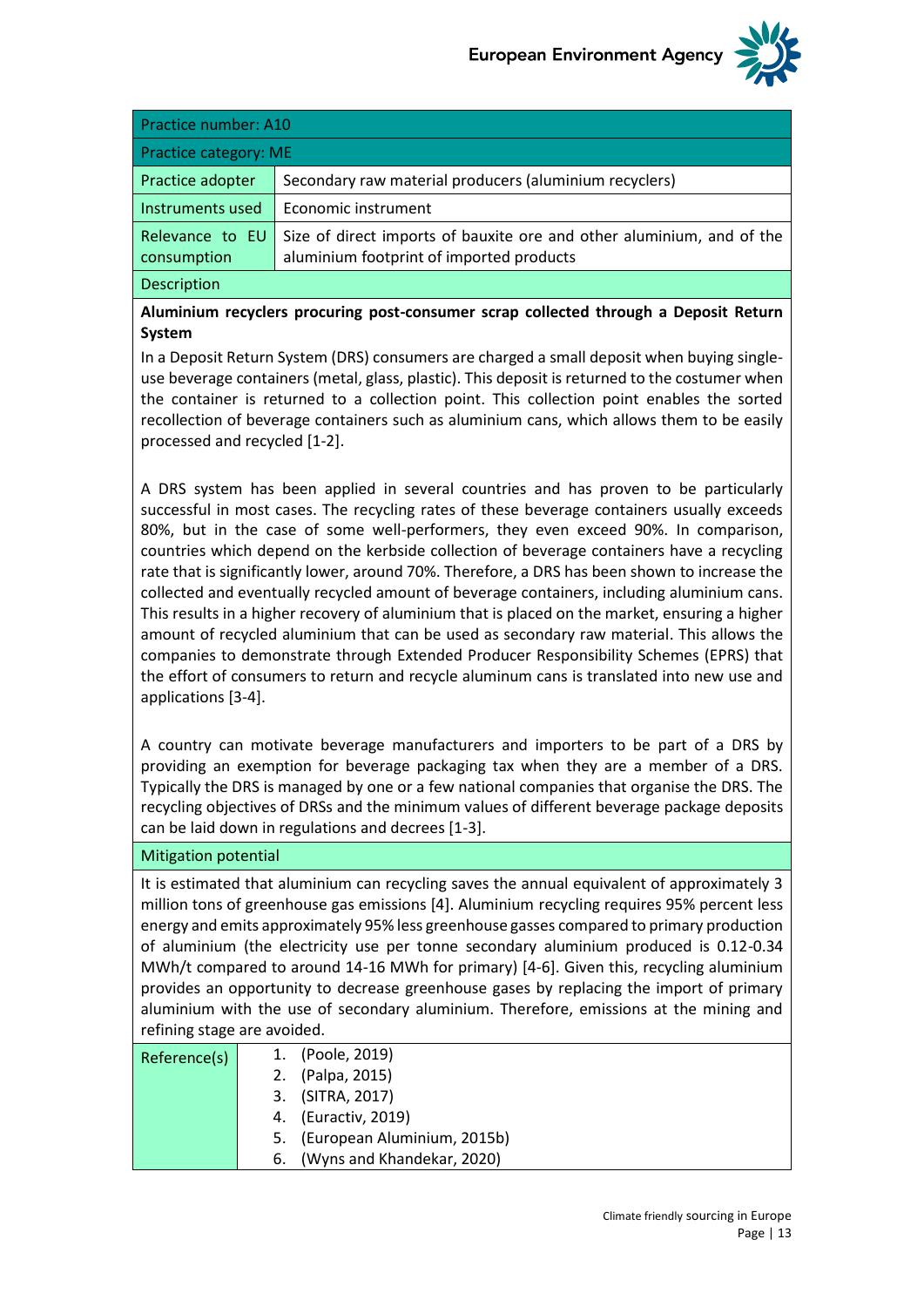

## **II.3 Copper**

<span id="page-14-0"></span>

| Practice number: C1                                                                                                                                                                                                                                                                                                             |                                                                                                                                                                                                      |  |
|---------------------------------------------------------------------------------------------------------------------------------------------------------------------------------------------------------------------------------------------------------------------------------------------------------------------------------|------------------------------------------------------------------------------------------------------------------------------------------------------------------------------------------------------|--|
| Practice category: MS                                                                                                                                                                                                                                                                                                           |                                                                                                                                                                                                      |  |
| Practice adopter                                                                                                                                                                                                                                                                                                                | Raw material producers                                                                                                                                                                               |  |
| Instruments used                                                                                                                                                                                                                                                                                                                | Standards and certification                                                                                                                                                                          |  |
| Relevance<br>EU.<br>to:<br>consumption                                                                                                                                                                                                                                                                                          | The demand for copper is expected to grow and the environmental<br>impacts of copper production are significant. Thus, significant<br>reductions in the emissions of copper production is essential. |  |
| Description                                                                                                                                                                                                                                                                                                                     |                                                                                                                                                                                                      |  |
| Procuring copper from third-party certified producers voluntarily monitoring and reducing<br><b>GHG emissions</b>                                                                                                                                                                                                               |                                                                                                                                                                                                      |  |
| Raw material processors and manufacturers can apply the practice of requiring their suppliers<br>to comply with sustainability standards, such as evaluation of the climate impact during<br>annual environmental sustainability reviews in compliance with the requirements of the ISO<br>14001 and OHSAS 18001 standards [1]. |                                                                                                                                                                                                      |  |
| <b>Mitigation potential</b>                                                                                                                                                                                                                                                                                                     |                                                                                                                                                                                                      |  |
| The sourcing requirements of processors and manufacturers will impact the performance of<br>upstream actors and reduce the climate impacts of them.                                                                                                                                                                             |                                                                                                                                                                                                      |  |
| Reference(s)                                                                                                                                                                                                                                                                                                                    | 1. (Boliden, 2020a)                                                                                                                                                                                  |  |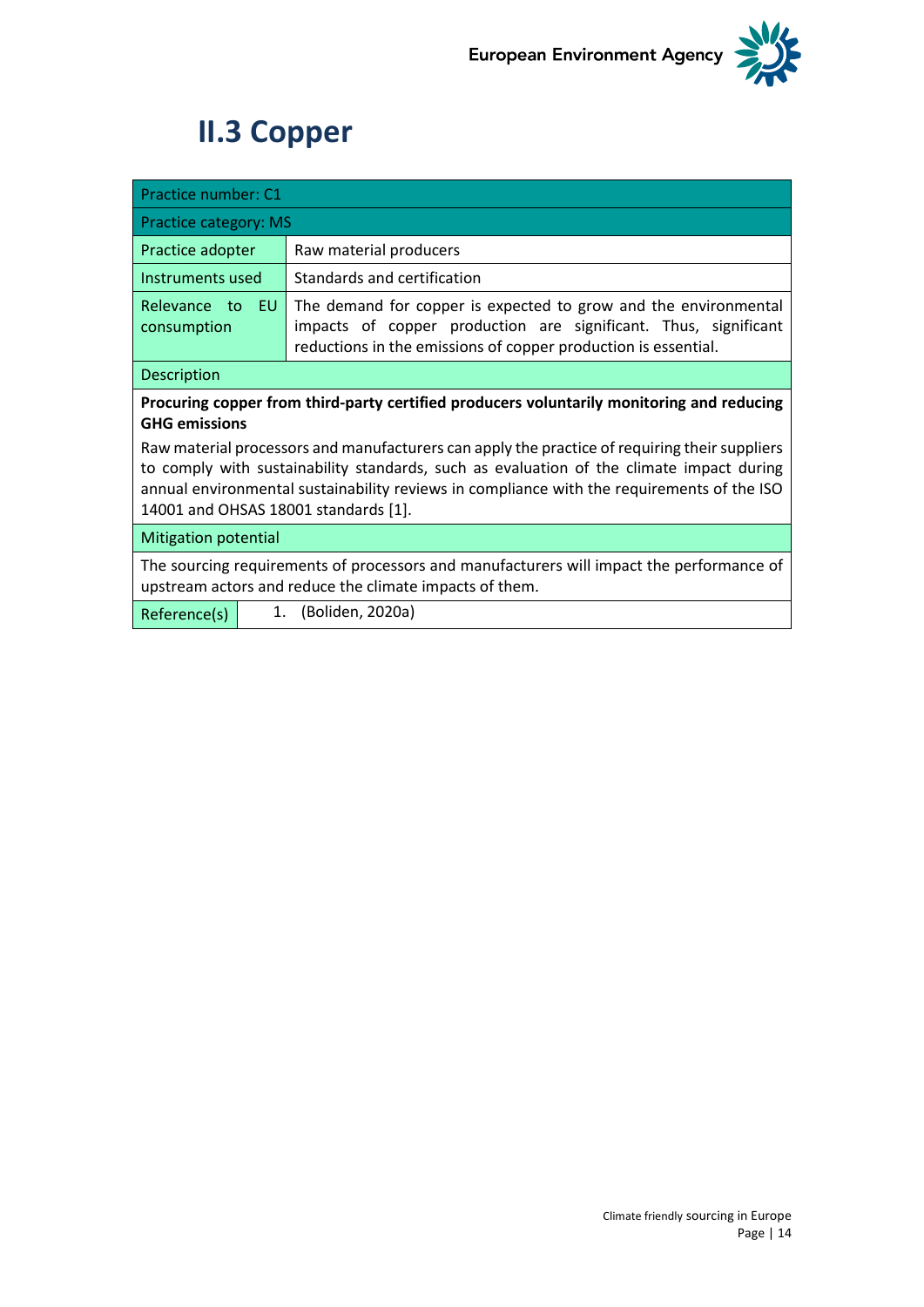

| Practice number: C2                                                                                                                                                                                                                                                                                   |                                                                                                                                                                                                      |  |
|-------------------------------------------------------------------------------------------------------------------------------------------------------------------------------------------------------------------------------------------------------------------------------------------------------|------------------------------------------------------------------------------------------------------------------------------------------------------------------------------------------------------|--|
|                                                                                                                                                                                                                                                                                                       | Practice category: PB                                                                                                                                                                                |  |
| Practice adopter                                                                                                                                                                                                                                                                                      | Processing company                                                                                                                                                                                   |  |
| Instruments used                                                                                                                                                                                                                                                                                      | Best Available Techniques (BAT) and BAT Reference Documents (BREFs)                                                                                                                                  |  |
| Relevance to EU<br>consumption                                                                                                                                                                                                                                                                        | The demand for copper is expected to grow and the environmental<br>impacts of copper production are significant. Thus, significant reductions<br>in the emissions of copper production is essential. |  |
| Description                                                                                                                                                                                                                                                                                           |                                                                                                                                                                                                      |  |
| Manufacturer of copper semi-fabricated products procuring from processing plants<br>applying Best Available Techniques (BAT)                                                                                                                                                                          |                                                                                                                                                                                                      |  |
| Manufacturer of copper semi-fabricated products can apply the practice of requiring their<br>suppliers to use BAT techniques in processing, aiming to reduce climate impacts, to enhance<br>resource and energy efficiency, as well as to facilitate the use of copper scrap in the processes<br>[1]. |                                                                                                                                                                                                      |  |
| <b>Mitigation potential</b>                                                                                                                                                                                                                                                                           |                                                                                                                                                                                                      |  |
| The sourcing requirements of processors and manufacturers will impact the performance of<br>upstream actors and reduce the climate impacts of them.                                                                                                                                                   |                                                                                                                                                                                                      |  |
| Reference(s)                                                                                                                                                                                                                                                                                          | (Boliden, 2020a)<br>1.<br>2.<br>(European Commission. Joint Research Centre., 2017)                                                                                                                  |  |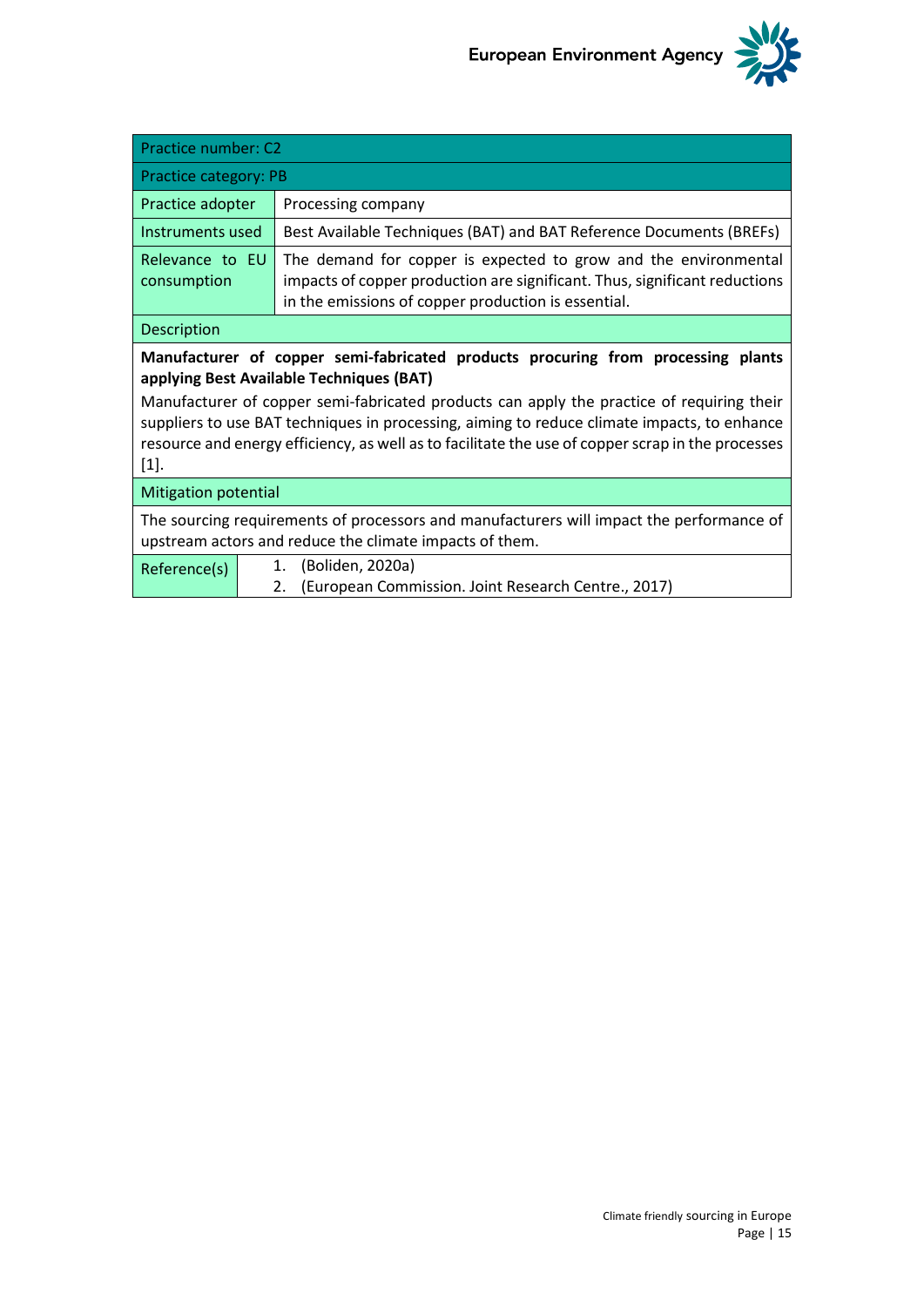

| Practice number: C3            |                                                                                                                                                                                                      |
|--------------------------------|------------------------------------------------------------------------------------------------------------------------------------------------------------------------------------------------------|
| Practice category: MS, PS      |                                                                                                                                                                                                      |
| Practice adopter               | Raw material producers, processors and manufacturers                                                                                                                                                 |
| Instruments used               | Standards and certification                                                                                                                                                                          |
| Relevance to EU<br>consumption | The demand for copper is expected to grow and the environmental<br>impacts of copper production are significant. Thus, significant reductions<br>in the emissions of copper production is essential. |
| December 144                   |                                                                                                                                                                                                      |

## **Procuring ores and copper from certified actors complying with specific standards defined in business partner code of conducts**

A big mining and processing company uses a Business Partner Code of Conduct initiative that requires compliance with ISO 14001 standards and follows the OECD Due Diligence Guidance for responsible Supply Chains of Minerals from Conflict-Affected and High-Risk Areas. In order to control risks involving business partners and to achieve continual improvements throughout the business chain, the company carries out evaluations of the performance of business partners from a corporate social responsibility perspective. The evaluations are made according to criteria based on the UN Global Compact, 10 Principles and ILO- and ISOstandards, and the company's Code of Conduct, addressing among other issues, systematic environmental and sustainability work. Audits of business partners are carried out [1].

In the interest of their brands, market leading ICT producers must hold their suppliers to the highest standards using a Supplier Code of Conduct. Assessing and closely partnering with suppliers to ensure that requirements are being met from sourcing of materials to the recycling of products at every point in the supply chain. so that they can assess and manage the environmental impact that may occur in the value chain of their components; for the raw materials and the manufacturing process.

In 2019 one ICT company performed 1142 supplier assessments in 49 countries [2].

Another ICT producer works solely with Eco Partner-certified suppliers and have a third-party auditing system for the suppliers. Key Evaluation Items of the Supplier Registration Program include [3]:

- Environment and Safety requirements request suppliers to satisfy the criteria set in 22 articles, spanning occupational safety, fire prevention equipment, occupational health, hazardous substances, and environmental facility.
- Eco-Partner certificate is acquired by compliance with product environmental policy, education & training and the use of hazardous substances.

## Mitigation potential

The sourcing requirements will impact the performance of upstream actors and reduce the climate impacts of them.

| Reference(s) | 1. (Boliden, 2020b)  |
|--------------|----------------------|
|              | 2. (Apple, in press) |
|              | 3. (Samsung, 2020)   |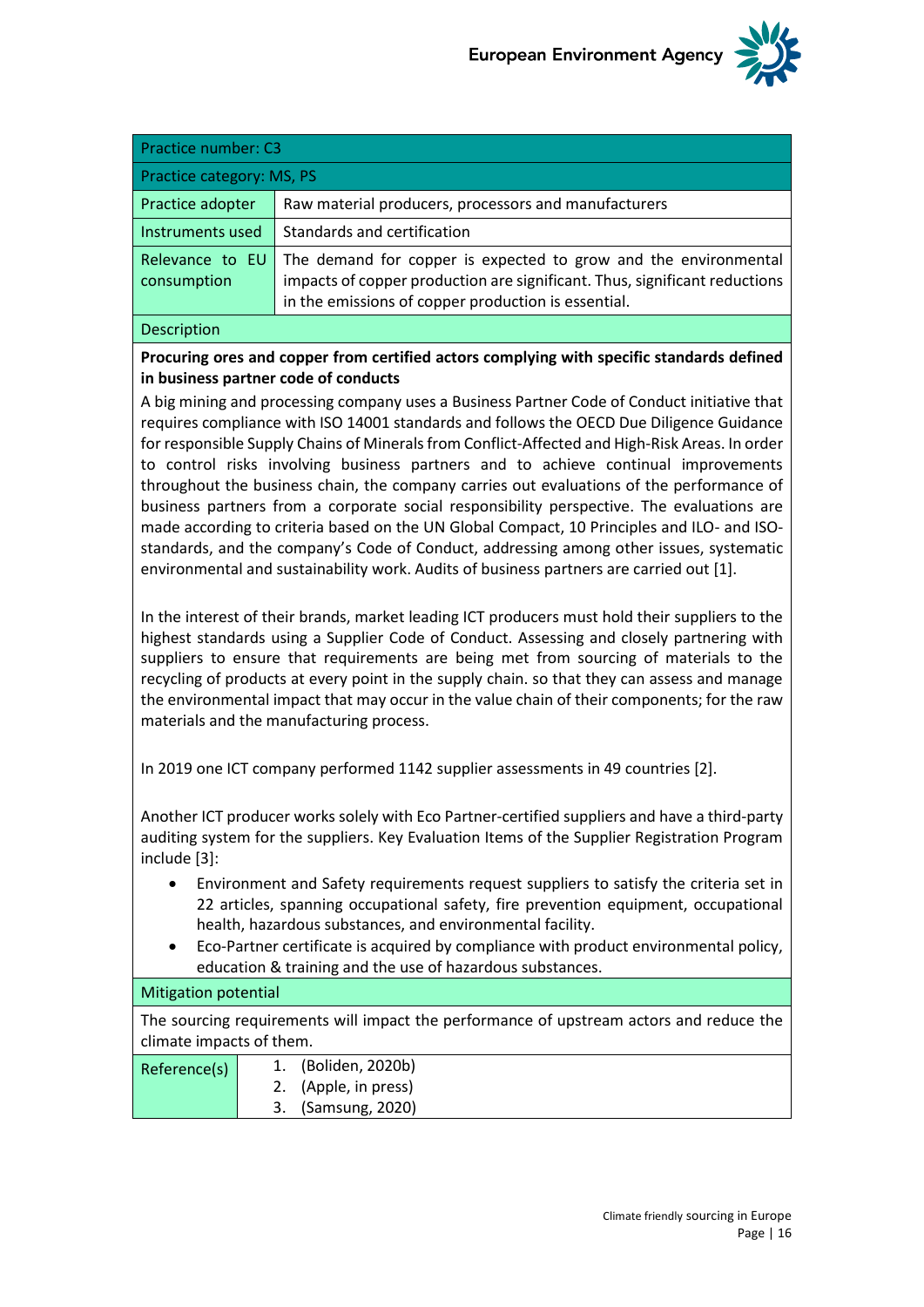

| Practice number: C4            |                                                                                                                                                                                                      |
|--------------------------------|------------------------------------------------------------------------------------------------------------------------------------------------------------------------------------------------------|
| Practice category: PT          |                                                                                                                                                                                                      |
| Practice adopter               | Processing companies                                                                                                                                                                                 |
| Instruments used               | Technology innovation                                                                                                                                                                                |
| Relevance to EU<br>consumption | The demand for copper is expected to grow and the environmental<br>impacts of copper production are significant. Thus, significant reductions<br>in the emissions of copper production is essential. |

**Procuring from primary copper production plants implementing renewable energy systems for the smelting process**

Environmentally sustainable sourcing activities are related to sourcing of electricity, where replacing fossil fuels with wind power is the main sourcing activity for climate change mitigation. Agreements with wind power developers and building wind farms close to the smelting operations can secure long-term supply of renewable energy [1].

## Mitigation potential

A large private mining and processing company has set targets for a decrease in carbon dioxide intensity by 40 % by 2030 (base year 2012).

The climate impacts of primary copper production from ore are significant. Currently in Europe, 50 % of material feed is covered by scrap, but for this actor, which has mining activities, only 13 % is from scrap (Processing of ores constitutes for only 20 % of the emissions related to copper cathode production, why there is a marginal reduction from the 13 % scrap utilisation on the total emissions).

By reducing the emissions of primary copper production by 40 %, the vast emissions of copper production of 5059 kg CO2eq/t can be significantly reduced, resulting in a major impact on the climate impacts of the European economy.

Numerical mitigation estimate:

EU-28 uses approx. 3000 kt of copper cathode annually, by saving 40 % of the (5059 kg CO2eq/t) emissions, ~2000 kg CO<sub>2</sub>eq/t can be saved, which would be a total of 6000 kt CO<sub>2</sub>eq annually. Since the use of copper is expected to grow, the savings would grow similarly.

Since the average content of scrap copper is 50 %, the savings would be smaller. Approx. 20 % of emissions relate to mining processes, and the these are halved for the European average copper. A saving of 30 % for the European average would still indicate significant savings.

Reference(s)  $\vert$  1. (Boliden, 2020b)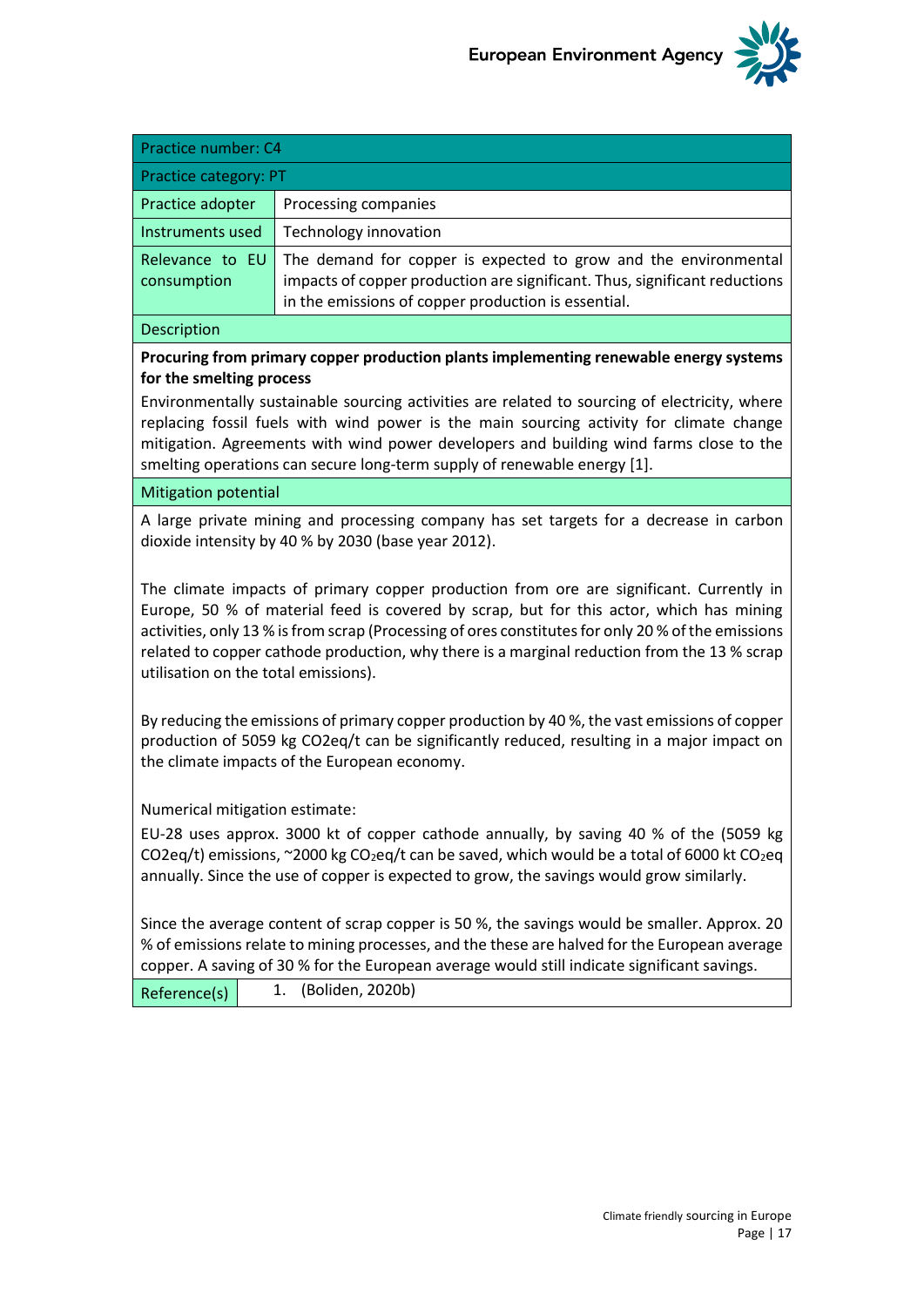

| <b>Practice number: C5</b>                                                                                                                                                                                                                                                                                                                                                                         |                                                                     |  |
|----------------------------------------------------------------------------------------------------------------------------------------------------------------------------------------------------------------------------------------------------------------------------------------------------------------------------------------------------------------------------------------------------|---------------------------------------------------------------------|--|
| Practice category: MN, PN                                                                                                                                                                                                                                                                                                                                                                          |                                                                     |  |
| Practice adopter                                                                                                                                                                                                                                                                                                                                                                                   | Raw material producers, processors and manufacturers                |  |
| Instruments used                                                                                                                                                                                                                                                                                                                                                                                   | National, regional, international & sectoral networks & commitments |  |
| Description                                                                                                                                                                                                                                                                                                                                                                                        |                                                                     |  |
| Procuring ores and copper from actors adhering to voluntary sustainability targets defined<br>by industry association roadmaps or other voluntary initiatives                                                                                                                                                                                                                                      |                                                                     |  |
| Actors of the copper industry can unite their efforts in a sectoral commitment to develop<br>guidelines and agreements to operate in a more sustainable manner.                                                                                                                                                                                                                                    |                                                                     |  |
| Producers in a network generating approx. $40 - 50$ percent of global annual copper ore<br>production, are using a set of Sustainable Development Indicators and have developed a set<br>of methodological guidelines for reporting. The network represents a majority of global<br>copper production and include many of the largest copper and copper-alloy fabricators [1].                     |                                                                     |  |
| The aim is for all partners to reach 100 percent renewable energy on site and finding ways to<br>reduce fuel and energy use through innovative technology. 54 % of the total $CO2$ emissions<br>originate from electricity, and another 25 % from fuels and other direct sources. Meaning that<br>in theory, moving towards 100 % renewable energy could cut $CO2$ -emissions down to 21 %<br>[1]. |                                                                     |  |
| <b>Mitigation potential</b>                                                                                                                                                                                                                                                                                                                                                                        |                                                                     |  |
| The amount of refined copper represented by these sustainable development indicators in<br>2017 was 8.6 million tonnes. In 2017 the average $CO2$ emissions per tonne of the network<br>members were 4.2 $tCO2/t$ , giving an estimated mitigation potential of almost 30 million<br>tonnes CO <sub>2</sub> on a global scale.                                                                     |                                                                     |  |
| Reference(s)                                                                                                                                                                                                                                                                                                                                                                                       | (International Copper Alliance, in press)<br>1.                     |  |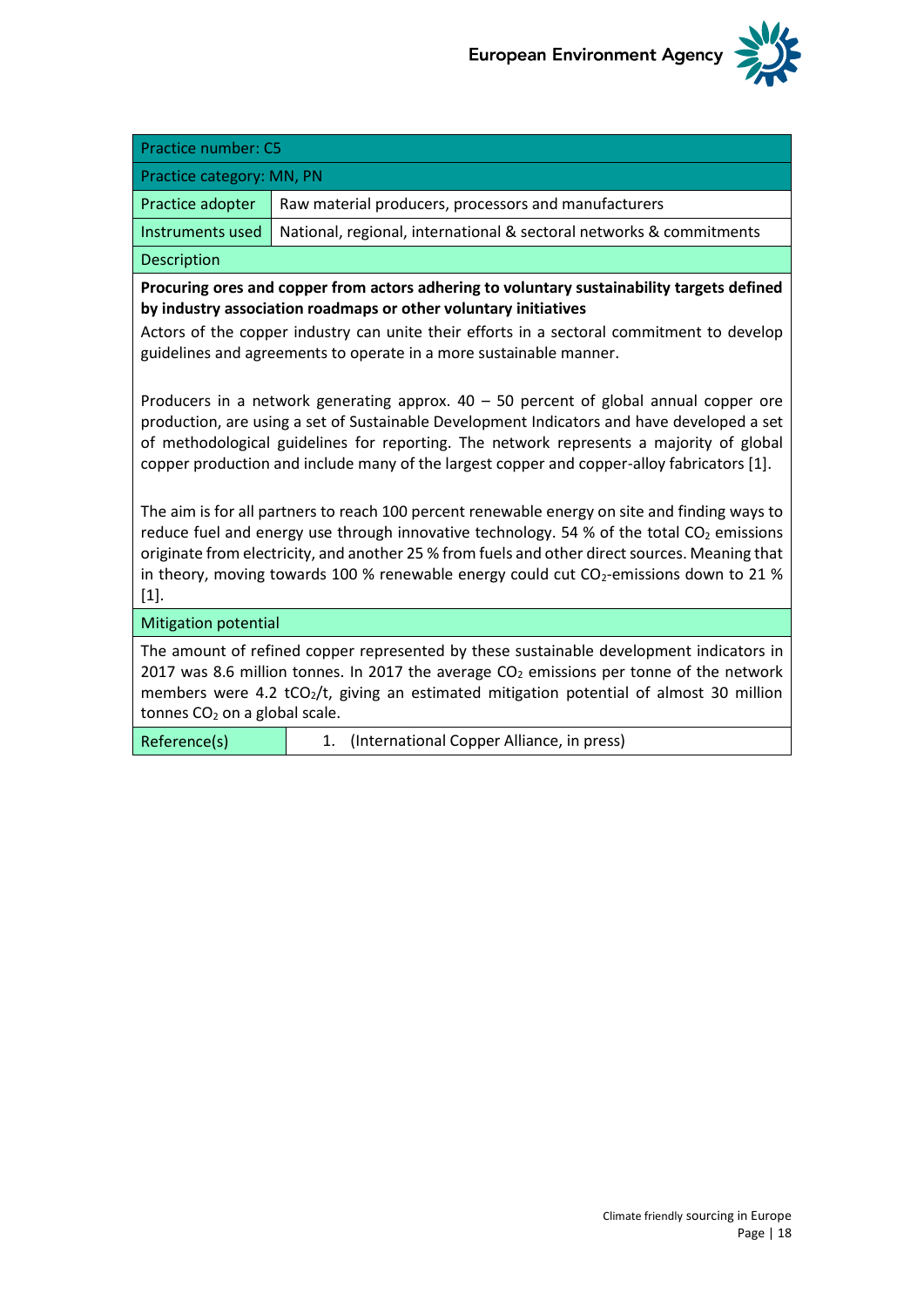

## **II.4 Iron and steel**

<span id="page-19-0"></span>

| Practice number: I1                                                                                                                                                                                                                                                                                                                                                    |                                                                                                                                                                                                                                                                                                                              |  |
|------------------------------------------------------------------------------------------------------------------------------------------------------------------------------------------------------------------------------------------------------------------------------------------------------------------------------------------------------------------------|------------------------------------------------------------------------------------------------------------------------------------------------------------------------------------------------------------------------------------------------------------------------------------------------------------------------------|--|
| Practice category: MT, PT                                                                                                                                                                                                                                                                                                                                              |                                                                                                                                                                                                                                                                                                                              |  |
| Practice adopter                                                                                                                                                                                                                                                                                                                                                       | Raw material producer, processors and manufacturers                                                                                                                                                                                                                                                                          |  |
| Instruments used                                                                                                                                                                                                                                                                                                                                                       | Technology innovation                                                                                                                                                                                                                                                                                                        |  |
| Relevance to EU<br>consumption                                                                                                                                                                                                                                                                                                                                         | Iron ore is one of the most imported raw materials, has a significant<br>material footprint, is mined in the EU-27 in high volumes, and steel is<br>recycled to be used as a secondary raw material to meet almost a fourth<br>of the demand                                                                                 |  |
| <b>Description</b>                                                                                                                                                                                                                                                                                                                                                     |                                                                                                                                                                                                                                                                                                                              |  |
| operations                                                                                                                                                                                                                                                                                                                                                             | Procuring steel produced from low carbon energy sources during processing and mining                                                                                                                                                                                                                                         |  |
| A mining company, a steelmaker and an energy producer collaborated in the setup of an<br>initiative that aims to replace coking coal, traditionally needed for ore-based steel making, by<br>hydrogen, and substitute fossil energy with renewable energy. The objective is to achieve<br>fossil-free steel-making technology, with virtually no carbon footprint [1]. |                                                                                                                                                                                                                                                                                                                              |  |
| A high share of renewable energy in a country's energy mix is expected to contribute to the<br>success of such practice, as the mining company applies environmentally sustainable sourcing<br>practices related to energy consumption, where replacing fossil fuels with renewables is a<br>main contributor to climate change mitigation [1].                        |                                                                                                                                                                                                                                                                                                                              |  |
| A steelmaking company has environmentally sustainable sourcing practices that are related<br>to energy consumption, where replacing fossil fuels with renewables is a main contributor to<br>climate change mitigation [2].                                                                                                                                            |                                                                                                                                                                                                                                                                                                                              |  |
|                                                                                                                                                                                                                                                                                                                                                                        | A steelmaking company created a roadmap aiming to achieve carbon neutral steelmaking by<br>2050 and cutting up to 80% of carbon emissions by 2035 [3]:                                                                                                                                                                       |  |
| $\circ$                                                                                                                                                                                                                                                                                                                                                                | aim to reduce $CO2$ emissions with carbon capture, storage and utilisation (CCSU)<br>utilisation by converting waste gases into hydrogen, methanol, or naphtha<br>aim for direct avoidance of CO <sub>2</sub> emissions by introducing hydrogen as a fuel source<br>other technology innovations for fossil free steelmaking |  |
| <b>Mitigation potential</b>                                                                                                                                                                                                                                                                                                                                            |                                                                                                                                                                                                                                                                                                                              |  |
|                                                                                                                                                                                                                                                                                                                                                                        | Fossil-free steel; the current climate impacts are 1674 kg CO <sub>2</sub> eq per tonne of steel produced.                                                                                                                                                                                                                   |  |
|                                                                                                                                                                                                                                                                                                                                                                        | The aim of the mining company is to reduce carbon emissions by at least 12 percent and<br>reduce energy intensity (kWh)) by at least 17 percent per tonne of finished product by 2021<br>compared with 2015. At the same time also reduce e.g. emissions of nitrogen (NOx) and<br>particulates to air. The targets are [2]:  |  |
|                                                                                                                                                                                                                                                                                                                                                                        | 2015: 27.2 kg CO2/tonne. 166 kWh/tonne.<br>2019: 25.8 CO2/tonne. 158 kWh/tonne.                                                                                                                                                                                                                                              |  |

Calculated target 2021: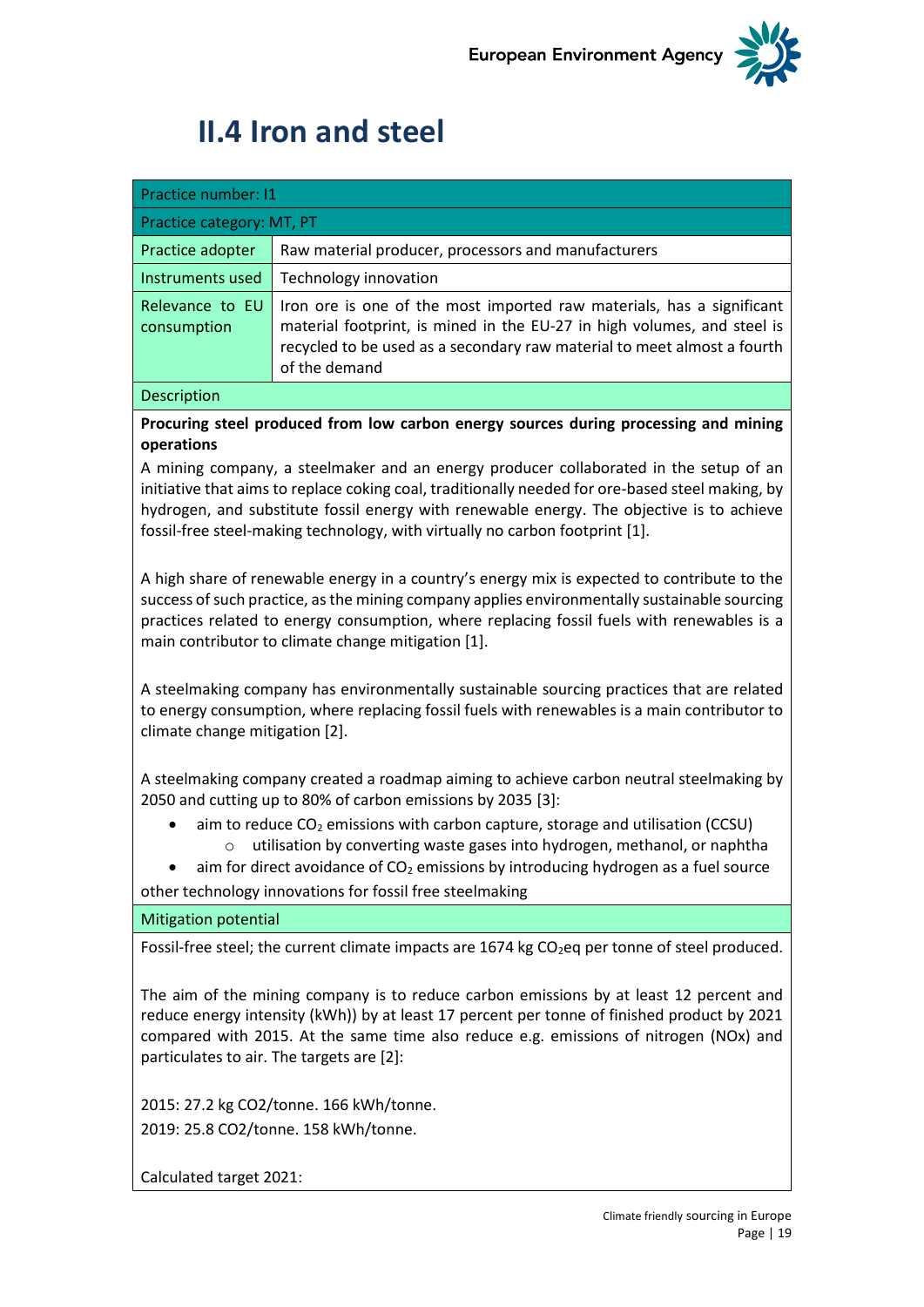

23.9 kg  $CO<sub>2</sub>/tonne - savings$  3.3 kg  $CO<sub>2</sub>/tonne$ . 137 kWh/tonne

The target of the Steelmaker is to offer fossil-free steel to the market in 2026 and to eliminate all CO<sup>2</sup> emissions by 2045. The company's annual steel production capacity is approximately 8.8 million tonnes [2]

Savings:

Interim targets for 2020:

Lasting reduction of 300,000 tonnes in CO2 emissions

Lasting reduction of 400 GWh in purchased energy

Lasting improvement of 50,000 tonnes in residuals utilization (Base year 2014)

Outcome in 2019

296,000 tonnes or 99% of the target

463 GWh or 116% of the target

51,000 tonnes or 102% of the target

| Reference(s) | 1. (HYBRIT, in press) |
|--------------|-----------------------|
|              | 2. (SSAB, 2020a)      |
|              | 3. (Tata Steel, 2020) |

| Practice number: I2            |                                                                                                                                                                                                                                              |
|--------------------------------|----------------------------------------------------------------------------------------------------------------------------------------------------------------------------------------------------------------------------------------------|
| Practice category: MS, PS      |                                                                                                                                                                                                                                              |
| Practice adopter               | Raw material producer, processors and manufacturers                                                                                                                                                                                          |
| Instruments used               | Standards and certification                                                                                                                                                                                                                  |
| Relevance to EU<br>consumption | Iron ore is one of the most imported raw materials, has a significant<br>material footprint, is mined in the EU-27 in high volumes, and steel is<br>recycled to be used as a secondary raw material to meet almost a fourth<br>of the demand |

## Description

**Procuring ores, iron and steel from certified actors complying with specific standards defined in business partner code of conducts**

The input materials needed to make iron and steel account for the most significant sourcing activities. This one producer has approximately 20,000 suppliers globally. Suppliers must comply both with the company's own standards and with international social and environmental guidelines in order to remain qualified suppliers.

The Supplier Sustainability Policy of this company based on the UN Global Compact principles to which the company is a signatory. In the company's Supplier Sustainability Policy, in the theme for environment it is stated that: *Suppliers shall work in a systematic, goal-oriented and proactive manner to reduce the impact to the environment including pollution prevention and waste minimization. The business must be run in such a way that serious discharges and emissions to the ground, water and air are systematically prevented* [1]*.*

Mitigation potential

-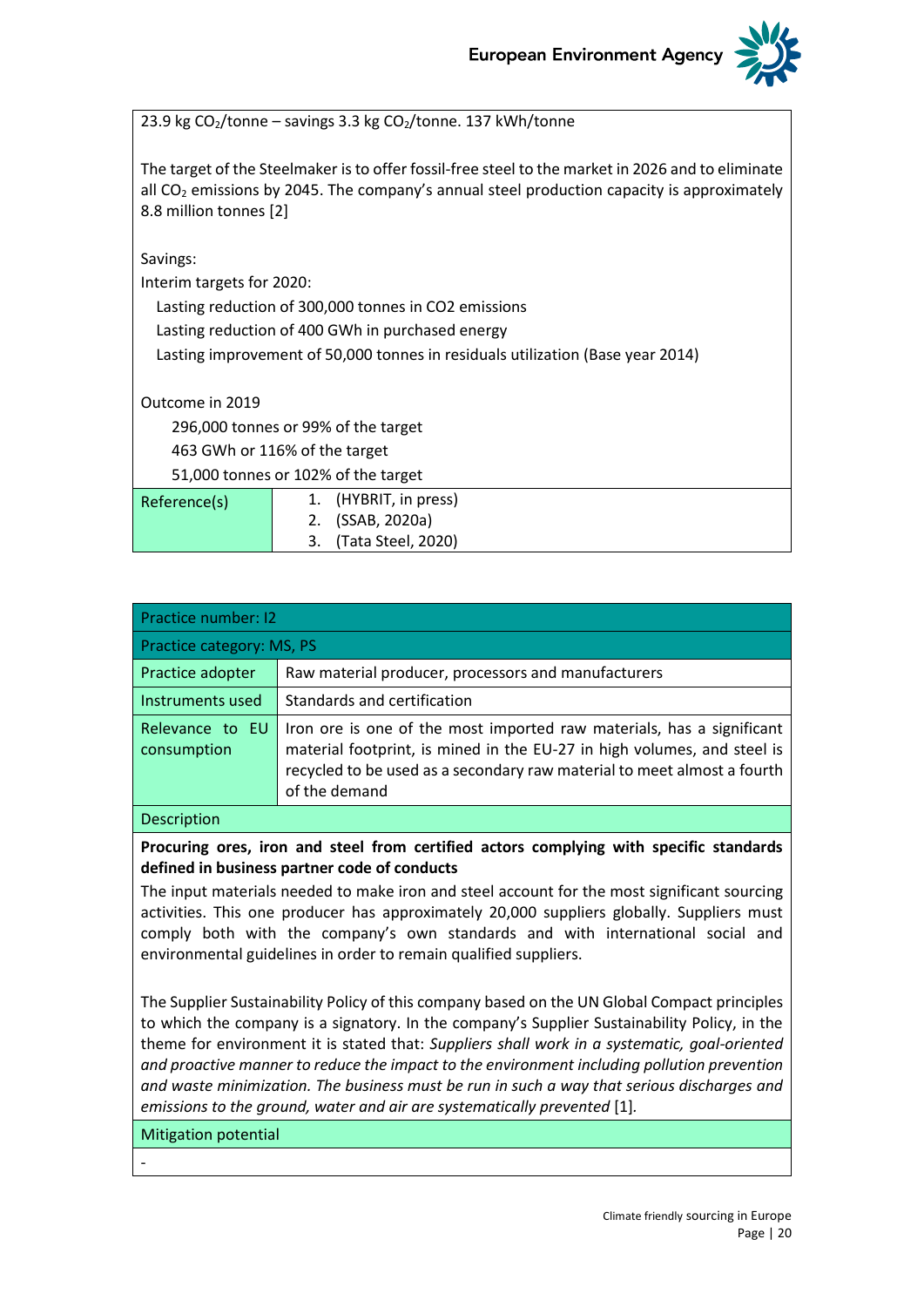

Reference(s) 1. (SSAB, 2020b)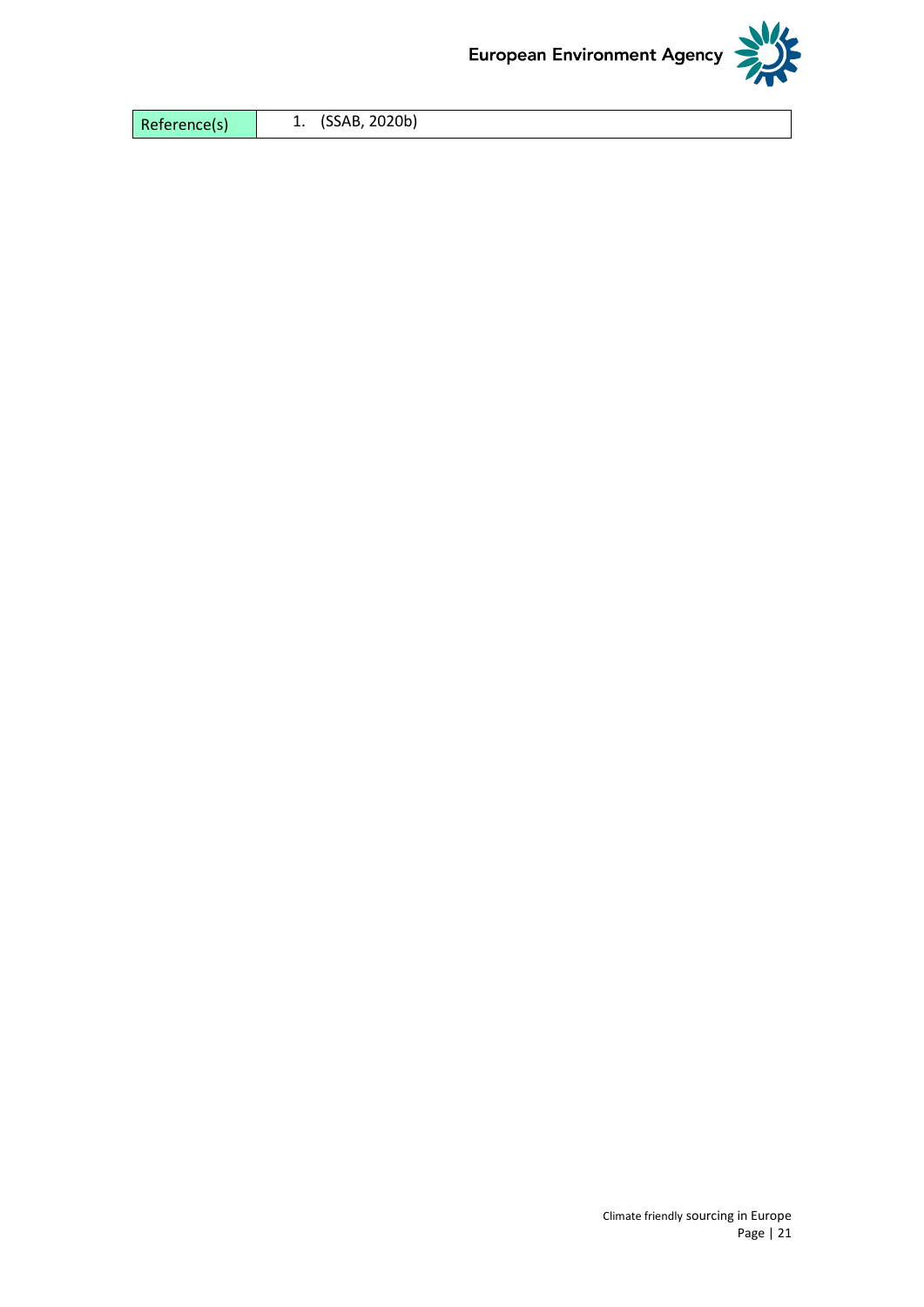

| Practice number: 13                                                                                                                                                                                                                                                                                                                                                                                                                                                                                                                                                                                                                                                                                                                                  |                                                                                                                                                                                                                                              |
|------------------------------------------------------------------------------------------------------------------------------------------------------------------------------------------------------------------------------------------------------------------------------------------------------------------------------------------------------------------------------------------------------------------------------------------------------------------------------------------------------------------------------------------------------------------------------------------------------------------------------------------------------------------------------------------------------------------------------------------------------|----------------------------------------------------------------------------------------------------------------------------------------------------------------------------------------------------------------------------------------------|
| Practice category: PS                                                                                                                                                                                                                                                                                                                                                                                                                                                                                                                                                                                                                                                                                                                                |                                                                                                                                                                                                                                              |
| Practice adopter                                                                                                                                                                                                                                                                                                                                                                                                                                                                                                                                                                                                                                                                                                                                     | <b>Steelmakers</b>                                                                                                                                                                                                                           |
| Instruments used                                                                                                                                                                                                                                                                                                                                                                                                                                                                                                                                                                                                                                                                                                                                     | Standards and certification                                                                                                                                                                                                                  |
| Relevance to EU<br>consumption                                                                                                                                                                                                                                                                                                                                                                                                                                                                                                                                                                                                                                                                                                                       | Iron ore is one of the most imported raw materials, has a significant<br>material footprint, is mined in the EU-27 in high volumes, and steel is<br>recycled to be used as a secondary raw material to meet almost a fourth<br>of the demand |
| Description                                                                                                                                                                                                                                                                                                                                                                                                                                                                                                                                                                                                                                                                                                                                          |                                                                                                                                                                                                                                              |
| Procuring steel from processing and manufacturing plants voluntary third-party certified<br>monitoring and reducing GHG emissions<br>Several steelmaking companies have established their own Environment, Health, Safety and<br>Quality policy. Management systems and work routines implement these policies at each<br>production site. Production sites employ certified ISO 9001 Quality Management Systems and<br>ISO 14001 Environmental Management Systems. Typically, energy efficiency is integrated into<br>environmental management systems, although several sites have also achieved ISO 50001<br>certification for energy efficiency. The functioning of these systems is monitored using both<br>internal and external audits [1,2]. |                                                                                                                                                                                                                                              |
| Mitigation potential                                                                                                                                                                                                                                                                                                                                                                                                                                                                                                                                                                                                                                                                                                                                 |                                                                                                                                                                                                                                              |
| N:a                                                                                                                                                                                                                                                                                                                                                                                                                                                                                                                                                                                                                                                                                                                                                  |                                                                                                                                                                                                                                              |
| Link                                                                                                                                                                                                                                                                                                                                                                                                                                                                                                                                                                                                                                                                                                                                                 | (Outokumpu, 2020)<br>1.<br>(SSAB, 2020a)<br>2.                                                                                                                                                                                               |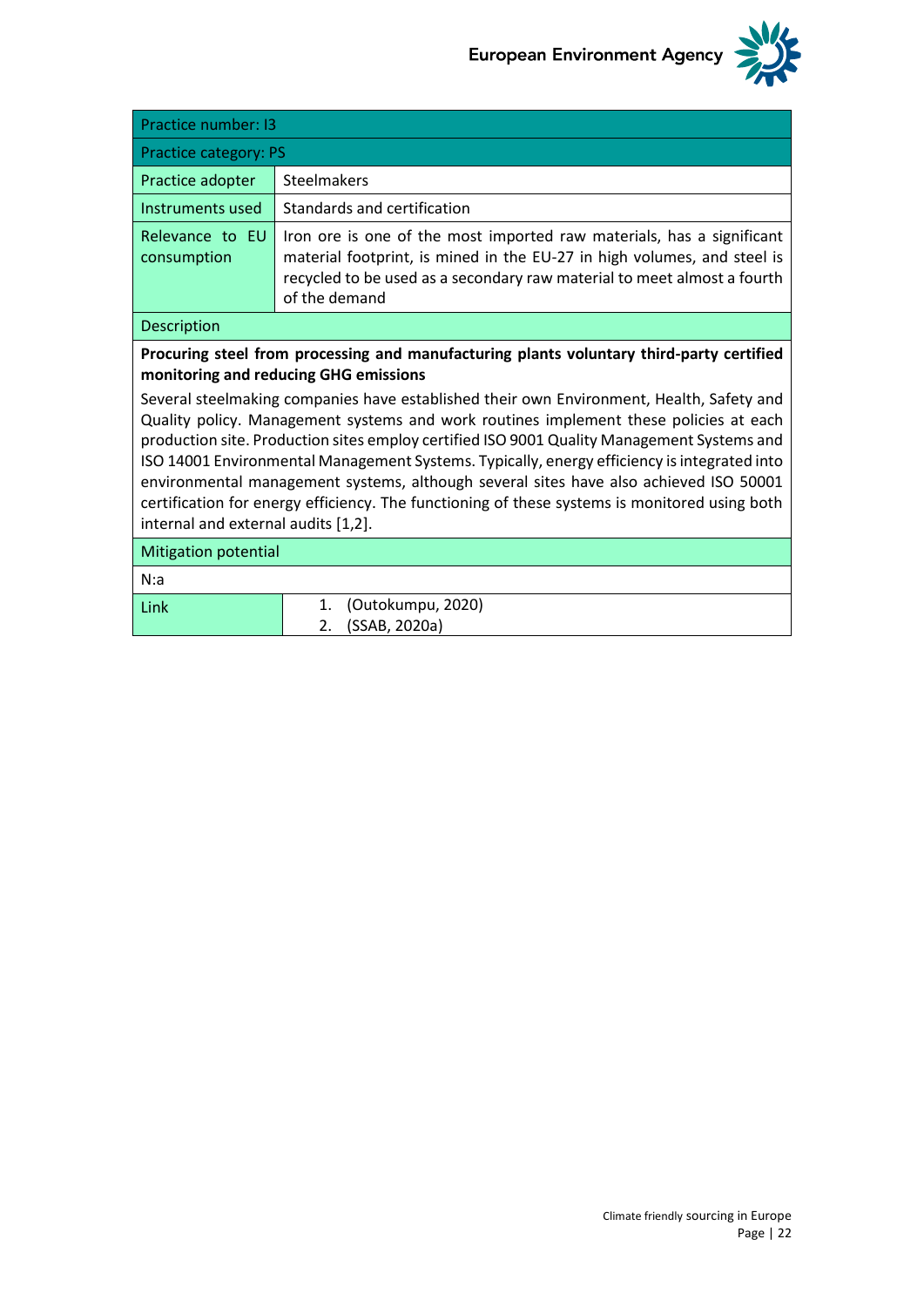

| Practice number: 14            |                                                                                                                                                                                                                                              |
|--------------------------------|----------------------------------------------------------------------------------------------------------------------------------------------------------------------------------------------------------------------------------------------|
| <b>Practice category: PS</b>   |                                                                                                                                                                                                                                              |
| Practice adopter               | Steel manufacturer                                                                                                                                                                                                                           |
| Instruments used               | Standards and certification                                                                                                                                                                                                                  |
| Relevance to EU<br>consumption | Iron ore is one of the most imported raw materials, has a significant<br>material footprint, is mined in the EU-27 in high volumes, and steel is<br>recycled to be used as a secondary raw material to meet almost a fourth<br>of the demand |
|                                |                                                                                                                                                                                                                                              |

## **Construction industry procuring steel from BES 6001 certified producers**

Responsible sourcing is identified as a critical issue for the construction sector and its wider sustainability agenda, the clients in the construction sector need to be confident that their sustainable approach is supported by the construction products provided by the producer.

This company has acquired the BRE responsible sourcing standard BES 6001 certification for all UK manufactured steel construction products [1]. The Standard BES 6001 specifies requirements for organisational management, supply chain management and management of sustainability issues in order to allow organisations to demonstrate an on-going commitment to the principles of responsible sourcing in relation to the provision of a specific product. For the principles of sustainable sourcing, BES 6001 states the following [2]:

- *Supply chain management: Communicate and work constructively with the supply chain to deliver sustainable policies and practices.*
- *Climate change and energy: Use energy efficiently in the production of materials and products and minimise the emission of greenhouse gases associated with these processes. Reduce fossil fuel consumption and utilise renewable sources of energy.*
- *Resource use: Recognise the need to use all materials in the most appropriate and sustainable manner.*

## Mitigation potential

By 2030 cutting 30 %

by 2035 cutting 80 %

Fossil free steel by 2050 [1]

Mitigation potential in relation to the current climate impacts of 1674 kg  $CO<sub>2</sub>$ eq per tonne of steel produced.

| Reference(s) | 1. (Tata Steel, 2020)   |  |
|--------------|-------------------------|--|
|              | (BRE Global Ltd., 2016) |  |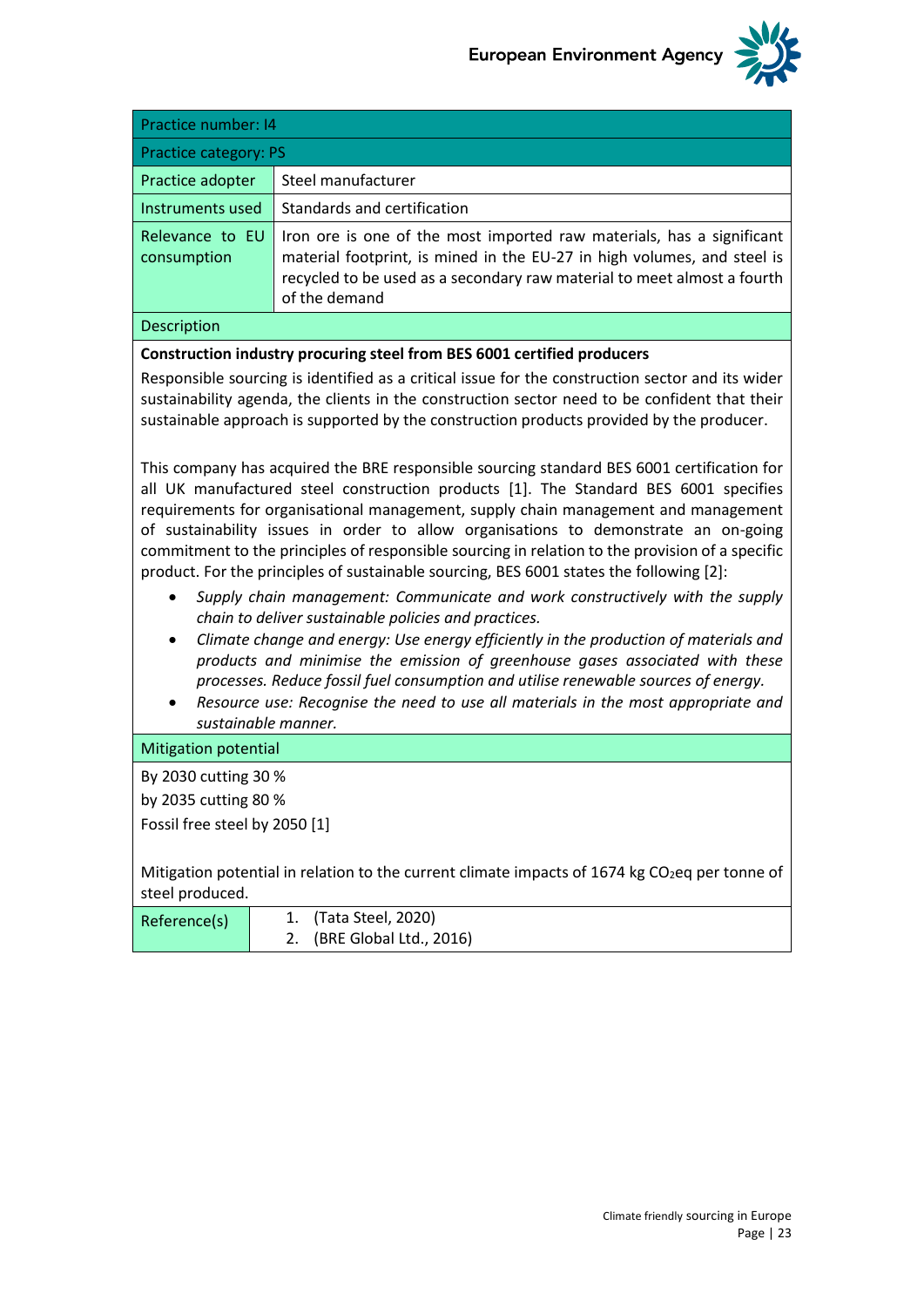

| <b>Practice number: I5</b>     |                                                                                                                                                                                                                                              |
|--------------------------------|----------------------------------------------------------------------------------------------------------------------------------------------------------------------------------------------------------------------------------------------|
| Practice category: MS, PS, TS  |                                                                                                                                                                                                                                              |
| Practice adopter               | Raw material producer, processors and manufacturers                                                                                                                                                                                          |
| Instruments used               | Standards and certification                                                                                                                                                                                                                  |
| Relevance to EU<br>consumption | Iron ore is one of the most imported raw materials, has a significant<br>material footprint, is mined in the EU-27 in high volumes, and steel is<br>recycled to be used as a secondary raw material to meet almost a fourth<br>of the demand |
| Description                    |                                                                                                                                                                                                                                              |

## **Procuring ores, iron and steel from third-party certified actors complying with specific industry standards**

This Australia-based non-profit organisation aims at providing the steel industry with a first global multi-stakeholder standard and certification initiative ensuring responsible sourcing and production throughout the value chain of steel. The standard aims to benefit people and the environment, but also producers are offered a business advantage in a market that is subject to increased scrutiny.

GHG related requirements of the standard are such as commitment to the Paris agreement and to reduce greenhouse gases. All certification bodies that have been approved and may carry out audits for this non-profit organisation are located in Europe [1,2].

## Mitigation potential

The certification initiative aims at targeting sourcing activities of manufacturers in order to impact the performance of upstream actors and reduce the climate impacts of them.

| Reference(s) | 1. (ResponsibleSteel, 2019) |  |
|--------------|-----------------------------|--|
|              | (Responsible Steel, 2020)   |  |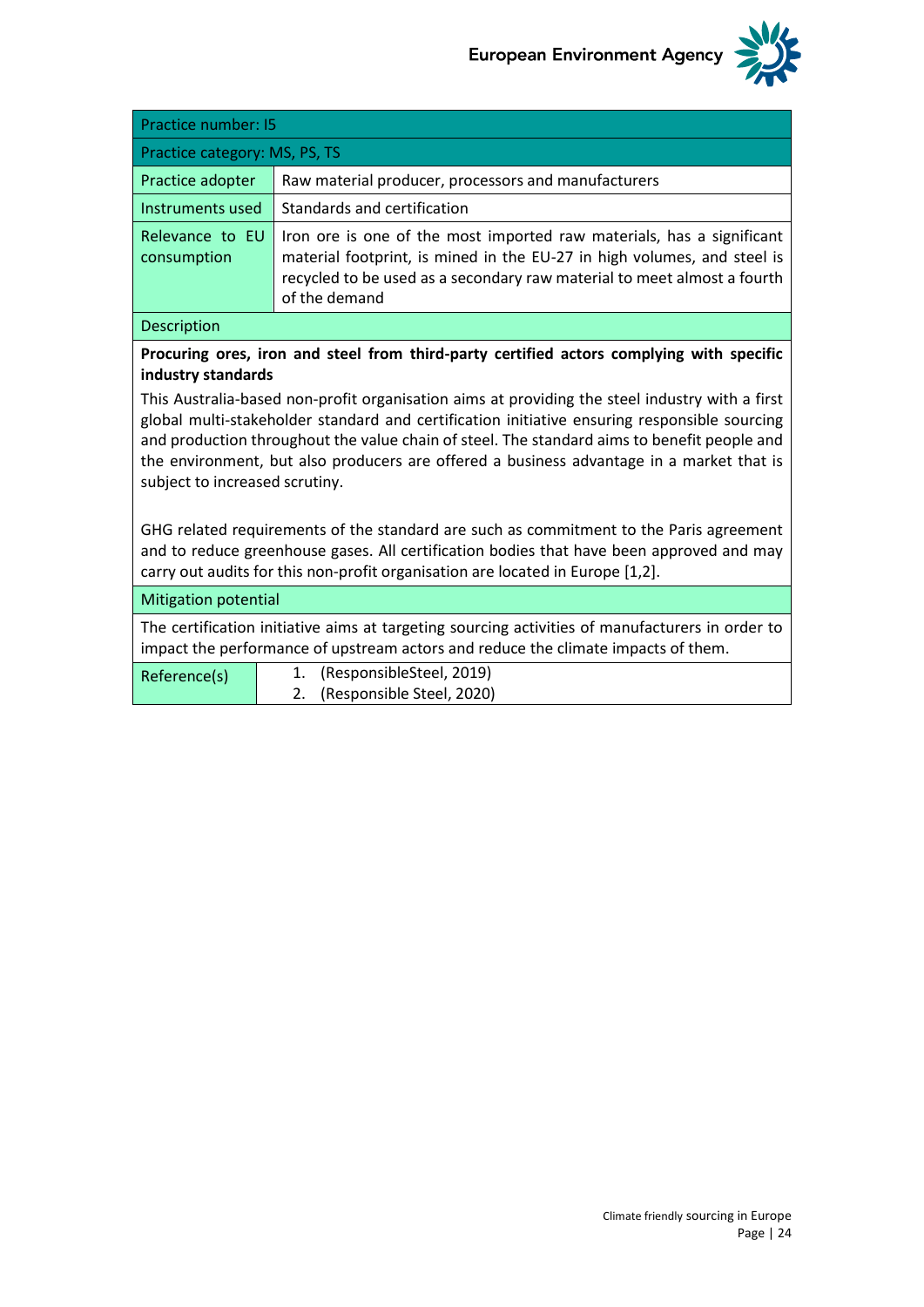

## <span id="page-25-0"></span>**II.5 Gold**

| Practice number: G1                                                                                                                                                                                                                                                                                                                                                                                                                                                                                                                                                                                                                                                                                                                                                                                                                            |  |                                                                                                                     |
|------------------------------------------------------------------------------------------------------------------------------------------------------------------------------------------------------------------------------------------------------------------------------------------------------------------------------------------------------------------------------------------------------------------------------------------------------------------------------------------------------------------------------------------------------------------------------------------------------------------------------------------------------------------------------------------------------------------------------------------------------------------------------------------------------------------------------------------------|--|---------------------------------------------------------------------------------------------------------------------|
| Practice category: MT                                                                                                                                                                                                                                                                                                                                                                                                                                                                                                                                                                                                                                                                                                                                                                                                                          |  |                                                                                                                     |
| Practice adopter                                                                                                                                                                                                                                                                                                                                                                                                                                                                                                                                                                                                                                                                                                                                                                                                                               |  | Mining companies                                                                                                    |
| Instruments used                                                                                                                                                                                                                                                                                                                                                                                                                                                                                                                                                                                                                                                                                                                                                                                                                               |  | <b>Technological innovations</b>                                                                                    |
| Relevance to EU<br>consumption                                                                                                                                                                                                                                                                                                                                                                                                                                                                                                                                                                                                                                                                                                                                                                                                                 |  | Demand for materials extraction and associated environmental impact<br>from gold production are extremely important |
| Description                                                                                                                                                                                                                                                                                                                                                                                                                                                                                                                                                                                                                                                                                                                                                                                                                                    |  |                                                                                                                     |
|                                                                                                                                                                                                                                                                                                                                                                                                                                                                                                                                                                                                                                                                                                                                                                                                                                                |  | Procuring from mining companies decarbonising the power supply of gold mines                                        |
| One of the primary methods to reduce greenhouse gas emissions from gold mining is the<br>transition of the mine's energy source for power generation to more sustainable sources. The<br>reduction in greenhouse gas emissions is achieved by either switching to an energy source<br>that emits relatively less greenhouse gasses (e.g. switch from diesel to natural gas) or by<br>deploying renewable energy sources such as solar and/or wind to generate a fraction of the<br>power demand thereby reducing the need for fossil fuels [1].<br>Several gold mining companies have applied this sustainable practice by for example installing<br>natural gas plants at the mine location to switch from a diesel fuel powered mine to a natural<br>gas powered mine. In other examples gold mining companies have installed an electricity |  |                                                                                                                     |
| the mine's operations [1-5].                                                                                                                                                                                                                                                                                                                                                                                                                                                                                                                                                                                                                                                                                                                                                                                                                   |  | microgrid combining wind, solar, gas energy sources and battery storage to supply power to                          |
| Mitigation potential                                                                                                                                                                                                                                                                                                                                                                                                                                                                                                                                                                                                                                                                                                                                                                                                                           |  |                                                                                                                     |
| A gold mine that installed two gas power plants (a total of 62 MW) which was<br>$\bullet$<br>previously powered by diesel fuel, reduced its greenhouse gas emissions by 20% (35<br>400 tons CO <sub>2</sub> -eq) [1,2].<br>A gold mine that installed an 8 MW solar panel installation and a 2 MW backup<br>٠<br>battery to support the mine's existing gas engines to supply electricity for the<br>underground gold mine, processing plant, camp and other facilities, reduced its<br>greenhouse gas emissions by 10% (9 500 tons $CO2$ -eq) [1,3].<br>A gold mine that intents to install a new 56 MW hybrid energy microgrid combining<br>wind, solar, gas energy sources and battery storage to supply power to the mine's<br>operations intents to reduce greenhouse gas emissions by 50% (40 700 tons CO <sub>2</sub> -eq)<br>$[1,3-4]$ |  |                                                                                                                     |
| A gold mine that installed a solar power plant and a 6 MW backup battery reduced its<br>greenhouse gas emissions with 12 959 tons $CO2$ -eq [5].                                                                                                                                                                                                                                                                                                                                                                                                                                                                                                                                                                                                                                                                                               |  |                                                                                                                     |
| Reference(s)                                                                                                                                                                                                                                                                                                                                                                                                                                                                                                                                                                                                                                                                                                                                                                                                                                   |  | (Ulrich et al., 2020)<br>1.<br>(Newmont, 2017)<br>2.<br>(Ovens, 2019)<br>3.<br>(Gold Industry Group, 2020)<br>4.    |

5. (Sandfire Resources NL, 2018)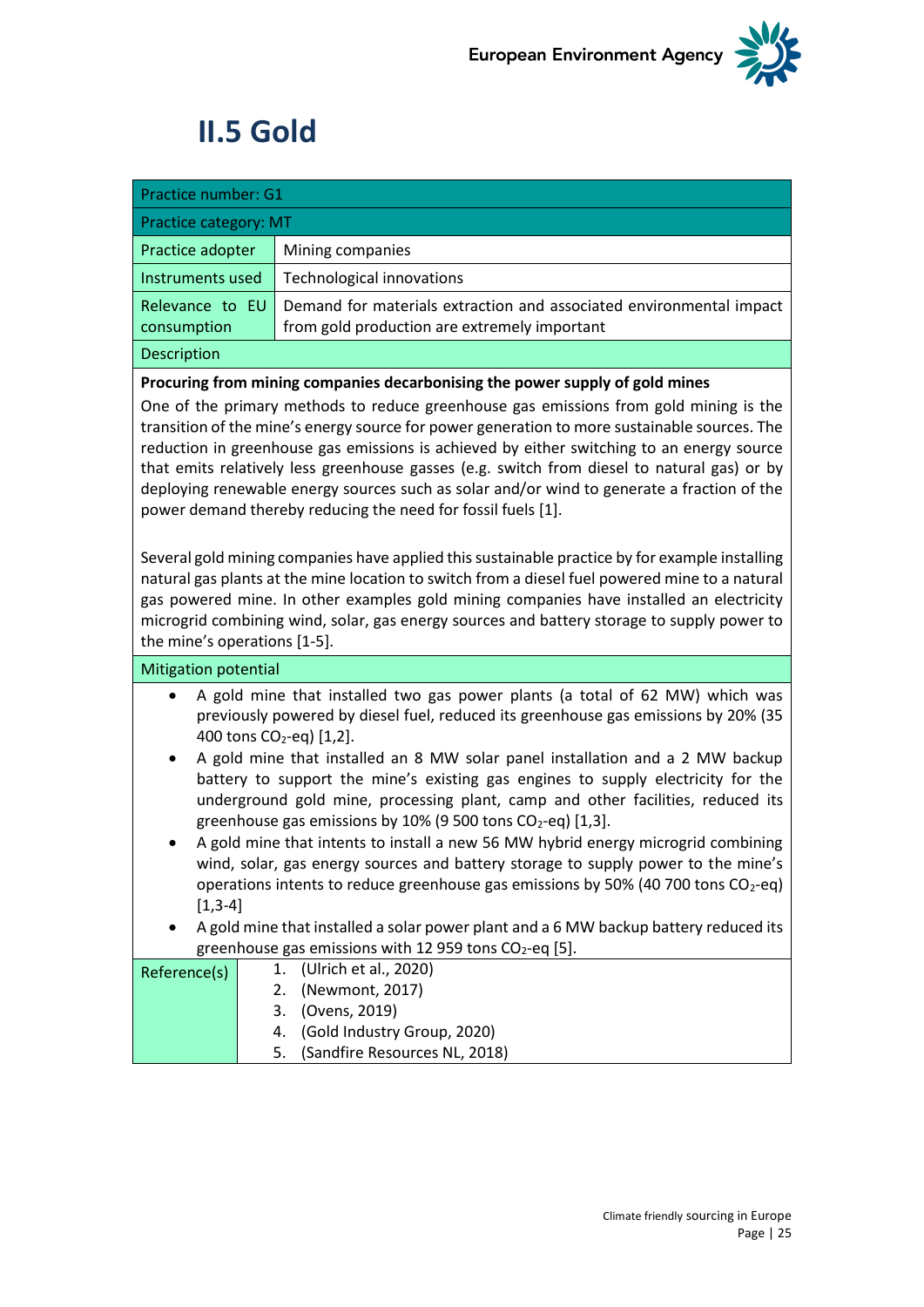

| Practice number: G2                                                                                                                                                                                                                                                                                                                                                                                                                                                                                                                                                                                                                                                                                                                                                                                                                                                                                                                                                                                                                                                                                                                                                |                                                                                                                     |  |
|--------------------------------------------------------------------------------------------------------------------------------------------------------------------------------------------------------------------------------------------------------------------------------------------------------------------------------------------------------------------------------------------------------------------------------------------------------------------------------------------------------------------------------------------------------------------------------------------------------------------------------------------------------------------------------------------------------------------------------------------------------------------------------------------------------------------------------------------------------------------------------------------------------------------------------------------------------------------------------------------------------------------------------------------------------------------------------------------------------------------------------------------------------------------|---------------------------------------------------------------------------------------------------------------------|--|
| Practice category: MT                                                                                                                                                                                                                                                                                                                                                                                                                                                                                                                                                                                                                                                                                                                                                                                                                                                                                                                                                                                                                                                                                                                                              |                                                                                                                     |  |
| Practice adopter                                                                                                                                                                                                                                                                                                                                                                                                                                                                                                                                                                                                                                                                                                                                                                                                                                                                                                                                                                                                                                                                                                                                                   | Mining company                                                                                                      |  |
| Instruments used                                                                                                                                                                                                                                                                                                                                                                                                                                                                                                                                                                                                                                                                                                                                                                                                                                                                                                                                                                                                                                                                                                                                                   | <b>Technological innovations</b>                                                                                    |  |
| Relevance<br>to<br><b>FU</b><br>consumption                                                                                                                                                                                                                                                                                                                                                                                                                                                                                                                                                                                                                                                                                                                                                                                                                                                                                                                                                                                                                                                                                                                        | Demand for materials extraction and associated environmental impact<br>from gold production are extremely important |  |
| Description                                                                                                                                                                                                                                                                                                                                                                                                                                                                                                                                                                                                                                                                                                                                                                                                                                                                                                                                                                                                                                                                                                                                                        |                                                                                                                     |  |
| Procuring from mining companies electrifying their vehicle feet and using energy-efficient<br>systems and ventilation<br>Another large source of greenhouse gas emissions besides the mine's power supply is the<br>emissions by the vehicle fleet operating on and in the mine. A possible solution to reduce<br>greenhouse gas emissions is replacing all or part of the diesel-operated vehicles with battery-<br>electric vehicles (BEVs) (electrifying vehicle fleet). Furthermore, automated mining<br>technologies and processes to optimise operations can further reduce energy consumption<br>and consequently greenhouse gas emissions. For example, BEVs that are deployed in an<br>underground mine do not generate any diesel particulate matter, which is beneficial for the<br>workers' health. This also reduces the need for ventilation during mining activities to about<br>50% compared to a baseline diesel-operated, underground mine. The fact that electric<br>engines are generally three times more efficient than diesel engines in combination with the<br>reduced need for ventilation will further reduce energy consumption [1-2]. |                                                                                                                     |  |
| <b>Mitigation potential</b>                                                                                                                                                                                                                                                                                                                                                                                                                                                                                                                                                                                                                                                                                                                                                                                                                                                                                                                                                                                                                                                                                                                                        |                                                                                                                     |  |
| It is estimated that a gold mine that replaced all its diesel-operated vehicles in the mine fleet<br>with BEVs, will reduce its greenhouse gas emissions with 6 600 tons $CO2$ -eq. It is estimated<br>that consumption of 2 million litres of diesel and 1 million litres of propane will be saved in<br>that mine. Furthermore, due to more efficient electric engines and reduced need for<br>ventilation it is estimated that the energy consumption will be reduced by 330 000 MWh<br>annually [2].                                                                                                                                                                                                                                                                                                                                                                                                                                                                                                                                                                                                                                                           |                                                                                                                     |  |
| Reference(s)                                                                                                                                                                                                                                                                                                                                                                                                                                                                                                                                                                                                                                                                                                                                                                                                                                                                                                                                                                                                                                                                                                                                                       | 1.<br>(Mining Technology, 2020)<br>(Energy and Mines, 2020)<br>2.                                                   |  |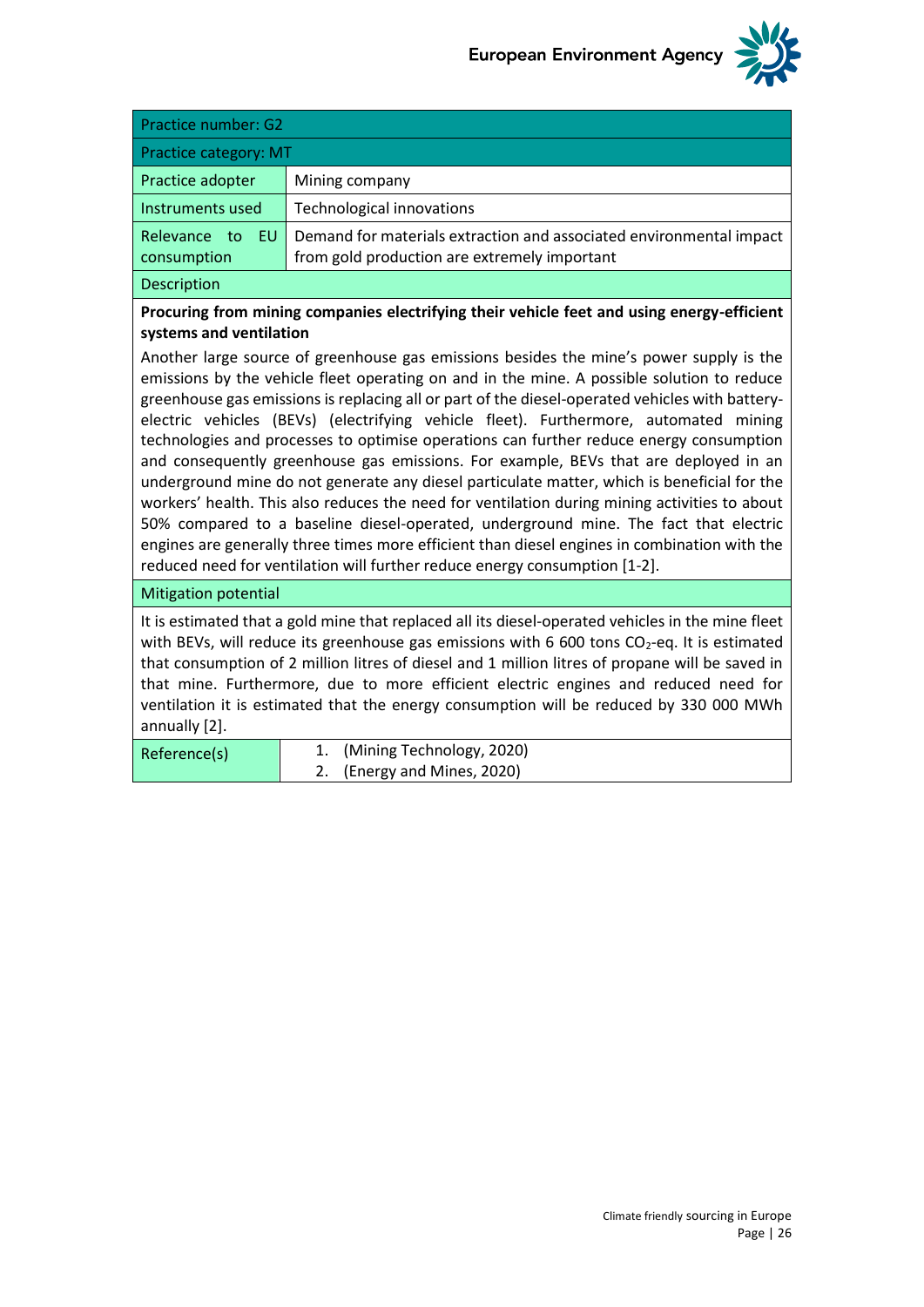

| Practice number: G3            |                                                                                                                     |
|--------------------------------|---------------------------------------------------------------------------------------------------------------------|
| Practice category: PB, PS, PR  |                                                                                                                     |
| Practice adopter               | Raw materials processors                                                                                            |
| Instruments used               | <b>BATs and BREFs</b><br>Standards and certification<br>Regulation                                                  |
| Relevance to EU<br>consumption | Demand for materials extraction and associated environmental impact<br>from gold production are extremely important |
| Description                    |                                                                                                                     |

**Procuring gold from processing plants applying Best Available Techniques (BAT), certified monitoring and reducing GHG emissions, and complying with the Emissions Trading System (ETS) Directive**

All Best Available Techniques (BAT) Reference Documents (BREFs), including the BREF for the Non-Ferrous Metals Industries (BREF NFM), indicate that it is BAT to adhere to an environmental management system (EMS) in order to improve the overall environmental performance. This indicates that the EMS is BAT for all sectors that fall under the Industrial Emission Directive (IED). EMSs should incorporate a wide range of features that are clearly outlined in the BREFs, but essentially it should establish objectives, set targets and communicate instructions and results to improve the overall environmental performance. Typically, an EMS incorporates the concept of continuous improvement, meaning that environmental management is an ongoing process, not a project which eventually comes to an end. In practice, this generally translates to a plan-do-check-act cycle, but EMSs systems such as ISO 14001 and EMAS, management systems for occupational health and safety such as OHSAS 18001, or a quality management system such as ISO 9000 can assist by formalising the system [1].

This environmental performance is interpreted in a broad sense, but also indirectly includes greenhouse gas emissions. In the EMS/BREFs these emissions are typically indirectly addressed by regulating energy consumption. In the EMS, all significant consumption (including energy) and emissions are managed in a coordinated manner by the operator for the short, medium and long term, in conjunction with financial planning and investment cycles [1].

In addition to this, there is also a horizontal BREF on energy efficiency (ENE) that applies to all sectors that fall under the IED. The goal of this BREF is to cover the energy efficiency issues under the IED. This document contains generic guidance on what is considered to be BAT for energy efficiency and on how to approach, assess, implement and deal with energy efficiency related issues along with corresponding permit and supervising procedures. Furthermore, the former IPPC Directive was amended by council directive 2003/87/EC establishing a scheme for greenhouse gas emissions allowance trading within the community (ETS Directive). Therefore, member states may choose not to impose requirements relating to energy efficiency in respect of combustion units or other units emitting carbon dioxide for activities listed in the Annex I of the IED [2].

## Mitigation potential

An EMS promotes and supports the continuous improvement of the environmental performance of a processor's plant. If the processor's plant already has a good overall environmental performance, an EMS helps the processor to maintain the high performance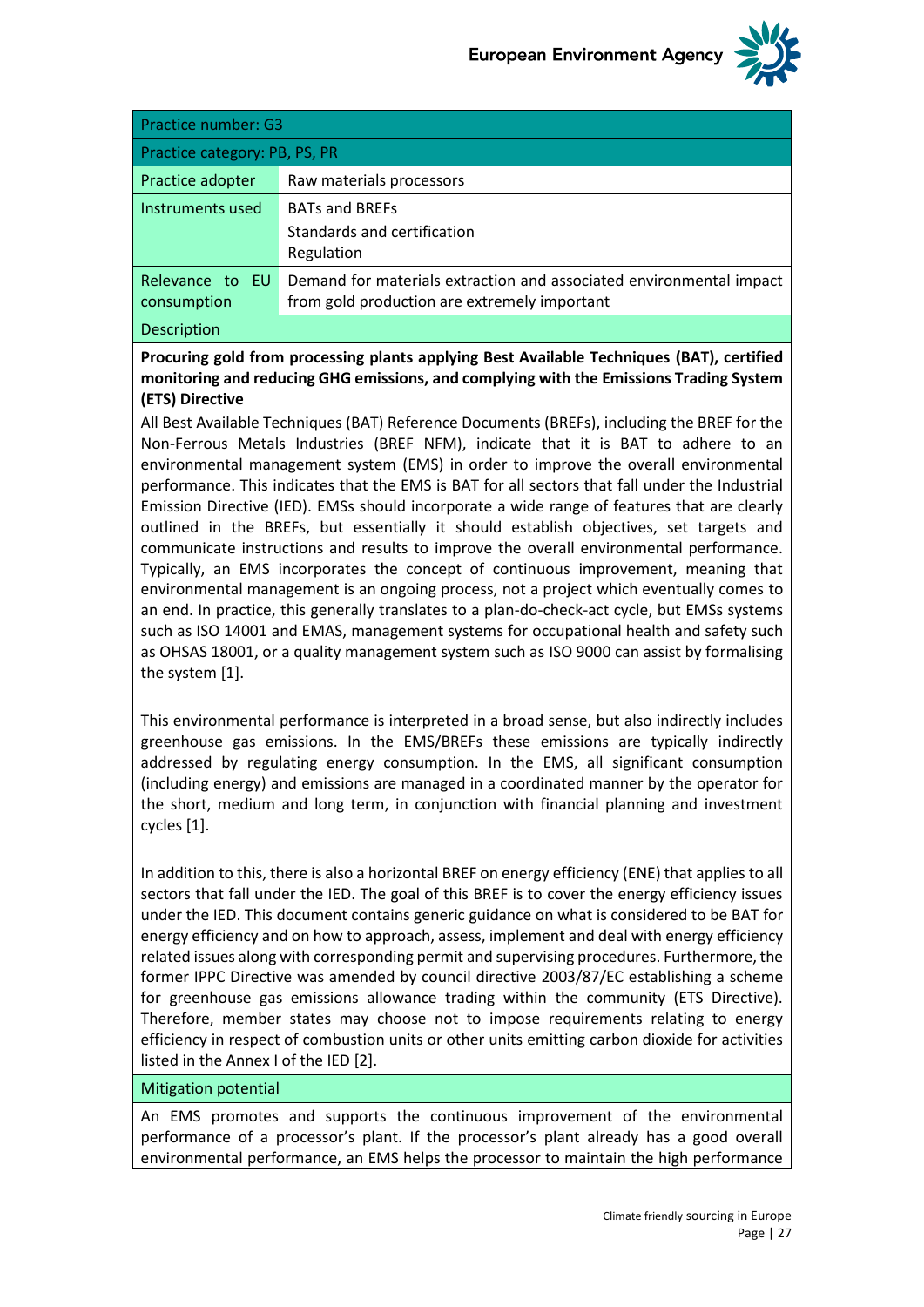

level. This includes optimising energy consumption with associated reductions in greenhouse gas emissions [1].

| Reference(s) | (EIPPCB, 2001)<br>(EIPPCB, 2009)<br>z. |
|--------------|----------------------------------------|
|              |                                        |

| Practice number: G4                  |                                                                                                                     |  |
|--------------------------------------|---------------------------------------------------------------------------------------------------------------------|--|
| Practice category: MS, PS, TS        |                                                                                                                     |  |
| Practice adopter                     | Raw material producers, processors and traders                                                                      |  |
| Instruments used                     | Standards and certification                                                                                         |  |
| Relevance<br>EU<br>to<br>consumption | Demand for materials extraction and associated environmental<br>impact from gold production are extremely important |  |
| Description                          |                                                                                                                     |  |

**Procuring gold from third-party certified actors complying with specific industry standards** 

A non-profit, standard-setting and certification organisation imposes a code of practices on their certified members within the jewellery and watch industry. This code of practices defines the responsible ethical, human rights, social and environmental practices that all certified members must comply to. Moreover, all members must be certified within a relatively short period of time to maintain membership in this organisation. The code of practices that are imposed on all certified members build on international standards and development goals. It defines the requirements for establishing responsible business practices throughout the whole supply chain, from mine to retail. All participants of the supply chain from miners, to processors, manufactures and traders can be certified members of such a non-profit organisation. All members receive a common standard for responsible business practices that is audited by a third party [1].

An example of such a code of practice can be: 'Apply the principles of reduce, reuse, recycle and recover to minimise environmental impact where applicable, including reducing greenhouse gas emissions and increasing energy efficiency' [1].

## Mitigation potential

All participants of the supply chain from miners, to processors, manufactures and traders can be certified members of such a non-profit organisation. Therefore, adhering to the imposed code of practices will oblige all the certified members throughout the supply chain to apply a wide range of practices including certain sustainable sourcing practices and practices related to environmental impact [1].

Reference(s) 1. (Responsible Jewellery Council, 2019)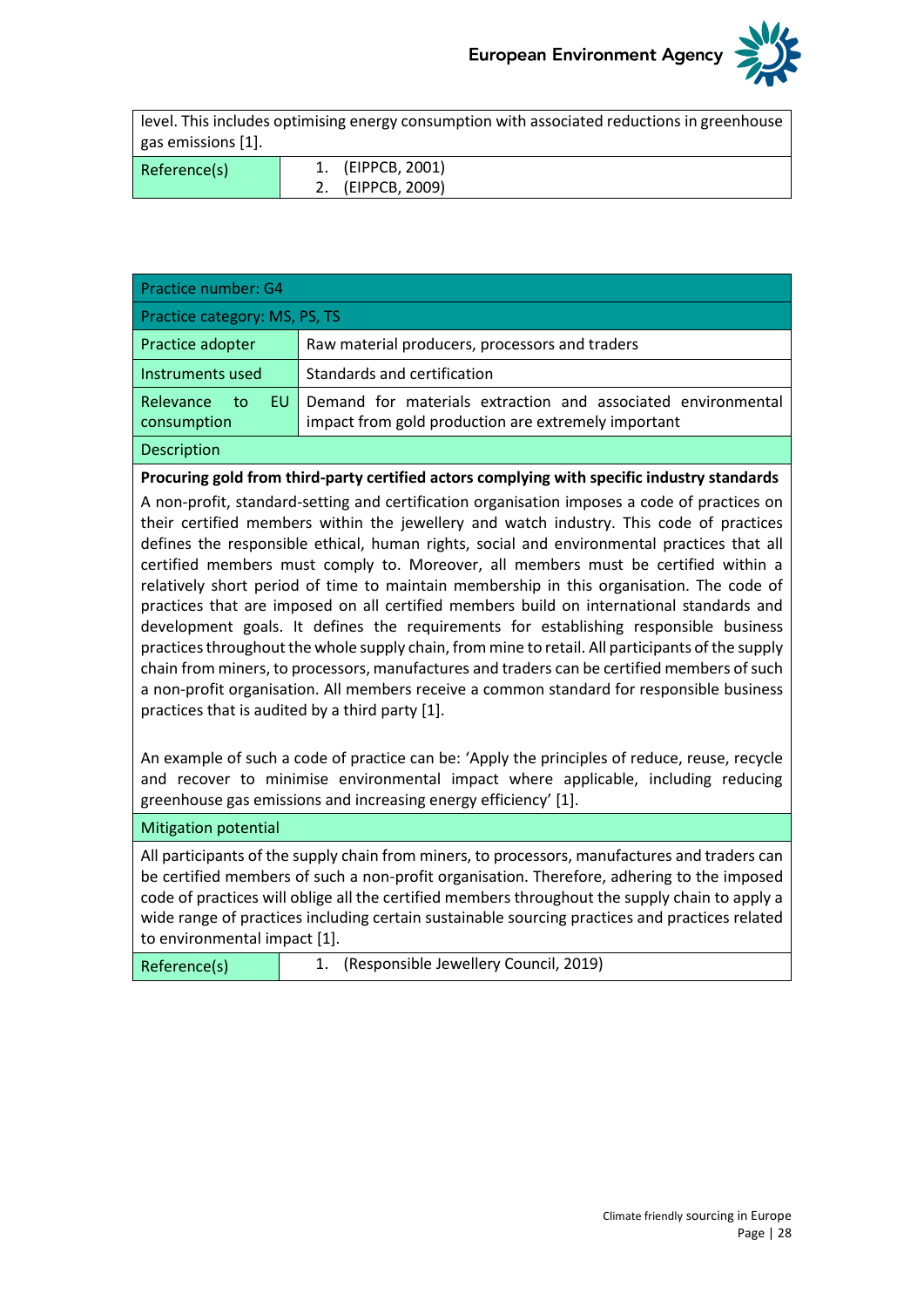

| <b>Practice number: G5</b>     |                                                                                                                     |
|--------------------------------|---------------------------------------------------------------------------------------------------------------------|
| <b>Practice category: PS</b>   |                                                                                                                     |
| Practice adopter               | Precious metals processors                                                                                          |
| Instruments used               | National, regional, international & sectoral networks & commitments<br>Certification                                |
| Relevance to EU<br>consumption | Demand for materials extraction and associated environmental impact<br>from gold production are extremely important |
|                                |                                                                                                                     |

## **Refiner and manufacturers of precious metals procuring from processing plants certifying a minimum post-consumer gold recycled content**

A refiner and manufacturer of precious metals and precious metal jewellery products offers a brand of jewellery that is manufactured of 100% recycled precious metals. These precious metals, including gold are made from non-mined, recycled sources such as recollected jewellery, silverware, coins, precious metals and dental scrap. In cases where they might require additional recycled metals from other sources, they buy metal from other responsible, earth-friendly refineries that exclusively use recycled metal. They require these secondary refineries to provide full disclosure of their metal sources in writing. To verify and confirm the use of 100% recycled precious metals, they are audited every year by a globally-recognized independent third-party certifier and sustainability expert. They supply the private company with a certification that verifies that all the used metals in this brand are 100% recycled. In this way they can commit to their customers demand of raw materials that are ethically sourced with minimal environmental impact [1].

A computer manufacturer partnered up with a jewellery manufacturer to create a new collection of gold jewellery made mostly from recycled gold recovered from the computer manufacturer's various recycling programs. The goal is to create a lifestyle brand focused on sustainable, ethical fashion and production within jewellery. It focuses on sustainable production, conscious sourcing and supporting local artisans. With this partnership the computer manufacturer intents to bring greater visibility to the value within technology, encourage people to recycle responsibly and promote a more circular economy where gold recycled from e-waste can be repurposed in high value items [3-4].

## Mitigation potential

This practice that is applied by the manufacturer does not necessarily directly reduce greenhouse gas emissions at the manufacturer's plant, but it reduces the need for primary, mined gold. Therefore, the reductions in greenhouse gas emissions are achieved at the mining and ore processing stage, as there is less demand for primary, mined gold. For the same type of product produced, the total environmental impact will be less as it is estimated that use of recycled gold has 99% less environmental impact compared to the use of primary, mined gold [2].

- Reference(s)  $\begin{vmatrix} 1. & \text{(Hoover and Strong, 2020)} \end{vmatrix}$ 
	- 2. (Werner et al., 2017)
		- 3. (Dell, 2020)
		- 4. (Bayou, 2020)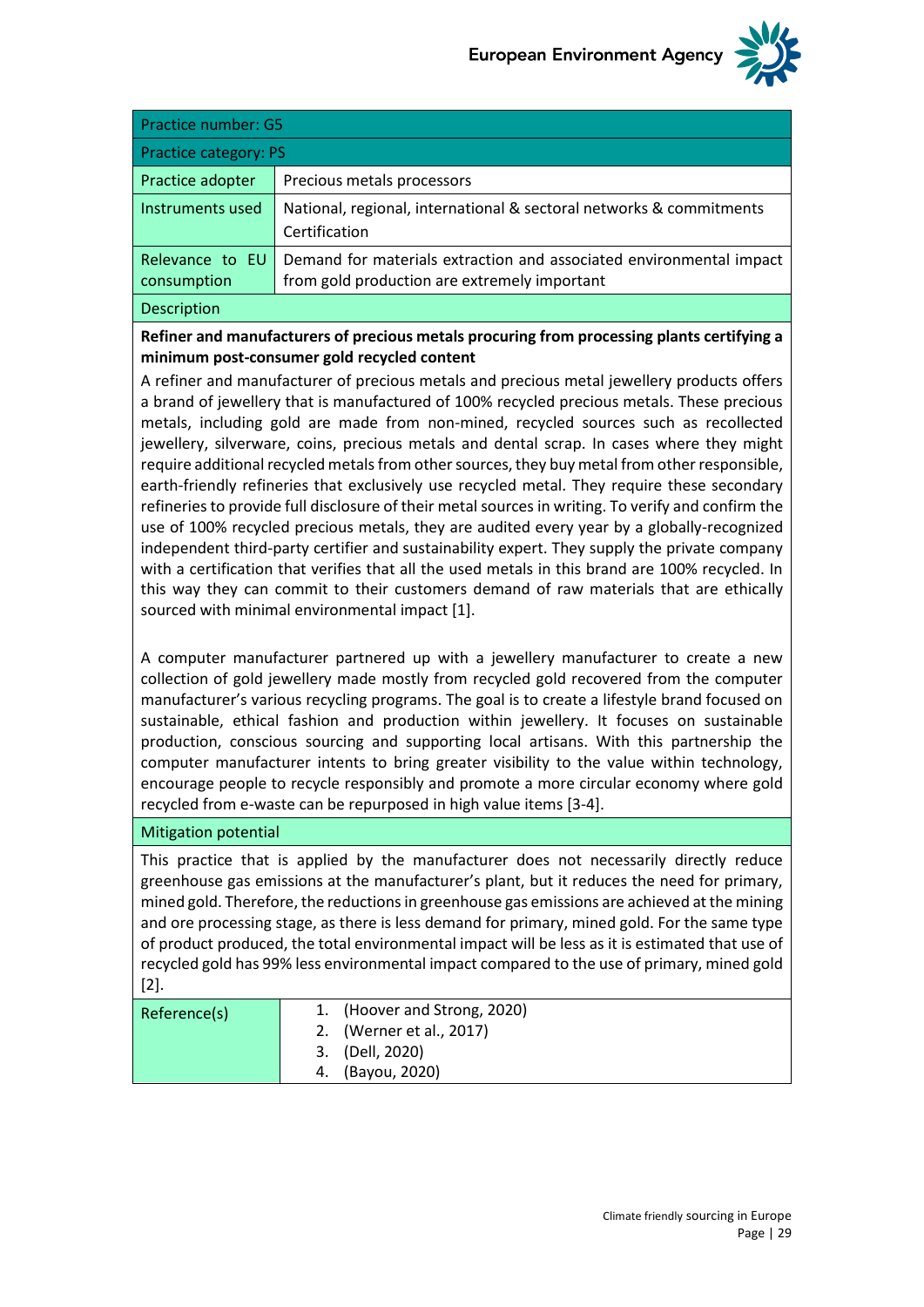

## <span id="page-30-0"></span>**II.6 Limestone and gypsum**

| Practice number: L1                                                                                                                                                                                                                                                                                                                                                                                                                                                                                                                                                                                                                                                                                                                                                                                                                                                                                                                                                                                                    |                                                                                                                                                                                                                                                         |
|------------------------------------------------------------------------------------------------------------------------------------------------------------------------------------------------------------------------------------------------------------------------------------------------------------------------------------------------------------------------------------------------------------------------------------------------------------------------------------------------------------------------------------------------------------------------------------------------------------------------------------------------------------------------------------------------------------------------------------------------------------------------------------------------------------------------------------------------------------------------------------------------------------------------------------------------------------------------------------------------------------------------|---------------------------------------------------------------------------------------------------------------------------------------------------------------------------------------------------------------------------------------------------------|
| Practice category: MT, MR                                                                                                                                                                                                                                                                                                                                                                                                                                                                                                                                                                                                                                                                                                                                                                                                                                                                                                                                                                                              |                                                                                                                                                                                                                                                         |
| Practice adopter                                                                                                                                                                                                                                                                                                                                                                                                                                                                                                                                                                                                                                                                                                                                                                                                                                                                                                                                                                                                       | Limestone producers, raw material producers                                                                                                                                                                                                             |
| Instruments<br>used                                                                                                                                                                                                                                                                                                                                                                                                                                                                                                                                                                                                                                                                                                                                                                                                                                                                                                                                                                                                    | Technology innovation<br>Regulation                                                                                                                                                                                                                     |
| Relevance to EU<br>consumption                                                                                                                                                                                                                                                                                                                                                                                                                                                                                                                                                                                                                                                                                                                                                                                                                                                                                                                                                                                         | Domestic extraction of gypsum is highly relevant; the contribution of<br>recycled limestone to meet the raw materials demand results in the<br>highest recycling input rate; the limestone and gypsum footprint of<br>imported products is significant. |
| Description                                                                                                                                                                                                                                                                                                                                                                                                                                                                                                                                                                                                                                                                                                                                                                                                                                                                                                                                                                                                            |                                                                                                                                                                                                                                                         |
| Procuring limestone-based products from plants implementing energy-efficient and low<br>emissions technologies, and complying with the Emissions Trading System (ETS) Directive<br>Corporate commitment to invest in energy-efficient and better environmental technologies<br>Providers of limestone, crushed and ground limestone, concentrated calcite, quicklime and<br>hydrated lime have included sustainability at the very core of their company strategies. An<br>example of such strategy promises the company to:<br>1. actively develop new products and solutions that support our customers in their<br>sustainability efforts, i.e. focus on limestone-based solutions that help their<br>customers reduce their environmental impact;<br>increase the engagement in circular solutions and strive for total utilisation of all<br>2.<br>extracted material with a 100% material efficiency target,<br>focus on reducing the carbon emissions and the other harmful impacts of the<br>3.<br>operations. |                                                                                                                                                                                                                                                         |
| Proposed solutions for lowering emissions to air include:<br>improving energy efficiency and monitoring the completed energy efficiency actions<br>against an annual target;<br>taking decisive steps towards fossil-free operations;<br>$\qquad \qquad \blacksquare$<br>investing a minimum of 10% of their investment budget into better environmental<br>$\overline{\phantom{a}}$<br>technologies and increasing the automated monitoring of emissions;<br>choosing low-emission alternatives for logistics: transport by sea or rail, where<br>$\overline{\phantom{a}}$<br>possible, aiming for a higher payload and alternative fuels in truck transport;<br>approving one new carbon reduction action each quarter.                                                                                                                                                                                                                                                                                              |                                                                                                                                                                                                                                                         |
| Rotary kilns are generally equipped with heat recovery set-ups. Recovered heat is either used<br>on-site or delivered to district heating networks [1].                                                                                                                                                                                                                                                                                                                                                                                                                                                                                                                                                                                                                                                                                                                                                                                                                                                                |                                                                                                                                                                                                                                                         |
| <b>Compliance with the ETS Directive</b><br>Lime kilns are covered by the EU Emission Trading System, which ensures that the $CO2$<br>emissions are monitored rigorously [1].                                                                                                                                                                                                                                                                                                                                                                                                                                                                                                                                                                                                                                                                                                                                                                                                                                          |                                                                                                                                                                                                                                                         |
| <b>Mitigation potential</b>                                                                                                                                                                                                                                                                                                                                                                                                                                                                                                                                                                                                                                                                                                                                                                                                                                                                                                                                                                                            |                                                                                                                                                                                                                                                         |
|                                                                                                                                                                                                                                                                                                                                                                                                                                                                                                                                                                                                                                                                                                                                                                                                                                                                                                                                                                                                                        | Annual specific CO <sub>2</sub> emissions for kiln processes have been in the level of 1.1 tonne/ tonne<br>quicklime. Goal is to decrease CO <sub>2</sub> emissions in the long term.                                                                   |
| Reference                                                                                                                                                                                                                                                                                                                                                                                                                                                                                                                                                                                                                                                                                                                                                                                                                                                                                                                                                                                                              | (Nordkalk, in press)<br>1.                                                                                                                                                                                                                              |
|                                                                                                                                                                                                                                                                                                                                                                                                                                                                                                                                                                                                                                                                                                                                                                                                                                                                                                                                                                                                                        |                                                                                                                                                                                                                                                         |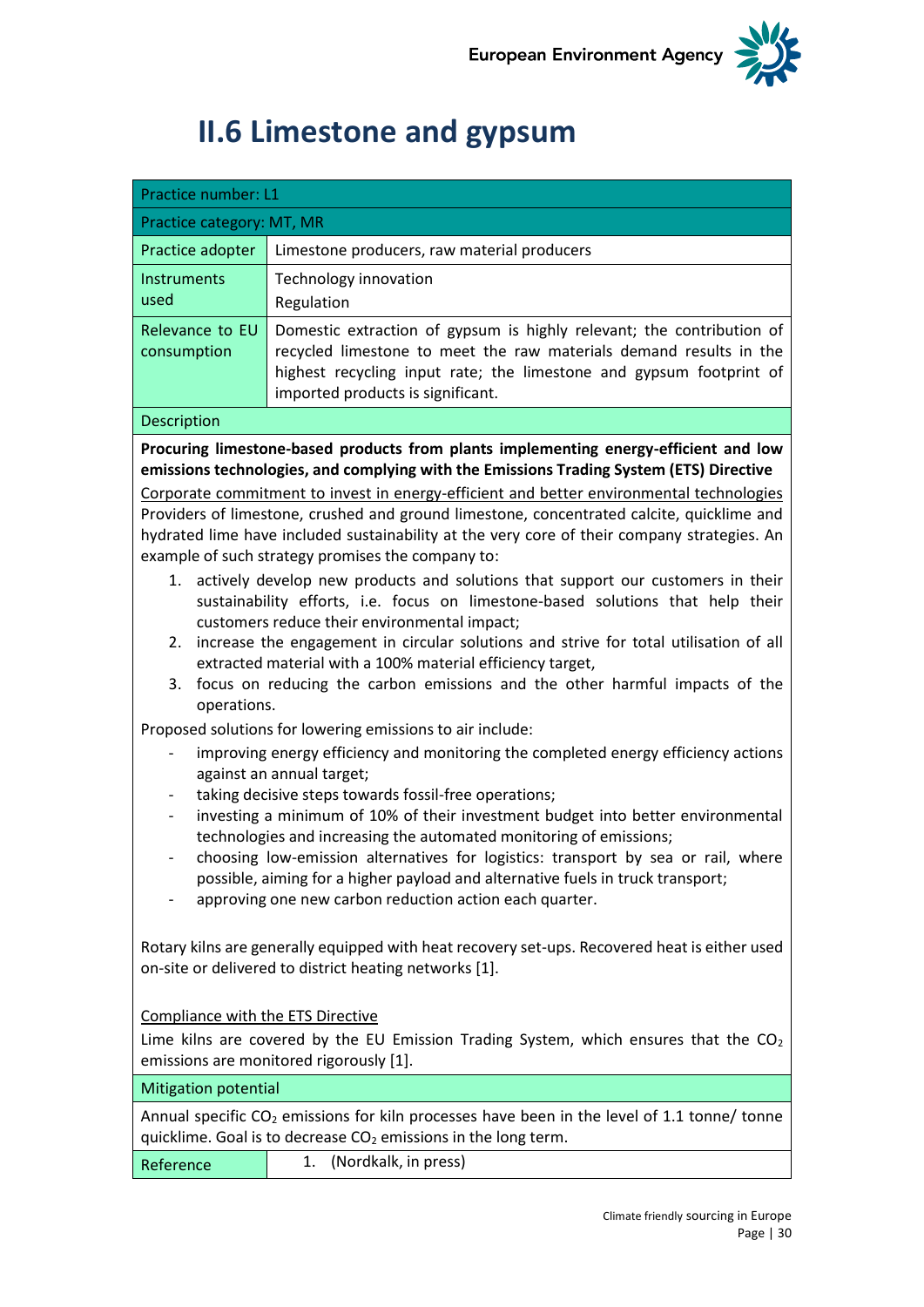

| Practice number: L2                                                                                                                                                                                                                                                                                                                                                                                                                                                                                                                                                                                                                                                                                                                                 |                                                                                                                                                                                                                                                                  |
|-----------------------------------------------------------------------------------------------------------------------------------------------------------------------------------------------------------------------------------------------------------------------------------------------------------------------------------------------------------------------------------------------------------------------------------------------------------------------------------------------------------------------------------------------------------------------------------------------------------------------------------------------------------------------------------------------------------------------------------------------------|------------------------------------------------------------------------------------------------------------------------------------------------------------------------------------------------------------------------------------------------------------------|
| Practice category: MT                                                                                                                                                                                                                                                                                                                                                                                                                                                                                                                                                                                                                                                                                                                               |                                                                                                                                                                                                                                                                  |
| Practice adopter                                                                                                                                                                                                                                                                                                                                                                                                                                                                                                                                                                                                                                                                                                                                    | Limestone producers                                                                                                                                                                                                                                              |
| Instruments used                                                                                                                                                                                                                                                                                                                                                                                                                                                                                                                                                                                                                                                                                                                                    | <b>Technological innovations</b>                                                                                                                                                                                                                                 |
| Relevance to EU<br>consumption                                                                                                                                                                                                                                                                                                                                                                                                                                                                                                                                                                                                                                                                                                                      | Domestic extraction of gypsum is highly relevant; the contribution of<br>recycled limestone to meet the raw materials demand results in the<br>highest recycling input rate; the limestone and gypsum footprint of<br>imported products is significant.          |
| Description                                                                                                                                                                                                                                                                                                                                                                                                                                                                                                                                                                                                                                                                                                                                         |                                                                                                                                                                                                                                                                  |
| Procuring limestone-based products from plants implementing carbon<br>capture<br>technologies<br>Several research and development projects are ongoing, which target to $CO2$ capture from<br>lime kiln and further concentration, storage or utilisation (CCS and CCU). New process<br>concepts and technologies are needed for $CO2$ separation and concentration. These<br>technologies include especially indirect heating of limestone e.g. by electrification of lime kiln<br>and oxycombustion. Possible utilisation options for separated $CO2$ can be: sellable liquid $CO2$<br>as purified and compressed, use in paper filler production, conversion to sellable CO,<br>synthesis to SNG or synthesis to Fischer-Tropsch products [1,2]. |                                                                                                                                                                                                                                                                  |
| <b>Mitigation potential</b>                                                                                                                                                                                                                                                                                                                                                                                                                                                                                                                                                                                                                                                                                                                         |                                                                                                                                                                                                                                                                  |
|                                                                                                                                                                                                                                                                                                                                                                                                                                                                                                                                                                                                                                                                                                                                                     | The total direct $CO2$ emissions of the European lime industry are around 26 Mtonne of $CO2$ .<br>Nearly 70% of the emissions are formed in decarbonation process and can't be avoided. The<br>only way to control these emissions are CCS and CCU technologies. |
| Reference(s)                                                                                                                                                                                                                                                                                                                                                                                                                                                                                                                                                                                                                                                                                                                                        | (LEILAC, 2020)<br>$\mathbf{1}$ .<br>(Decarbonate, 2020)<br>2.                                                                                                                                                                                                    |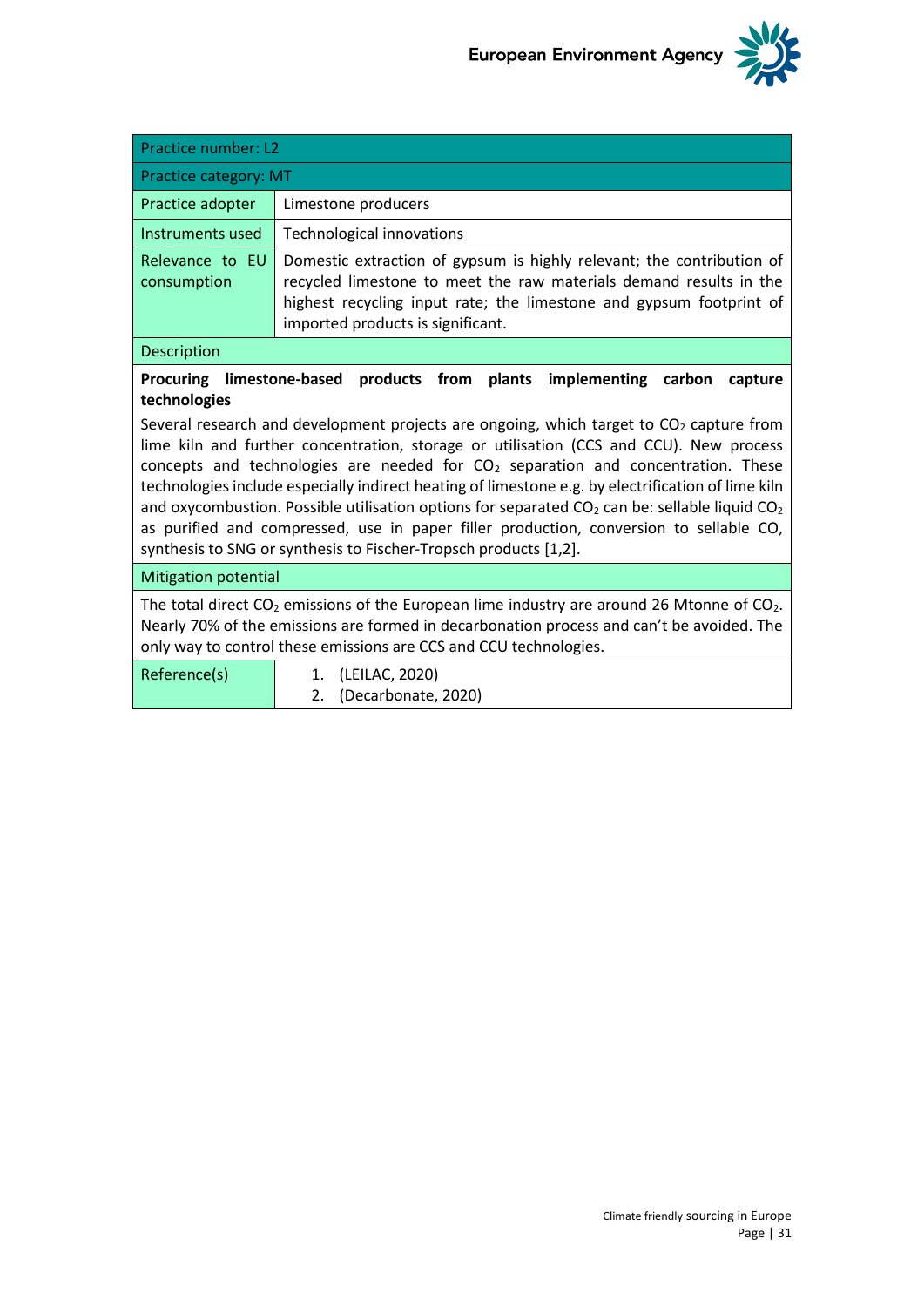

## <span id="page-32-0"></span>**II.7 Timber**

| Practice number: T1                                                                                                                                                          |                                                                                                                                                                                                                                                                                                                                                                                                                                                                                                                                                                                                                                                                                                                                          |  |
|------------------------------------------------------------------------------------------------------------------------------------------------------------------------------|------------------------------------------------------------------------------------------------------------------------------------------------------------------------------------------------------------------------------------------------------------------------------------------------------------------------------------------------------------------------------------------------------------------------------------------------------------------------------------------------------------------------------------------------------------------------------------------------------------------------------------------------------------------------------------------------------------------------------------------|--|
| <b>Practice category: MS</b>                                                                                                                                                 |                                                                                                                                                                                                                                                                                                                                                                                                                                                                                                                                                                                                                                                                                                                                          |  |
| Practice adopter                                                                                                                                                             | Forest owner, raw material producer                                                                                                                                                                                                                                                                                                                                                                                                                                                                                                                                                                                                                                                                                                      |  |
| Instruments used                                                                                                                                                             | Standards and certification                                                                                                                                                                                                                                                                                                                                                                                                                                                                                                                                                                                                                                                                                                              |  |
| Relevance to EU<br>consumption                                                                                                                                               | Significant domestic production and direct imports                                                                                                                                                                                                                                                                                                                                                                                                                                                                                                                                                                                                                                                                                       |  |
| Description                                                                                                                                                                  |                                                                                                                                                                                                                                                                                                                                                                                                                                                                                                                                                                                                                                                                                                                                          |  |
|                                                                                                                                                                              | Procuring wood from third-party certified actors complying with specific industry standards                                                                                                                                                                                                                                                                                                                                                                                                                                                                                                                                                                                                                                              |  |
|                                                                                                                                                                              | Forest certification is a voluntary process whereby an independent third party assess the<br>quality of forest management and production against a set of requirements predetermined<br>by a public or private certification organization. Forest certification is a way of informing<br>consumers about the sustainability of forests from which wood and forest products were<br>produced. There are two main certification systems in the world: PEFC™ (The Programme for<br>the Endorsement of Forest Certification) certificate, which is supported by forest owners and<br>forest industry and FSC® (Forest Stewardship Council) certificate, which originates in<br>environmental protection and nature saving organisations [1]. |  |
| certification are required.                                                                                                                                                  | There are two types of forest certification:<br>1. Certification of forest management and 2. Certification of the chain of custody, which<br>verifies that certified material is identified or kept separate from non-certified or non-<br>controlled material through the production process, from the forest to the final consumer. To<br>label an end-product as certified, both forest management certification and chain-of-custody                                                                                                                                                                                                                                                                                                 |  |
| The PEFC's criteria for SFM standards                                                                                                                                        |                                                                                                                                                                                                                                                                                                                                                                                                                                                                                                                                                                                                                                                                                                                                          |  |
| $\bullet$                                                                                                                                                                    | Criterion 1: Maintenance and appropriate enhancement of forest resources and<br>their contribution to the global carbon cycle<br>Criterion 2: Maintenance of forest ecosystem health and vitality                                                                                                                                                                                                                                                                                                                                                                                                                                                                                                                                        |  |
| Criterion 3: Maintenance and encouragement of productive functions of forests<br>(wood and non-wood)                                                                         |                                                                                                                                                                                                                                                                                                                                                                                                                                                                                                                                                                                                                                                                                                                                          |  |
|                                                                                                                                                                              | Criterion 4: Maintenance, conservation and appropriate enhancement of biological                                                                                                                                                                                                                                                                                                                                                                                                                                                                                                                                                                                                                                                         |  |
| diversity in forest ecosystems<br>Criterion 5: Maintenance and appropriate enhancement of protective functions in<br>$\bullet$<br>forest management (notably soil and water) |                                                                                                                                                                                                                                                                                                                                                                                                                                                                                                                                                                                                                                                                                                                                          |  |
| $\bullet$                                                                                                                                                                    | Criterion 6: Maintenance of other socioeconomic functions and conditions<br>Criterion 7: Compliance with legal requirements [3]                                                                                                                                                                                                                                                                                                                                                                                                                                                                                                                                                                                                          |  |
| The FSC principles                                                                                                                                                           |                                                                                                                                                                                                                                                                                                                                                                                                                                                                                                                                                                                                                                                                                                                                          |  |
| $\bullet$                                                                                                                                                                    | Principle 1: Compliance with laws                                                                                                                                                                                                                                                                                                                                                                                                                                                                                                                                                                                                                                                                                                        |  |
|                                                                                                                                                                              | Principle 2: Workers' rights and employment conditions                                                                                                                                                                                                                                                                                                                                                                                                                                                                                                                                                                                                                                                                                   |  |
|                                                                                                                                                                              | Principle 3: Indigenous peoples' rights                                                                                                                                                                                                                                                                                                                                                                                                                                                                                                                                                                                                                                                                                                  |  |
| $\bullet$<br>٠                                                                                                                                                               | Principle 4: Community relations<br>Principle 5: Benefits from the forest                                                                                                                                                                                                                                                                                                                                                                                                                                                                                                                                                                                                                                                                |  |
|                                                                                                                                                                              | Principle 6: Environmental values and impacts                                                                                                                                                                                                                                                                                                                                                                                                                                                                                                                                                                                                                                                                                            |  |
|                                                                                                                                                                              | Climate friendly sourcing in Europe<br>Page $ 32 $                                                                                                                                                                                                                                                                                                                                                                                                                                                                                                                                                                                                                                                                                       |  |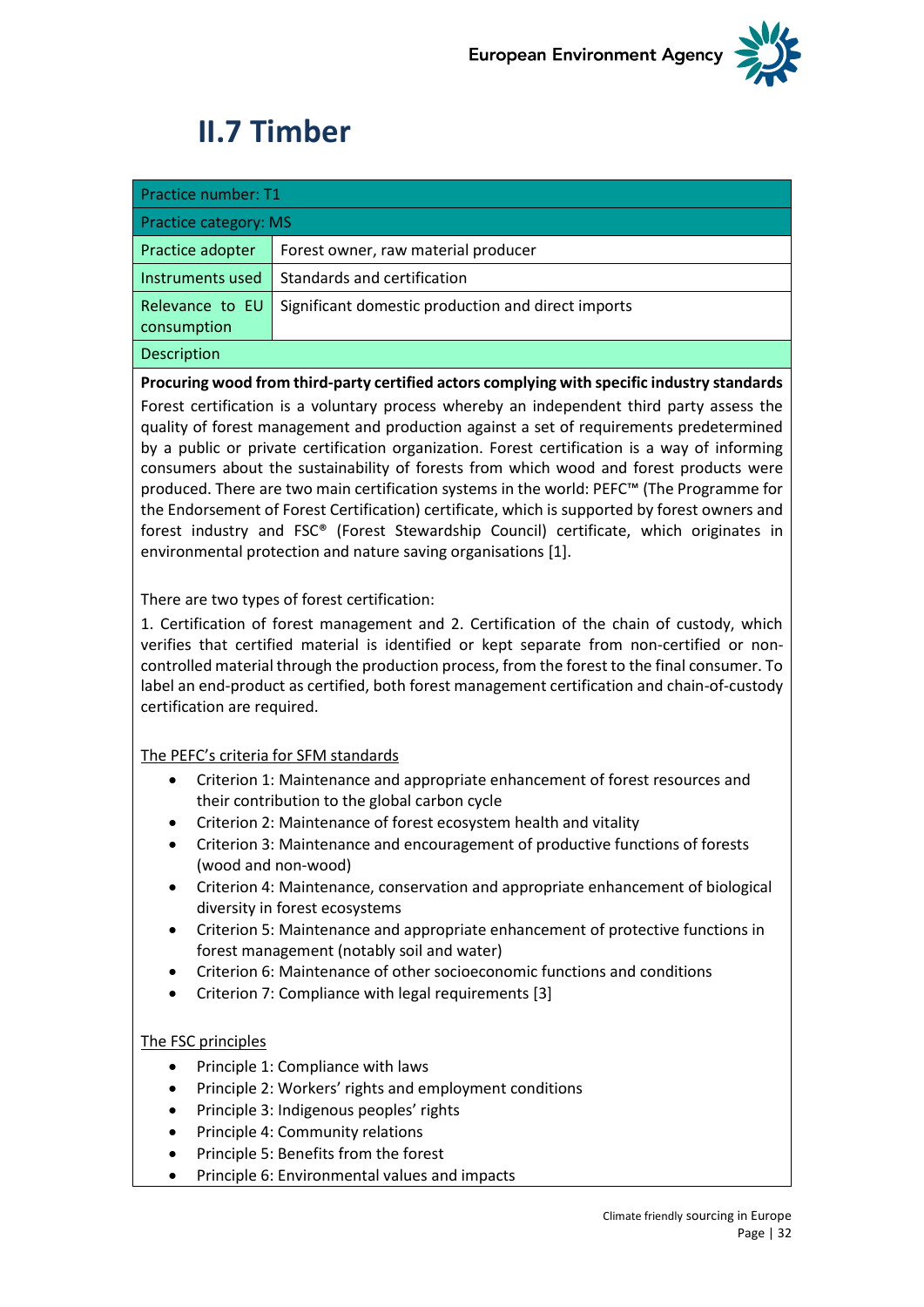

- Principle 7: Management planning
- Principle 8: Monitoring and assessment
- Principle 9: High conservation values
- Principle 10: Implementation of management activities [2]

## Mitigation potential

PEFC standard requires that climate positive practises in management operations, such as greenhouse gas emission reductions and efficient use of resources shall be encouraged. It also requires that the capacity of the forest to store and sequester carbon shall be safeguarded in the medium and long term by balancing harvesting and growth rates, using appropriate silvicultural measures and preferring techniques that minimise adverse impacts on forest resources [3].

| Reference(s) | 1. (FAO, 2020)     |
|--------------|--------------------|
|              | 2. (FSC, 2020)     |
|              | (PEFC, 2020)<br>3. |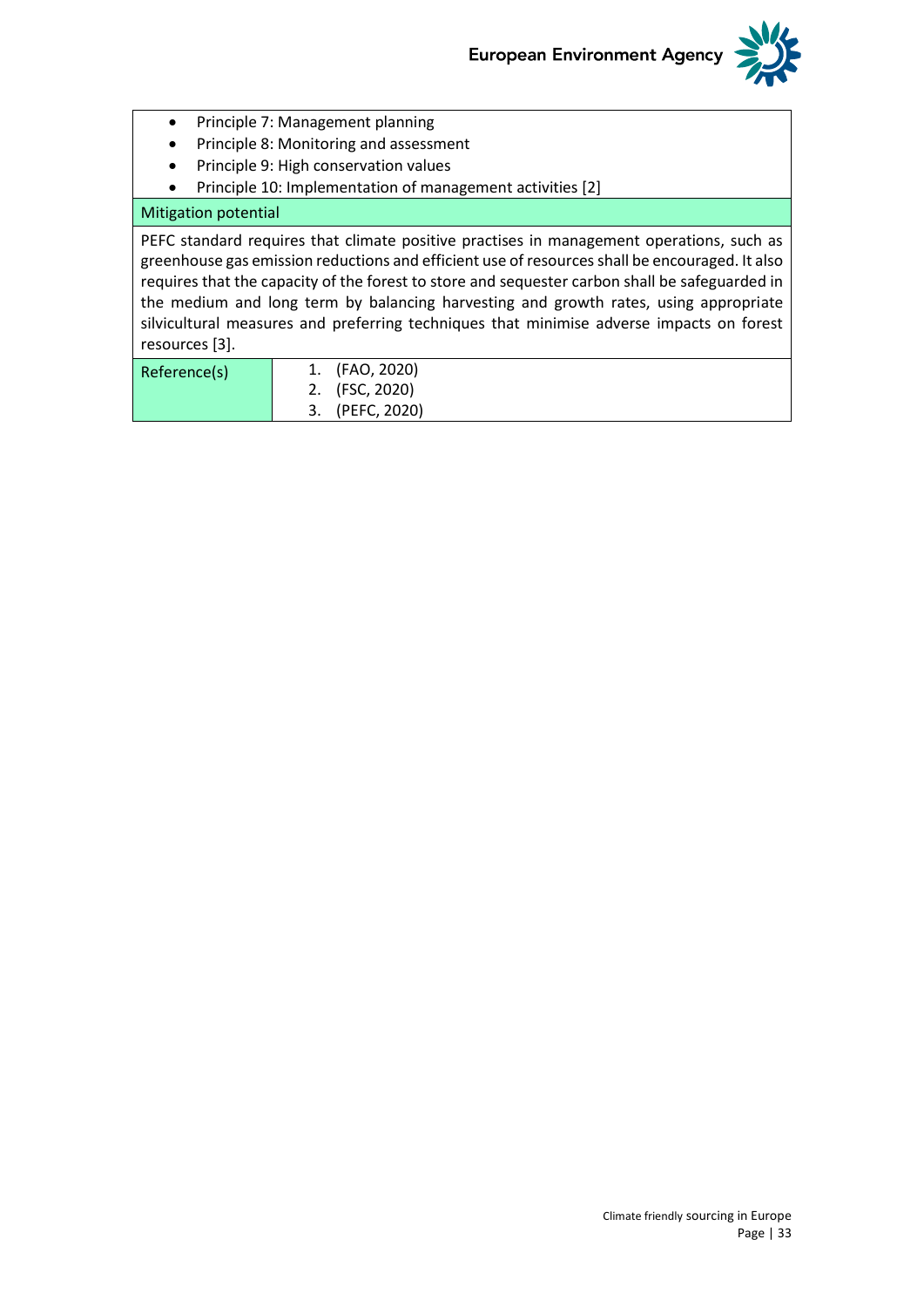

| Practice number: T2       |                                                    |
|---------------------------|----------------------------------------------------|
| Practice category: MS, PS |                                                    |
| Practice adopter          | Raw material producers, processors                 |
| Instruments used          | Standards and certification                        |
| Relevance to EU           | Significant domestic production and direct imports |
| consumption               |                                                    |
| Description               |                                                    |

## **Furniture producer procuring wood from actors complying with their own defined standards**

All the wood used in products of a large furniture company are sourced in compliance with their own standardised method, which sets out the minimum environmental and social standards expected from their suppliers, including compliance with laws. Sustainable sources include FSC-certified forests and recycled sources. The adoption of sustainable forestry methods is actively promoted also beyond their own value chain and they are working with global partners including WWF and Forest Stewardship Council (FSC®). The 'transport section' of this standard is also requesting suppliers to implement a  $CO<sub>2</sub>$  emissions reduction programme including goals and an action plan covering the fleet used for supplying this furniture producer [1].

The company has goal to be climate positive by 2030 meaning that they will reduce more greenhouse gas emissions than their value chain emits while growing the business.

Radical reductions to greenhouse gas emissions are needed from all parts of the value chain to achieve the climate positive target. Identified means include:

- Striving towards 100% renewable energy and phase-out of fossil fuels
- Improving energy efficiency
- Using more sustainable materials, ambition to use only renewable or recycled materials by 2030
- Ensuring that carbon remains stored in products longer through circular economy
- Collaborating with customers, suppliers and partners to reduce their total GHG emissions.
- Supporting and partnering with home furnishing suppliers to reduce the total footprint of their factories.

## Mitigation potential

The current climate footprint of a company has been estimated to be 24.9 million tons  $CO<sub>2</sub>$ eq – accounting for 0.1% of the world's greenhouse gas (GHG) emissions. The largest portion of the footprint (42%) comes from raw materials extraction and processing from which, the share of boards & solid wood was 24% although these materials composed 70w-% of materials used. Future goal is to be climate positive [2].

| Reference(s) | (IKEA, 2020)a       |  |
|--------------|---------------------|--|
|              | (IKEA, 2020)b<br>2. |  |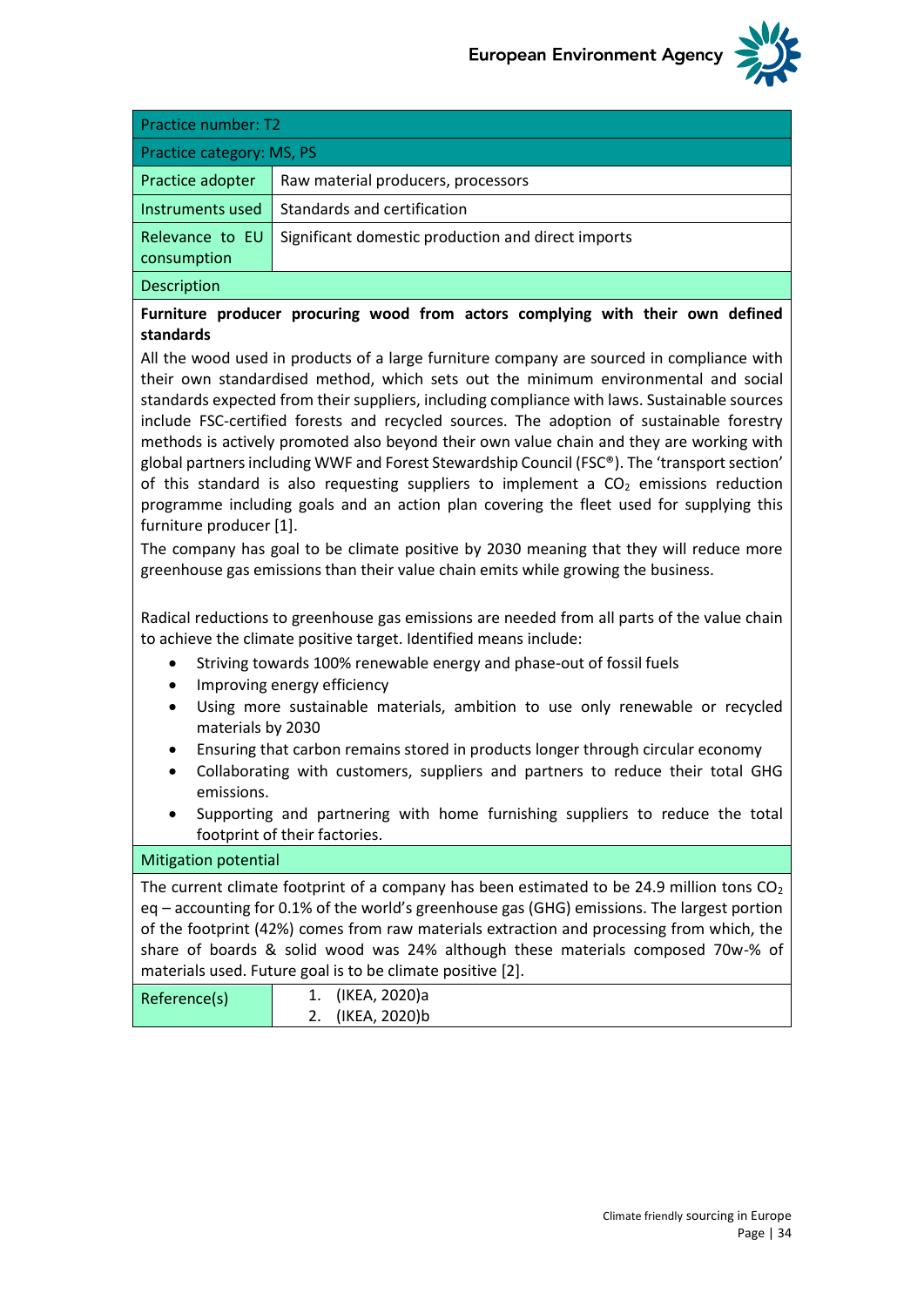

| Practice number: T3            |                                                    |
|--------------------------------|----------------------------------------------------|
| Practice category: PE          |                                                    |
| Practice adopter               | Construction industry                              |
| Instruments used               | Economic instrument: green public procurement      |
| Relevance to EU<br>consumption | Significant domestic production and direct imports |
| Description                    |                                                    |

**Construction industry procuring wood for public buildings for complying with public authority requirements**

A national Wood Building Programme was identified, as a joint government undertaking aimed at increasing the use of wood in urban development, public buildings as well as large constructions such as bridges and halls.

Using wood reduces the carbon footprint of the construction industry when evaluating the entire life-cycle of wood from the raw-material through manufacturing, use and recycling. The carbon bound by trees is retained in structures and furnishings for a long time and affects the overall environmental impact of the construction industry positively. Increasing the amount of wood used in construction is also an efficient way of attaining the energy and climate targets laid down to reduce carbon footprint by 2030.

Concrete actions of the programme for promoting the use of wood in public buildings include procurement guidelines for public building projects, electronic contracting tools, testing measurement and assessment tools to establish the carbon storage and carbon footprint in wood building projects, and a report on the carbon storage in wood products.

The outcomes of the programme will be evaluated on the following indicators:

- the increase in the number of timber-framed blocks of flats
- the proportion of industrial wood construction of all wood construction
- the increase in the exports of wood-based construction products
- the amount of carbon bound by buildings
- the increase in the number of non-profit developers active in wood construction
- the programme will undergo an annual impact assessment

## Mitigation potential

Construction and buildings have estimated to produce approximately one third of greenhouse gas emissions of a country. The share of wood buildings from all new public buildings is targeted to be 31% in 2022 and 45% in 2025.

Reference  $\begin{bmatrix} 1 \\ 1 \end{bmatrix}$  (Ministry of the Environment in Finland, 2020)

## <span id="page-35-0"></span>**II.8 Chemical and Fertiliser Minerals**

| <b>Practice number: F1</b>   |                                        |
|------------------------------|----------------------------------------|
| <b>Practice category: MT</b> |                                        |
| <b>Practice adopter</b>      | Mining company, raw material producers |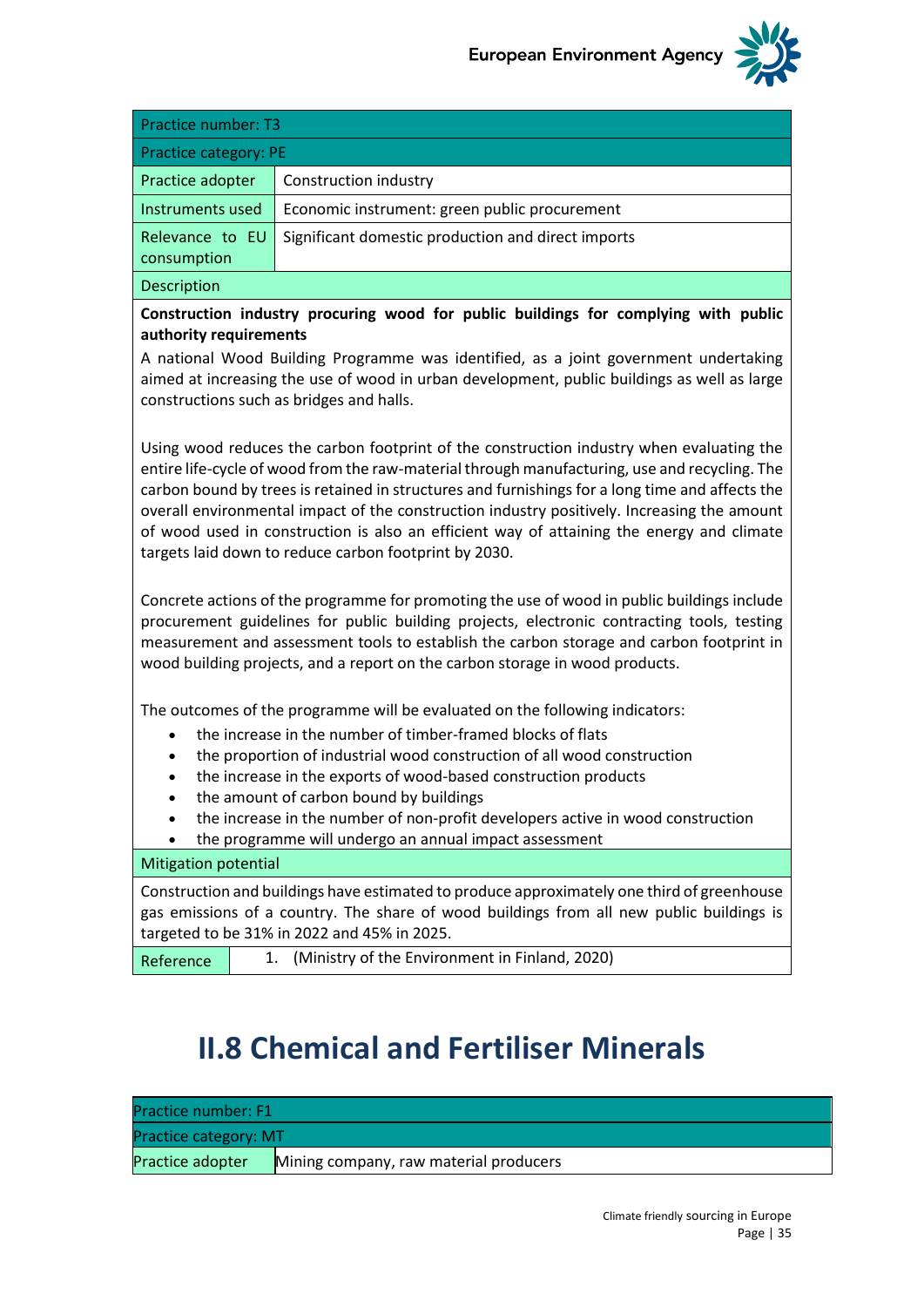

## Instruments used Fechnology innovation

Relevance to consumption EU Chemical and fertiliser minerals represent a significant share of EU raw materials imports; potash is also mined in EU-27.

## Description

**Procuring from mining companies using energy and fuel-efficient ore loaders and haulage systems and ventilation in potash mines**

Energy-efficient loaders and haulage systems

In one of the world's largest potash mines, located in Europe, the loaders use an energy-saving hydraulic system that is fitted with variable displacement pumps with Load Sensing control which adjusts the pump capacity to the load. This innovation allows the truck's capacity to increase and a reduction in thermal emission which is a benefit when working at temperatures as high as  $52^{\circ}$ C underground [2].

Another, non-European, relevant innovation was identified in a potash greenfield project which, during the mine planning phase, assessed the utilization of truck hauling versus overland conveyor for the transport of the ore [3]. Truck haulage is responsible for significant diesel consumption in the mining environment [4]. It was demonstrated that the transportation of the ore using trucks results in higher CO<sub>2</sub> emissions relative to the use of conveyor belts [3,4].

## Energy-savings in mines ventilation

A different potash underground mine, in Belarus, opted to implement automated ventilation control (AVC) systems and design its ventilation systems on the basis of ventilation-on-demand (VOD) principle. The basis of AVC and VOC is energy-efficiency of mine ventilation systems under the condition that there is sufficient ventilation of all working areas. These systems use sensors to monitor real-time air quality, vehicle use, and personnel to ventilate only specific areas of the mine instead of ventilating the whole mine all the time [5].

## Mitigation potential

By using a belt transport system instead of truck haulage, the above-mentioned feasibility study estimated that CO<sub>2</sub> emissions are reduced by factors in the range 1.2–1.4 kg/t.km, resulting in a potential saving of about 300 000 tonnes per year [3].

In order to improve energy efficiency of ventilation in underground, the use of the AVC system including controlled recirculation and dynamic operation mode results in the reduction of timeaverage energy consumption from 2200 kW to 1400 kW, saving about 36% [5].

In general (not only applicable to potash mines) it is estimated that loading and hauling operations account for 17% of the energy use across the mineral mining industry [1]. The maximum cumulative GHG reduction achievable in the Canadian potash mining sector considering technological innovations (new alternative haul truck powertrain technologies, haul truck operating mode improvement, advanced haul truck thermal management system, ventilation on demand, steam generation and product drying efficiency improvements) that can concurrently be implemented results in 3Mt of CO2eq, 2% of sectors emissions.

| Link | 1. (Kumar Katta et al., 2020)<br>2. (Moore, 2020)<br>3. (Kluge et al., 2017)<br>4. (Soofastaei et al., 2018) |
|------|--------------------------------------------------------------------------------------------------------------|
|      | 5. (Semin and Levin, 2017)                                                                                   |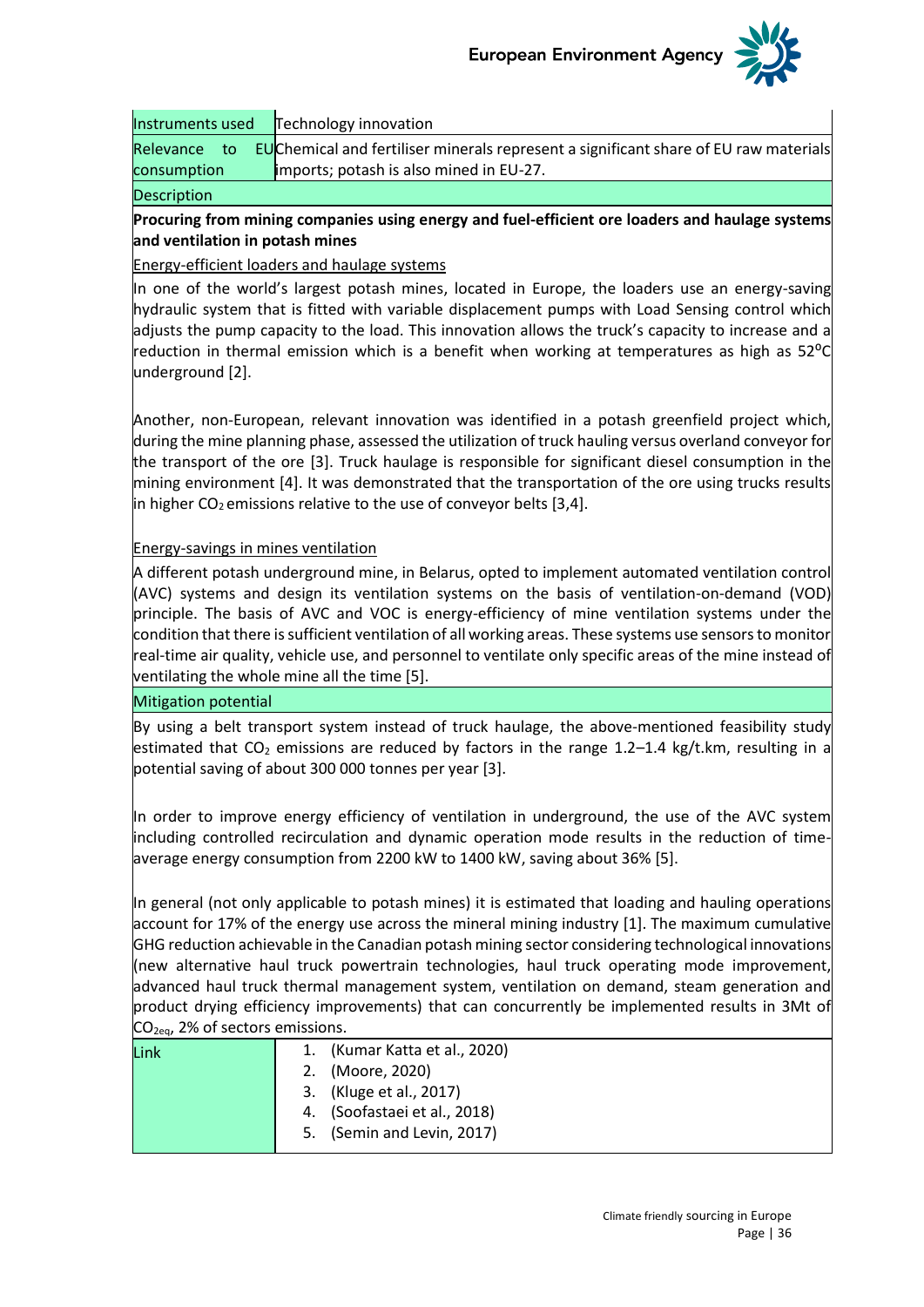

| Practice number: F2                                                                                                                                                                                                                                                                                                                                                                                                                                                                                                                                                                                                                                                                                                    |                                                                                                                                                                                                                                                                                                                                                                                                                                                                                                                                                                                                                                                                                                                                                                                                                                                                                                                          |
|------------------------------------------------------------------------------------------------------------------------------------------------------------------------------------------------------------------------------------------------------------------------------------------------------------------------------------------------------------------------------------------------------------------------------------------------------------------------------------------------------------------------------------------------------------------------------------------------------------------------------------------------------------------------------------------------------------------------|--------------------------------------------------------------------------------------------------------------------------------------------------------------------------------------------------------------------------------------------------------------------------------------------------------------------------------------------------------------------------------------------------------------------------------------------------------------------------------------------------------------------------------------------------------------------------------------------------------------------------------------------------------------------------------------------------------------------------------------------------------------------------------------------------------------------------------------------------------------------------------------------------------------------------|
| Practice category: PT                                                                                                                                                                                                                                                                                                                                                                                                                                                                                                                                                                                                                                                                                                  |                                                                                                                                                                                                                                                                                                                                                                                                                                                                                                                                                                                                                                                                                                                                                                                                                                                                                                                          |
| Practice adopter                                                                                                                                                                                                                                                                                                                                                                                                                                                                                                                                                                                                                                                                                                       | Ammonia producer                                                                                                                                                                                                                                                                                                                                                                                                                                                                                                                                                                                                                                                                                                                                                                                                                                                                                                         |
| Instruments used                                                                                                                                                                                                                                                                                                                                                                                                                                                                                                                                                                                                                                                                                                       | <b>Technology Innovation</b>                                                                                                                                                                                                                                                                                                                                                                                                                                                                                                                                                                                                                                                                                                                                                                                                                                                                                             |
| Relevance to<br>consumption                                                                                                                                                                                                                                                                                                                                                                                                                                                                                                                                                                                                                                                                                            | <b>EU</b> Chemical and fertiliser minerals represent a significant share of EU raw materials<br>imports; nitrogen-based fertilizers are the most commonly used straight<br>fertilisers in Europe.                                                                                                                                                                                                                                                                                                                                                                                                                                                                                                                                                                                                                                                                                                                        |
| Description                                                                                                                                                                                                                                                                                                                                                                                                                                                                                                                                                                                                                                                                                                            |                                                                                                                                                                                                                                                                                                                                                                                                                                                                                                                                                                                                                                                                                                                                                                                                                                                                                                                          |
|                                                                                                                                                                                                                                                                                                                                                                                                                                                                                                                                                                                                                                                                                                                        | Fertilizer producers procuring ammonia from plants implementing carbon capture technologies                                                                                                                                                                                                                                                                                                                                                                                                                                                                                                                                                                                                                                                                                                                                                                                                                              |
|                                                                                                                                                                                                                                                                                                                                                                                                                                                                                                                                                                                                                                                                                                                        | Carbon capture, transportation and utilisation (CCU)                                                                                                                                                                                                                                                                                                                                                                                                                                                                                                                                                                                                                                                                                                                                                                                                                                                                     |
| the industrial consumer [1].                                                                                                                                                                                                                                                                                                                                                                                                                                                                                                                                                                                                                                                                                           | ammonia as a feedstock for their chemical production processes often taking place on site [3]. One of<br>the largest ammonia producers, having a plant located in Norway, produces a high purity CO <sub>2</sub> for sale<br>for use in other industrial applications. A water wash process to clean the CO <sub>2</sub> rich process gases from<br>ammonia production is used. By the action of absorption in water, the $CO2$ is removed from the<br>process gas. The pressurized wash water (saturated with $CO2$ ) is depressurized in a two-step process<br>to release CO2. This CO2 gas is divided into two roughly equal parts with one part going for liquefication<br>to produce high purity CO <sub>2</sub> while the other portion is vented to the atmosphere through a stack. After<br>the CO <sub>2</sub> is liquefied, it is stored in intermediate storage tanks and loaded on to ships for transport to |
|                                                                                                                                                                                                                                                                                                                                                                                                                                                                                                                                                                                                                                                                                                                        | Carbon capture, transportation, utilisation and storage (CCUS)                                                                                                                                                                                                                                                                                                                                                                                                                                                                                                                                                                                                                                                                                                                                                                                                                                                           |
| Another non-European nitrogen fertilizer producer has also implemented carbon capture and<br>utilisation technologies at its own ammonia production sites for reducing GHG emissions. Similarly,<br>this involves compressing the CO <sub>2</sub> into a near-liquid state and injecting into a pipeline to be sold and<br>transported to an oilfield for enhanced oil recovery (EOR). In 2019, one of its ammonia facilities has<br>also started capturing previously vented $CO2$ . The carbon injection technique helps to maximize<br>recovery and prolong the life of oil reservoirs. After EOR and in this case, the CO <sub>2</sub> remains in<br>permanent storage in an underground geological formation [2]. |                                                                                                                                                                                                                                                                                                                                                                                                                                                                                                                                                                                                                                                                                                                                                                                                                                                                                                                          |
| Mitigation potential                                                                                                                                                                                                                                                                                                                                                                                                                                                                                                                                                                                                                                                                                                   |                                                                                                                                                                                                                                                                                                                                                                                                                                                                                                                                                                                                                                                                                                                                                                                                                                                                                                                          |
|                                                                                                                                                                                                                                                                                                                                                                                                                                                                                                                                                                                                                                                                                                                        | Non-European nitrogen fertilizer producer mentioned above reported that captured and sold CO <sub>2</sub><br>diverted more than 1.2 Mt of CO <sub>2</sub> from the atmosphere in 2019 [2]. They also claim that this additional<br>project involving permanent CO <sub>2</sub> storage will capture 250 000 tonnes of CO <sub>2</sub> each year.                                                                                                                                                                                                                                                                                                                                                                                                                                                                                                                                                                         |
| Reference(s)                                                                                                                                                                                                                                                                                                                                                                                                                                                                                                                                                                                                                                                                                                           | (Haugen et al., 2017)<br>1.<br>2.<br>(Nutrien Ltd, 2020)<br>3.<br>(Cuéllar-Franca and Azapagic, 2015)                                                                                                                                                                                                                                                                                                                                                                                                                                                                                                                                                                                                                                                                                                                                                                                                                    |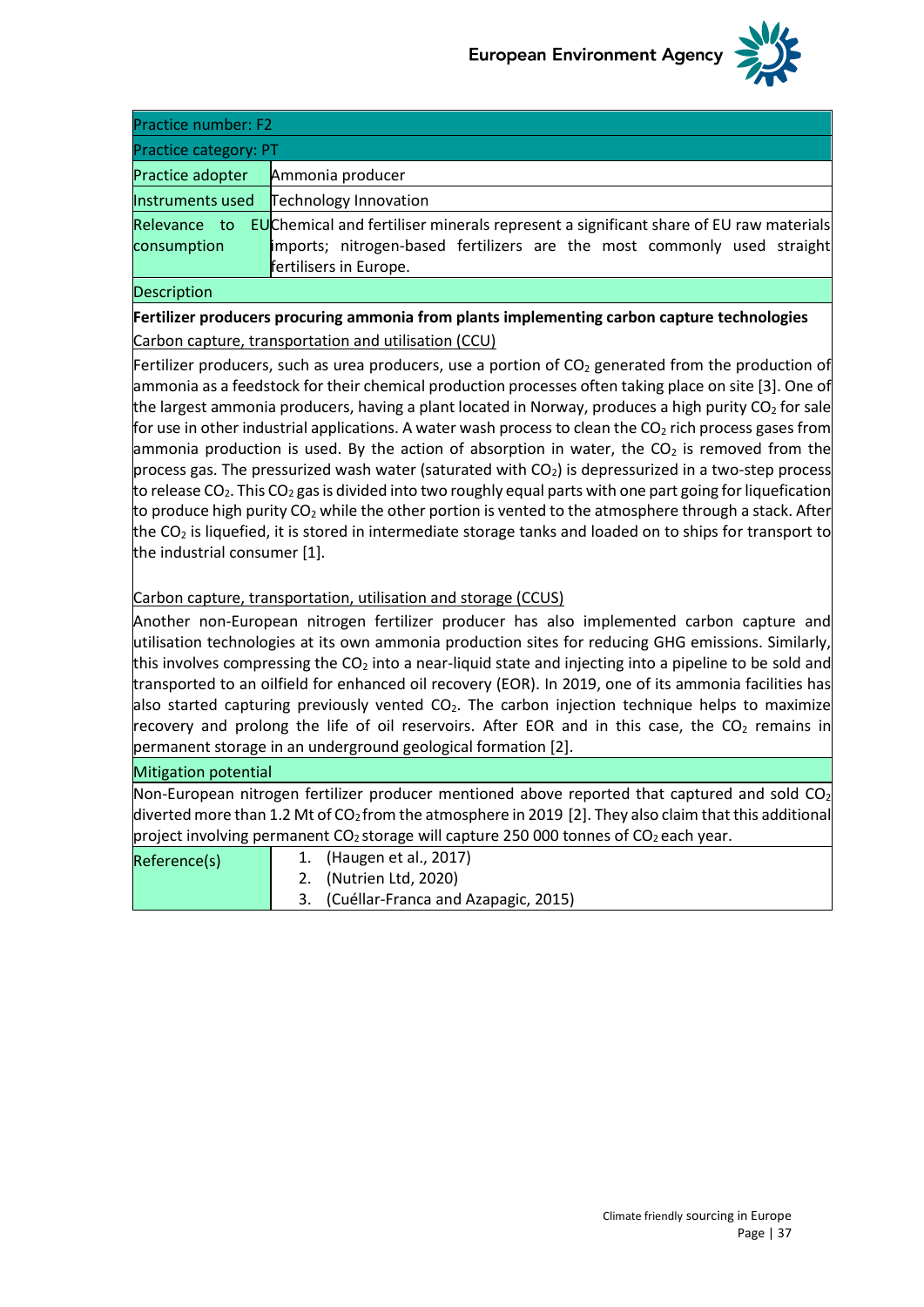

| <b>Practice number: F3</b>                                                                                                                                                                                                                                                                                                                                                                                                                                                                                                                                                                                                                                                                                                                                             |                                                                                                                                                                                                        |  |
|------------------------------------------------------------------------------------------------------------------------------------------------------------------------------------------------------------------------------------------------------------------------------------------------------------------------------------------------------------------------------------------------------------------------------------------------------------------------------------------------------------------------------------------------------------------------------------------------------------------------------------------------------------------------------------------------------------------------------------------------------------------------|--------------------------------------------------------------------------------------------------------------------------------------------------------------------------------------------------------|--|
| Practice category: PT                                                                                                                                                                                                                                                                                                                                                                                                                                                                                                                                                                                                                                                                                                                                                  |                                                                                                                                                                                                        |  |
|                                                                                                                                                                                                                                                                                                                                                                                                                                                                                                                                                                                                                                                                                                                                                                        | Practice adopter Ammonia producer                                                                                                                                                                      |  |
|                                                                                                                                                                                                                                                                                                                                                                                                                                                                                                                                                                                                                                                                                                                                                                        | Instruments used Technology Innovation                                                                                                                                                                 |  |
| consumption                                                                                                                                                                                                                                                                                                                                                                                                                                                                                                                                                                                                                                                                                                                                                            | Relevance to EUChemical and fertiliser minerals represent a significant share of EU raw materials<br>imports; nitrogen-based fertilizers are the most commonly used straight fertilisers<br>in Europe. |  |
| <b>Description</b>                                                                                                                                                                                                                                                                                                                                                                                                                                                                                                                                                                                                                                                                                                                                                     |                                                                                                                                                                                                        |  |
| Fertilizer producers procuring ammonia from plants valorising $CO2$ through industrial symbiosis<br>Residual heat and $CO2$ from gas burners from ammonia production operations can be valorised and<br>supplied to adjacent facilities, subsequently representing a promising option to reduce energy costs<br>of e.g. greenhouses horticulture [1]. A practice was identified of a fertilizer company that created a<br>symbiotic connection of heat and CO <sub>2</sub> between its facility and local greenhouses. This type of industrial<br>symbiosis can be achieved by using a pipeline network. This is an example of industrial symbiosis on<br>$ a $ large scale that implements benefits to the environment, horticulture, and the fertilizer industry [1] |                                                                                                                                                                                                        |  |
| Mitigation potential                                                                                                                                                                                                                                                                                                                                                                                                                                                                                                                                                                                                                                                                                                                                                   |                                                                                                                                                                                                        |  |
| 60 kilotons of CO <sub>2</sub> are now used annually in horticulture through this practice whereas the use of the<br>residual heat avoids the emission of another 135 kilotons of $CO2$ annually.                                                                                                                                                                                                                                                                                                                                                                                                                                                                                                                                                                      |                                                                                                                                                                                                        |  |
| Reference(s)                                                                                                                                                                                                                                                                                                                                                                                                                                                                                                                                                                                                                                                                                                                                                           | (Yara's WARMCO2: Spearheading Industrial-Horticultural Symbiosis, in<br>1.<br>press)                                                                                                                   |  |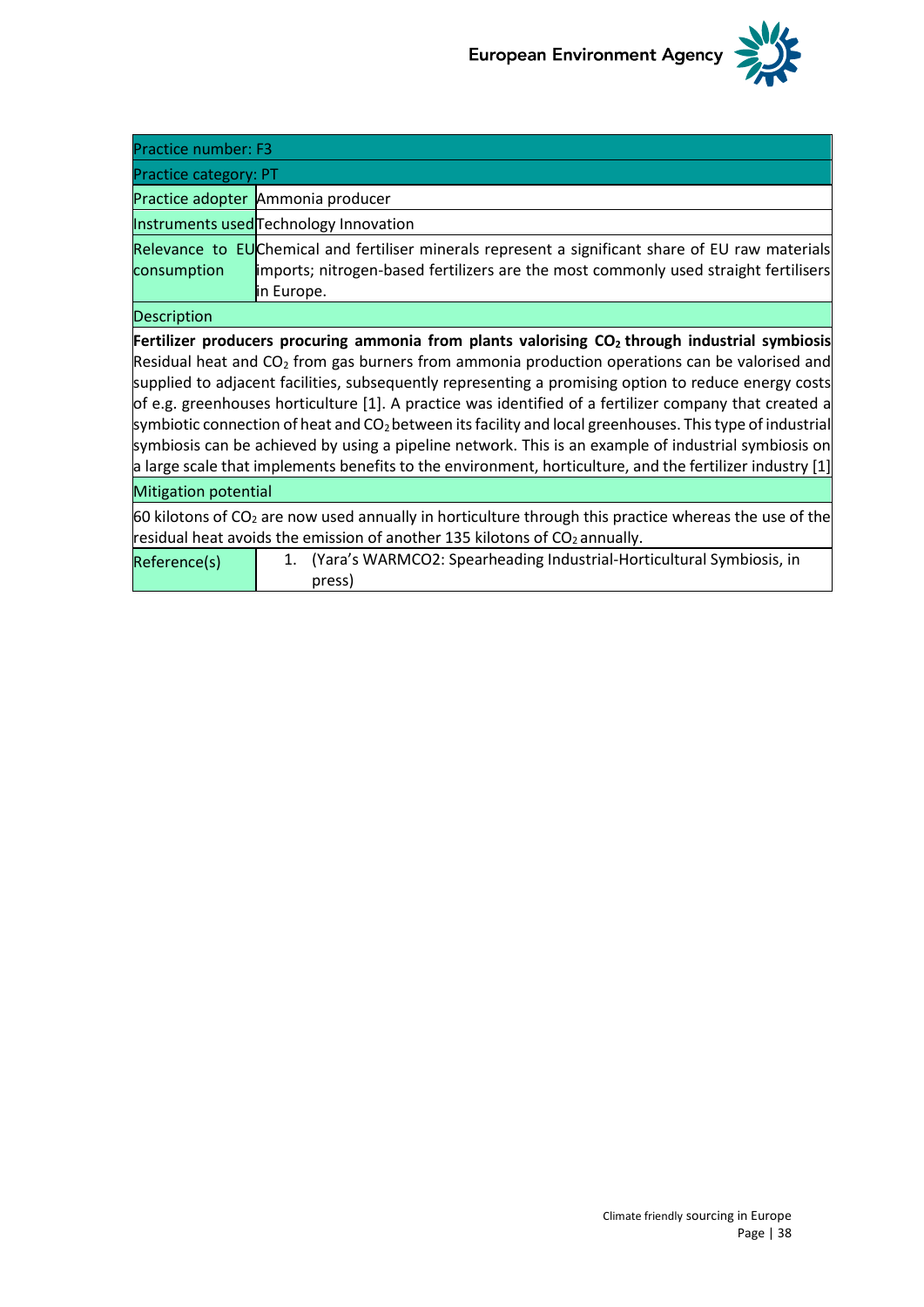

| Practice number: F4                                                          |                                                                                                                                                                                                                                                                                                                                                                                                                                                                                                                                                                                                                                                                                                               |
|------------------------------------------------------------------------------|---------------------------------------------------------------------------------------------------------------------------------------------------------------------------------------------------------------------------------------------------------------------------------------------------------------------------------------------------------------------------------------------------------------------------------------------------------------------------------------------------------------------------------------------------------------------------------------------------------------------------------------------------------------------------------------------------------------|
| Practice category: MT                                                        |                                                                                                                                                                                                                                                                                                                                                                                                                                                                                                                                                                                                                                                                                                               |
| Practice adopter                                                             | Raw material producers                                                                                                                                                                                                                                                                                                                                                                                                                                                                                                                                                                                                                                                                                        |
| Instruments used                                                             | Technological innovation                                                                                                                                                                                                                                                                                                                                                                                                                                                                                                                                                                                                                                                                                      |
| Relevance<br>to<br>consumption                                               | EU Chemical and fertiliser minerals represent a significant share of EU raw materials<br>imports; nitrogen-based fertilizers are the most commonly used straight<br>fertilisers in Europe.                                                                                                                                                                                                                                                                                                                                                                                                                                                                                                                    |
| Description                                                                  |                                                                                                                                                                                                                                                                                                                                                                                                                                                                                                                                                                                                                                                                                                               |
| source it from external sources:                                             | Ammonia producers procuring hydrogen with a lower carbon footprint<br>As described above, today's ammonia production is mainly consisting of steam methane reforming of<br>natural gas combined with Haber-Bosch ammonia synthesis. As part of the MIDDEN project several<br>hydrogen sourcing practices are proposed for decarbonising the Dutch fertiliser industry [1]. It is<br>described that ammonia producers can produce on-site hydrogen with a lower carbon footprint or                                                                                                                                                                                                                            |
|                                                                              | External sourcing of hydrogen enabled by the development of an open distribution infrastructure<br>Several fertilizer producers consider that the promotion of regional open network for hydrogen<br>infrastructure could facilitate the reduction of GHG emissions and in the long term, also reduce the<br>dependency on carbon capture and storage. Three companies have realised a hydrogen infrastructure<br>between themselves. Hydrogen that is generated as a by-product from processes in one company is<br>transported by pipeline to a serve as a feedstock for the production processes for the two other<br>companies. The first phase of the project promises a hydrogen supply of 4.5 kt/year. |
|                                                                              | Green hydrogen produced from electrolysis of water<br>The hydrogen required for the Haber-Bosch process for producing ammonia could be produced by<br>electrolysis of water. Electrolysers pass an electrical current between an anode and a cathode through<br>an electrolyte which results in the splitting of water into hydrogen and oxygen.                                                                                                                                                                                                                                                                                                                                                              |
| and storage.                                                                 | Blue hydrogen produced from natural gas with carbon capture and storage<br>Blue hydrogen is produced from natural gas, typically through steam-reforming, with carbon capture                                                                                                                                                                                                                                                                                                                                                                                                                                                                                                                                 |
| <b>Hydrogen from biomass gasification</b><br>the ammonia production process. | The gasification of (ligno-)cellulose from wood can result in the production of a syngas, being a<br>mixture of hydrogen, carbon monoxide and carbon dioxide. This gas could be used as a feedstock in                                                                                                                                                                                                                                                                                                                                                                                                                                                                                                        |
| Other hydrogen production processes<br>this process (TRL 4-5).               | Other processes could be used to produce hydrogen, however they still have rather low TRL levels.<br>Methane pyrolysis (thermal decomposition of methane) can result in reduced energy demand<br>and could potentially be based on renewable methane. Solid carbon and hydrogen result from<br>Thermochemical processes in which high-temperature heat could be used to split water. The<br>heat could be supplied by solar heat or waste heat (TRL 4).<br>Photocatalytic processes (TRL 2-3).                                                                                                                                                                                                                |
| <b>Mitigation potential</b>                                                  |                                                                                                                                                                                                                                                                                                                                                                                                                                                                                                                                                                                                                                                                                                               |
|                                                                              | Most of suggested hydrogen sourcing practices are not being implemented yet. Technological<br>innovations have not been implemented at large scale yet. Climate mitigation potential of above-                                                                                                                                                                                                                                                                                                                                                                                                                                                                                                                |

mentioned hydrogen distribution infrastructure is estimated to be approximately 10 kt  $CO<sub>2</sub>$  per year.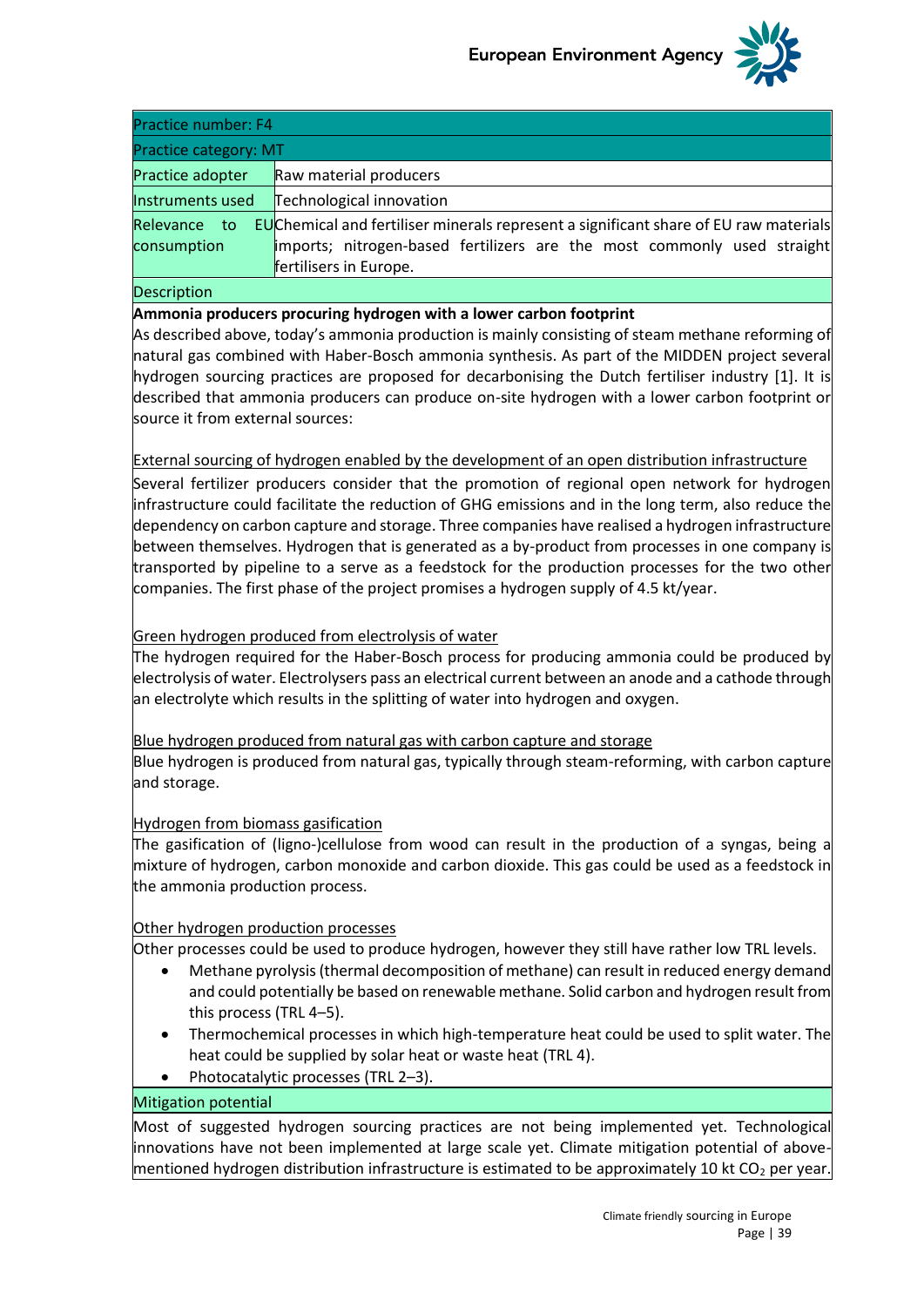

A feasibility study indicates that in a second project phase the climate mitigation potential could reach  $20-40$  kt CO<sub>2</sub> per year.

While no plants using electrolysis to produce ammonia are currently operational (still at a pilot level in EU) and is dependent on the intensity of GHG emissions of electricity generation, its climate mitigation potential could reach more than 80%. When hydrogen is made with electrolysis, other sources of CO<sub>2</sub> are required to produce urea or supply CO<sub>2</sub> for other purposes as the CO<sub>2</sub> is no longer made available by the conventional ammonia process [1,2].

| Reference(s) | (Batool and Wetzels, 2019) |
|--------------|----------------------------|
|              | (Wyns et al., 2018a)       |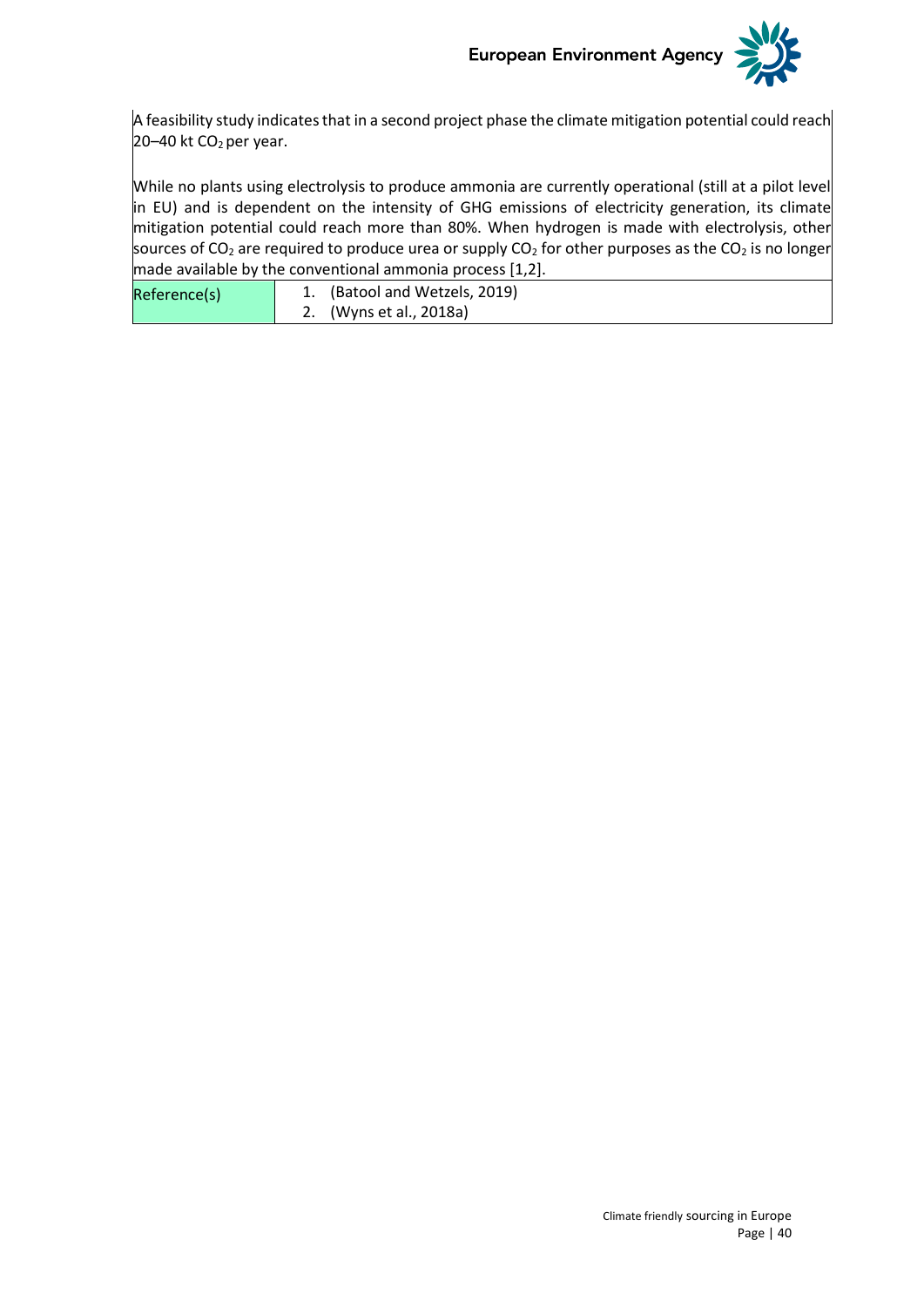

| <b>Practice number: F5</b>                                                                                       |                                                                                                                                                       |  |  |  |  |
|------------------------------------------------------------------------------------------------------------------|-------------------------------------------------------------------------------------------------------------------------------------------------------|--|--|--|--|
| Practice category: PB                                                                                            |                                                                                                                                                       |  |  |  |  |
| Practice adopter                                                                                                 | Producers of intermediate products: Ammonia producers, Nitric acid producers,<br>Sulphuric acid producers                                             |  |  |  |  |
| Instruments used                                                                                                 | Best Available Techniques (BAT) Reference Document (BREF) for the Manufacture<br>of Large Volume Inorganic Chemicals - Ammonia, Acids and Fertilisers |  |  |  |  |
| Relevance to                                                                                                     | <b>EU</b> Chemical and fertiliser minerals represent a significant share of EU raw materials                                                          |  |  |  |  |
| imports; nitrogen-based fertilizers are the most commonly used straight fertilisers<br>consumption<br>in Europe. |                                                                                                                                                       |  |  |  |  |
| Description                                                                                                      |                                                                                                                                                       |  |  |  |  |
|                                                                                                                  | Fertilizer producers procuring intermediate products from plants applying Best Available                                                              |  |  |  |  |
| <b>Techniques (BAT)</b>                                                                                          |                                                                                                                                                       |  |  |  |  |
|                                                                                                                  | BAT applied to ammonia production for                                                                                                                 |  |  |  |  |
|                                                                                                                  | mitigating NO <sub>x</sub> concentrations in ammonia production                                                                                       |  |  |  |  |
| $\circ$                                                                                                          | use a low NO <sub>x</sub> burner in the primary converter;                                                                                            |  |  |  |  |
| $\circ$                                                                                                          | as in the selective non-catalytic reduction technique;                                                                                                |  |  |  |  |
| $\circ$                                                                                                          | for the removal of ammonia from flue gas and waste gases                                                                                              |  |  |  |  |
| O                                                                                                                | alternatively, an auto-thermal heat exchanger for low-temperature desulphurization                                                                    |  |  |  |  |
|                                                                                                                  | should be applied                                                                                                                                     |  |  |  |  |
|                                                                                                                  | reducing energy consumption and mitigating energy loss                                                                                                |  |  |  |  |
| $\circ$                                                                                                          | involves increasing the preheating time for the raw material, preheating of the                                                                       |  |  |  |  |
|                                                                                                                  | combustion air, and modifying the process equipment.                                                                                                  |  |  |  |  |
| $\circ$                                                                                                          | other options involve removal of excessive CO <sub>2</sub> , removal of SO <sub>2</sub> at low temperatures,                                          |  |  |  |  |
|                                                                                                                  | use of small catalyst particles in the ammonia converter, use of a catalyst in low-                                                                   |  |  |  |  |
|                                                                                                                  | pressure ammonia synthesis, liquid nitrogen washing for the removal of synthesis                                                                      |  |  |  |  |
|                                                                                                                  | gases, indirect cooling of the ammonia synthesis reactor, hydrogen recovery from the                                                                  |  |  |  |  |
|                                                                                                                  | liquidated gas in ammonia synthesis, or application of a well-developed process                                                                       |  |  |  |  |
|                                                                                                                  | control system [1,2]                                                                                                                                  |  |  |  |  |
|                                                                                                                  |                                                                                                                                                       |  |  |  |  |
|                                                                                                                  | BAT applied to nitric acid production for                                                                                                             |  |  |  |  |
|                                                                                                                  | reducing N <sub>2</sub> O levels in nitric acid production                                                                                            |  |  |  |  |
|                                                                                                                  | $\circ$ Optimized conditions for raw material preparation                                                                                             |  |  |  |  |
| O                                                                                                                | Optimal mixing of raw materials                                                                                                                       |  |  |  |  |
| $\circ$                                                                                                          | Optimal gas distribution on the catalyst surface                                                                                                      |  |  |  |  |
| $\circ$                                                                                                          | Monitoring catalyst performance                                                                                                                       |  |  |  |  |
| $\circ$                                                                                                          | Optimization of NH <sub>3</sub> /air ratio                                                                                                            |  |  |  |  |
| $\circ$                                                                                                          | Optimization of pressure and temperature for oxidation                                                                                                |  |  |  |  |
| $\circ$                                                                                                          | N <sub>2</sub> O separation by expansion of the reactor in new facilities<br>Reduction of $NOx$ and $N2O$ in tail gases                               |  |  |  |  |
| $\circ$                                                                                                          | decreasing NO <sub>x</sub> emissions levels for nitric acid production                                                                                |  |  |  |  |
| $\circ$                                                                                                          | Optimization of HNO <sub>2</sub> absorption by water during nitric acid production                                                                    |  |  |  |  |
| $\circ$                                                                                                          | Decreasing $NOx$ and $N2O$ concentrations in tail gases                                                                                               |  |  |  |  |
| $\circ$                                                                                                          | Addition of $H_2O_2$ to water to achieve 100% HNO <sub>2</sub> absorption [1,2]                                                                       |  |  |  |  |
|                                                                                                                  |                                                                                                                                                       |  |  |  |  |
|                                                                                                                  | <b>BAT applied to sulfuric acid production for</b>                                                                                                    |  |  |  |  |
| $\bullet$                                                                                                        | determining SO <sub>2</sub> emission levels and conversion rate                                                                                       |  |  |  |  |
|                                                                                                                  | reducing SO <sub>3</sub> /H <sub>2</sub> SO <sub>4</sub> emission levels                                                                              |  |  |  |  |
| $\circ$                                                                                                          | mitigating the impurity content of the raw materials;                                                                                                 |  |  |  |  |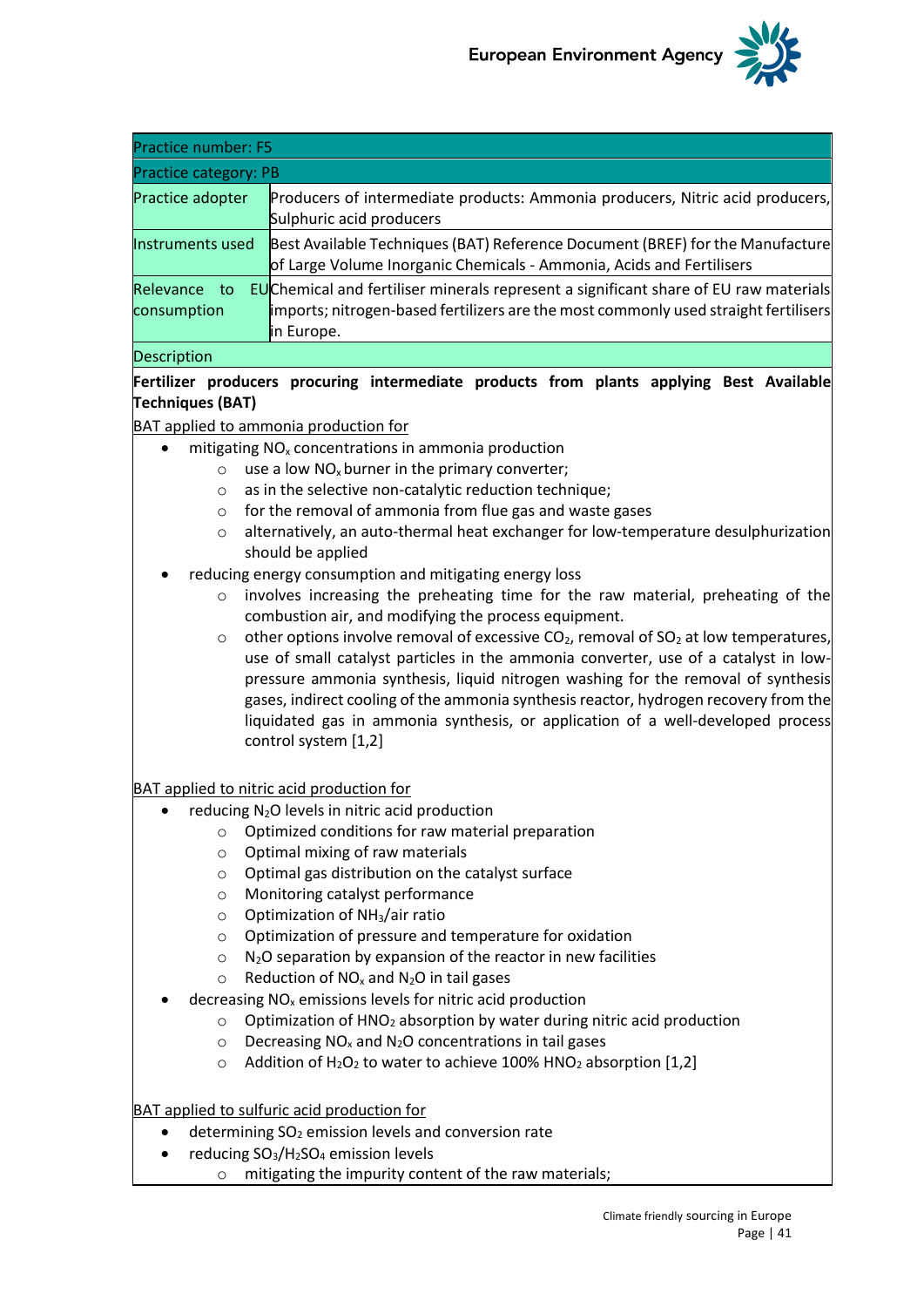**European Environment Agency** 



- o using low sulfur concentrations (during sulfur burning);
- o and drying of the gas entrance tubes;
- o use of a large area of the reactor for concentration processing;
- o use of high acid distribution and circulation rates;
- $\circ$  application of a high- performance filter after SO<sub>2</sub> absorption in sulfuric acid production;
- o and monitoring of absorber acid concentration and temperature [1,2]

### Mitigation potential

Mitigation potential is specific to techniques and example plants used in the BREF Document. As an example, the revamp of an ammonia plant led to the following environmental benefits:

- Reduced NO<sub>x</sub> emissions <200 mg/Nm<sup>3</sup> due to low oxygen surplus
- Energy consumption reduction (before and after the revamp) from 36.0 to 31.1 GJ/tonne (fuel + feed)
- Net energy consumption after revamp: 30.6 GJ/tonne [1].

A European producer of Ammonium nitrate (AN), concluded that procuring ammonia and nitric acid from plants using BAT resulted in total emissions 3,6 kg  $CO_2$ eq/kg of AN produced. The implementation of such abatement technology for  $N_2O$  emissions led to a reduction of emissions of around 50% (compared to a similar plant not having implemented this technology) [3].

| Reference(s) | 1. (European Commission, 2007)                                    |  |
|--------------|-------------------------------------------------------------------|--|
|              | 2. (Gezerman, 2016)                                               |  |
|              | 3. (Fertilizer life cycle perspective   Yara International, 2018) |  |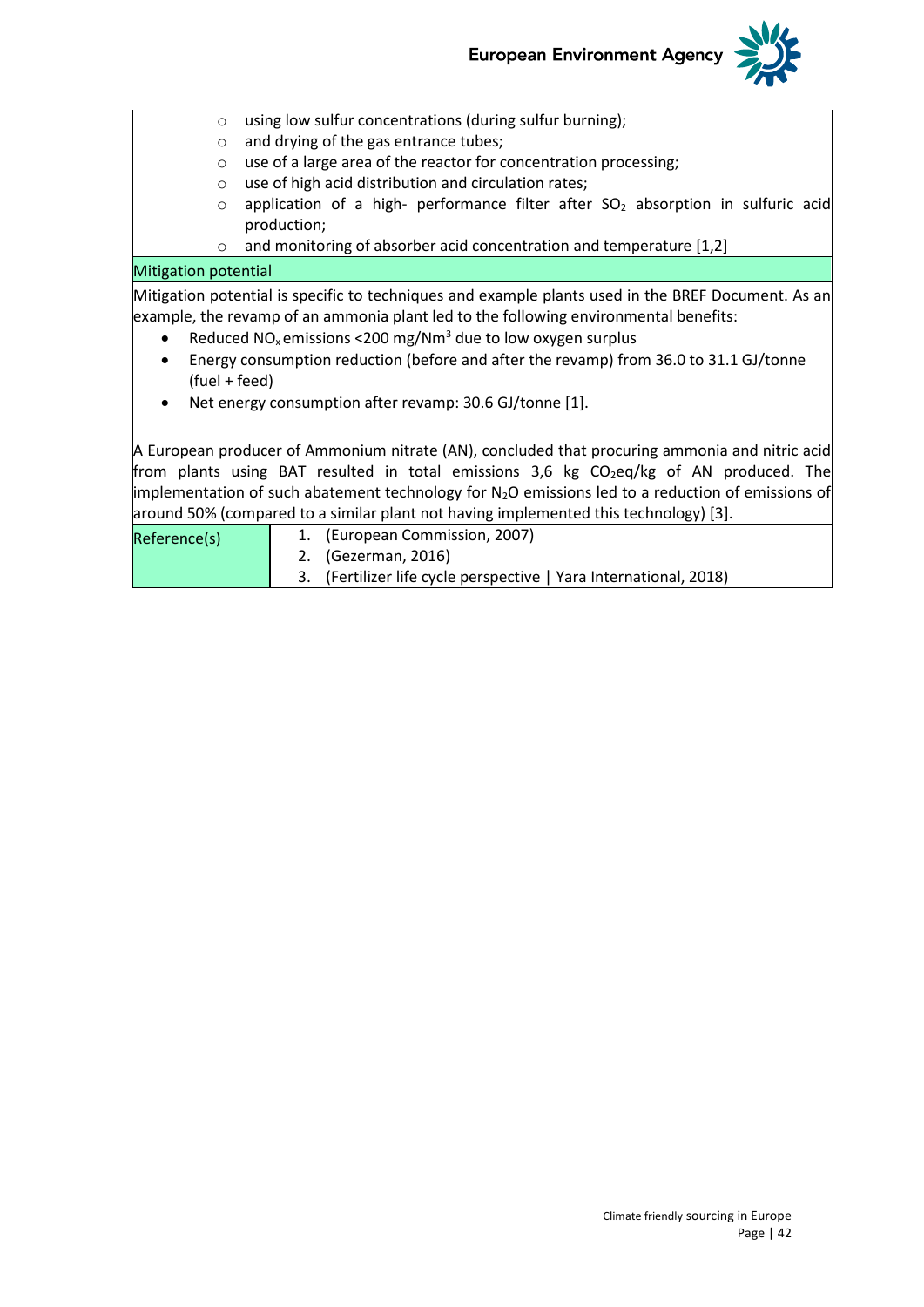European Environment Agency



| <b>Practice number: F6</b>                                                                                                     |                                                                                              |                                                                                                                                                                                                                                                                                                                                    |  |  |  |
|--------------------------------------------------------------------------------------------------------------------------------|----------------------------------------------------------------------------------------------|------------------------------------------------------------------------------------------------------------------------------------------------------------------------------------------------------------------------------------------------------------------------------------------------------------------------------------|--|--|--|
| Practice category: PR                                                                                                          |                                                                                              |                                                                                                                                                                                                                                                                                                                                    |  |  |  |
| Practice adopter                                                                                                               | Ammonia, nitric acid, sulphuric (intermediate product) producers                             |                                                                                                                                                                                                                                                                                                                                    |  |  |  |
| Instruments used                                                                                                               | EU Directive, market-based instrument                                                        |                                                                                                                                                                                                                                                                                                                                    |  |  |  |
| Relevance<br>to                                                                                                                | <b>EU</b> Chemical and fertiliser minerals represent a significant share of EU raw materials |                                                                                                                                                                                                                                                                                                                                    |  |  |  |
| consumption                                                                                                                    | imports; potash is also mined in EU-27                                                       |                                                                                                                                                                                                                                                                                                                                    |  |  |  |
| <b>Description</b>                                                                                                             |                                                                                              |                                                                                                                                                                                                                                                                                                                                    |  |  |  |
| Fertilizers producers procuring intermediate products from plants complying with EU                                            |                                                                                              |                                                                                                                                                                                                                                                                                                                                    |  |  |  |
| <b>Emissions Trading System (ETS)</b>                                                                                          |                                                                                              |                                                                                                                                                                                                                                                                                                                                    |  |  |  |
| Ammonia, nitric acid and sulphuric acid facilities are covered by the EU ETS Directive, that need to be                        |                                                                                              |                                                                                                                                                                                                                                                                                                                                    |  |  |  |
| transposed and implemented by Member States. The EU ETS is based on the 'cap and trade' principle.                             |                                                                                              |                                                                                                                                                                                                                                                                                                                                    |  |  |  |
| A cap is established which limits the total amount of certain greenhouse gases that can be emitted by                          |                                                                                              |                                                                                                                                                                                                                                                                                                                                    |  |  |  |
| e.g. ammonia, nitric acid and sulphuric producers (as responsible for CO <sub>2</sub> and NO <sub>2</sub> emissions). This cap |                                                                                              |                                                                                                                                                                                                                                                                                                                                    |  |  |  |
| is reduced over time so that emissions can also decrease. Within the cap, companies receive or                                 |                                                                                              |                                                                                                                                                                                                                                                                                                                                    |  |  |  |
| purchase emission allowances, which they can trade between themselves. They can also buy limited                               |                                                                                              |                                                                                                                                                                                                                                                                                                                                    |  |  |  |
| amounts of international credits from emission-saving projects around the world. The limit on the                              |                                                                                              |                                                                                                                                                                                                                                                                                                                                    |  |  |  |
| total number of allowances available ensures that they have a value [1,2].                                                     |                                                                                              |                                                                                                                                                                                                                                                                                                                                    |  |  |  |
|                                                                                                                                |                                                                                              |                                                                                                                                                                                                                                                                                                                                    |  |  |  |
| After each year, a company must prove that it has obtained enough allowances to cover all its                                  |                                                                                              |                                                                                                                                                                                                                                                                                                                                    |  |  |  |
| emissions or else heavy fines are imposed. In case a company was able to reduce its emissions, it can                          |                                                                                              |                                                                                                                                                                                                                                                                                                                                    |  |  |  |
|                                                                                                                                |                                                                                              |                                                                                                                                                                                                                                                                                                                                    |  |  |  |
| keep the spare allowances to cover its future needs or sell them to another company that is in need                            |                                                                                              |                                                                                                                                                                                                                                                                                                                                    |  |  |  |
| of allowances. According to the EC, trading brings flexibility that ensures emissions are cut in a cost-                       |                                                                                              |                                                                                                                                                                                                                                                                                                                                    |  |  |  |
| effective manner and a robust carbon price also promotes investment in clean and low-carbon                                    |                                                                                              |                                                                                                                                                                                                                                                                                                                                    |  |  |  |
| technologies [1].                                                                                                              |                                                                                              |                                                                                                                                                                                                                                                                                                                                    |  |  |  |
| Mitigation potential                                                                                                           |                                                                                              |                                                                                                                                                                                                                                                                                                                                    |  |  |  |
| The linear reduction factor of the amount of emission licences was set in line with the EU-wide climate                        |                                                                                              |                                                                                                                                                                                                                                                                                                                                    |  |  |  |
| action targets for 2020 - the overall 20% emissions reduction target and the EU ETS sector-specific                            |                                                                                              |                                                                                                                                                                                                                                                                                                                                    |  |  |  |
|                                                                                                                                |                                                                                              |                                                                                                                                                                                                                                                                                                                                    |  |  |  |
|                                                                                                                                |                                                                                              | $\mathbf{1}$ $\mathbf{1}$ $\mathbf{1}$ $\mathbf{1}$ $\mathbf{1}$ $\mathbf{1}$ $\mathbf{1}$ $\mathbf{1}$ $\mathbf{1}$ $\mathbf{1}$ $\mathbf{1}$ $\mathbf{1}$ $\mathbf{1}$ $\mathbf{1}$ $\mathbf{1}$ $\mathbf{1}$ $\mathbf{1}$ $\mathbf{1}$ $\mathbf{1}$ $\mathbf{1}$ $\mathbf{1}$ $\mathbf{1}$ $\mathbf{1}$ $\mathbf{1}$ $\mathbf{$ |  |  |  |

21% emissions reduction target relative to 2005. In phase 4 (2021-2030), the cap on emissions will be subject to an annual linear reduction factor of 2.2% [2]

| Reference(s) | (EC, 2019)                    |
|--------------|-------------------------------|
|              | 2. (Fertilizers Europe, 2018) |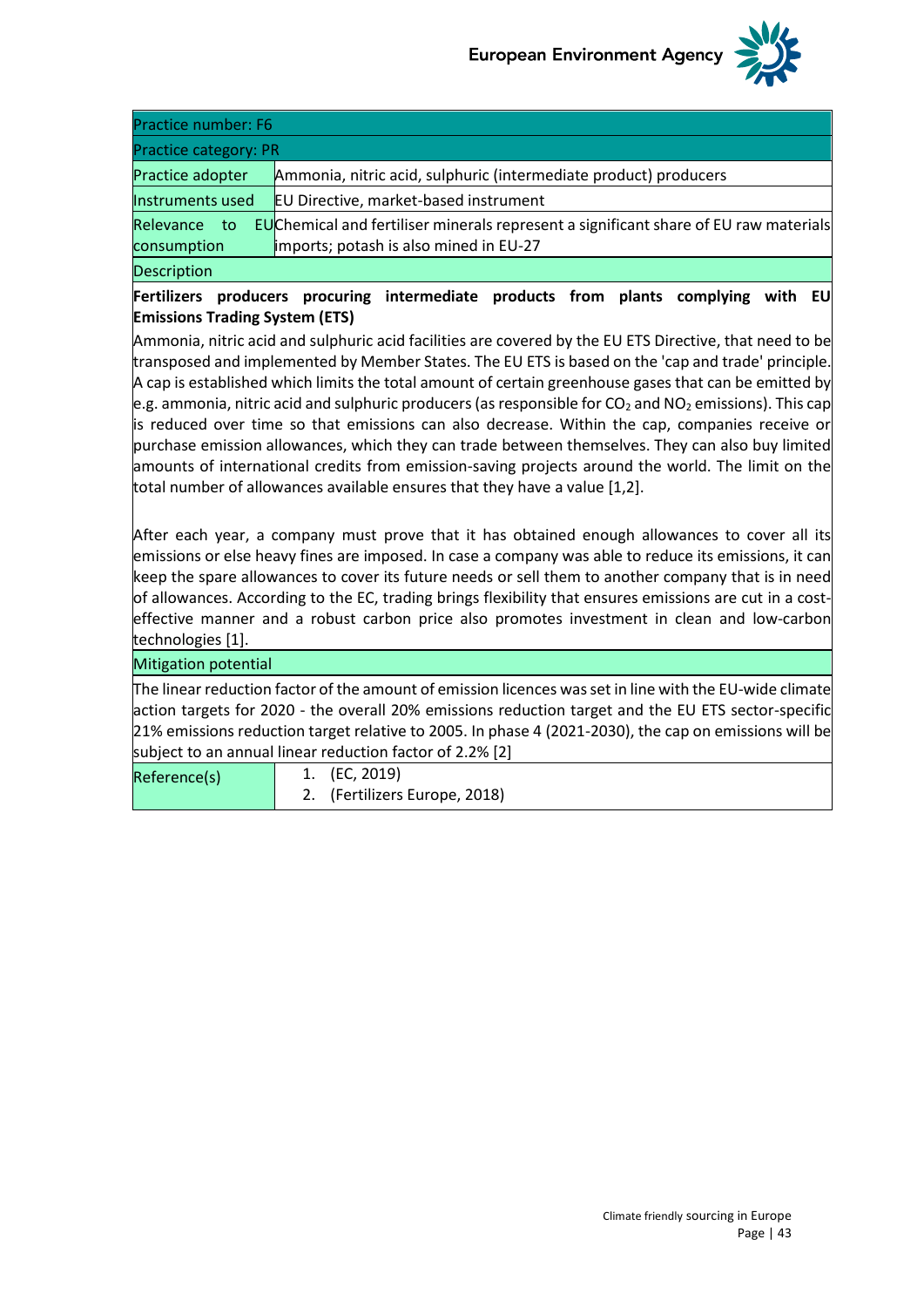

| Practice number: F7       |                                                                                              |  |  |  |
|---------------------------|----------------------------------------------------------------------------------------------|--|--|--|
| Practice category: PS, TS |                                                                                              |  |  |  |
| Practice adopter          | Traders and Fertilizers producers                                                            |  |  |  |
| Instruments used          | Standards and certification                                                                  |  |  |  |
| <b>Relevance</b><br>to    | <b>EU</b> Chemical and fertiliser minerals represent a significant share of EU raw materials |  |  |  |
| consumption               | <b>limports</b>                                                                              |  |  |  |
| <b>Description</b>        |                                                                                              |  |  |  |

**Fertilizers traders and producers procuring certified products and intermediate products** Voluntary product stewardship performance assessment and certification scheme

An international fertilizers association had created a product stewardship standard for fertilizers, and members of its association. This standard covers specific quality, environmental, health and safety aspects of the ISO 9001 and 14001, as well as the OHSAS 18001 certifications. Six areas are examined: management system, product development and planning, sourcing and contractor management, manufacturing techniques, supply chain to customer, as well as marketing, sales and application. This certification programme presents a practical framework for implementing product stewardship practices, while providing the necessary reference material and the tools to aid implementation and to measure the progress achieved. In 2020, 59 companies in 58 countries were certified [1].

## Compulsory product stewardship program

In line with the above-mentioned international voluntary certification scheme, a European fertilizers association has established and, in this case, imposes a product stewardship programme to its member companies. The program specifies best practice operations for management of safety, health, environment and security in sourcing of fertilizer materials, fertilizer production and storage, and in the supply chain to the farmer. It covers mineral fertilizers, their raw materials and intermediate products. Implementation is verified by third party audits organised by this association. A certificate is issued to those companies that pass the audit without any non-conformity [2].

## Mitigation potential

The mandatory program provides a structure for establishing a product stewardship program in a company with reference to best practice guidelines that have been issued by the industry association. Direct climate mitigation potential associated with these practices have not been reported, however those schemes guide and promote the adoption of energy efficient and abatement (CO<sub>2</sub> and NO<sub>2</sub> emissions) techniques for certified producers, as well as the compliance with regulations such as REACh (Registration, Evaluation, Authorisation and Restriction of Chemicals) [2].

| Reference(s) | (International Fertilizer Association, in press) |
|--------------|--------------------------------------------------|
|              | (Fertilizers Europe, 2016)                       |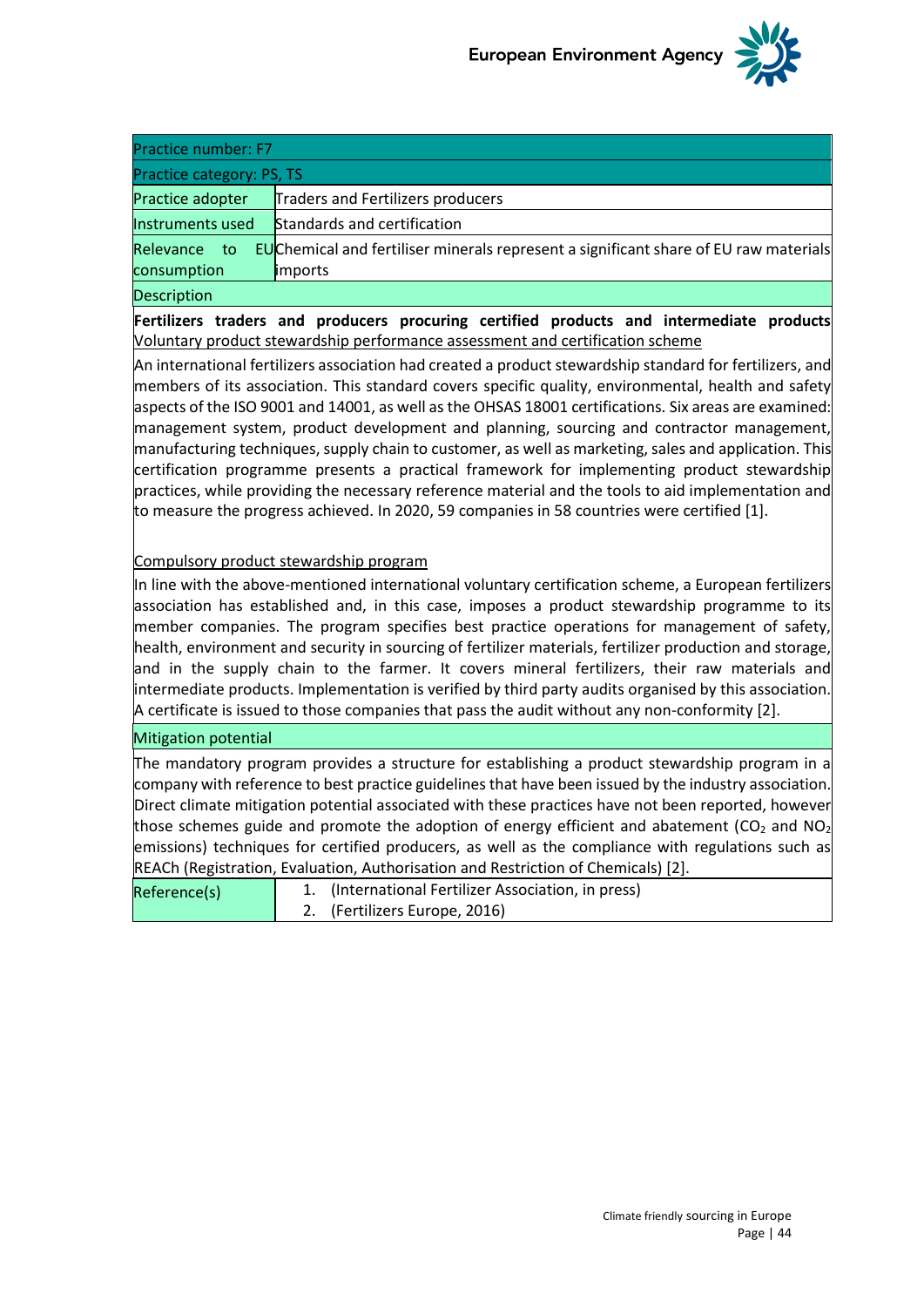European Environment Agency



| <b>Practice number: F8</b>     |                                                                                                                                                                                                                                                                                                                                                                                                                                                                                                                                                                                                                                                                                                                                                                                                                                                                                                                                                                        |  |  |
|--------------------------------|------------------------------------------------------------------------------------------------------------------------------------------------------------------------------------------------------------------------------------------------------------------------------------------------------------------------------------------------------------------------------------------------------------------------------------------------------------------------------------------------------------------------------------------------------------------------------------------------------------------------------------------------------------------------------------------------------------------------------------------------------------------------------------------------------------------------------------------------------------------------------------------------------------------------------------------------------------------------|--|--|
| Practice category: PA          |                                                                                                                                                                                                                                                                                                                                                                                                                                                                                                                                                                                                                                                                                                                                                                                                                                                                                                                                                                        |  |  |
| Practice adopter               | Fertilizer producers                                                                                                                                                                                                                                                                                                                                                                                                                                                                                                                                                                                                                                                                                                                                                                                                                                                                                                                                                   |  |  |
| Instruments used               | <b>Awareness raising</b>                                                                                                                                                                                                                                                                                                                                                                                                                                                                                                                                                                                                                                                                                                                                                                                                                                                                                                                                               |  |  |
| Relevance<br>to<br>consumption | <b>EU</b> Chemical and fertiliser minerals represent a significant share of EU raw materials<br>imports                                                                                                                                                                                                                                                                                                                                                                                                                                                                                                                                                                                                                                                                                                                                                                                                                                                                |  |  |
| Description                    |                                                                                                                                                                                                                                                                                                                                                                                                                                                                                                                                                                                                                                                                                                                                                                                                                                                                                                                                                                        |  |  |
| located in 26 countries) [1].  | Fertilizers producers procuring intermediate products from recognised good practitioners<br>An international fertilizers association made up of members from 72 countries bestows the Safety,<br>Health and Environment Gold Medal on producers that appraise and address their efforts in four key<br>areas: Employee Safety Performance, Employee Safety Perceptions, Environmental Performance and<br>Energy Efficiency & $CO2$ Emissions. This voluntary benchmarking allows members of this association<br>to compare their performance on these four key areas compared to world leaders, identify<br>improvements levers and measure progress over time.<br>According to this international industry association, their Energy Efficient & $CO2$ Emissions<br>benchmarking survey became a global reference for ammonia producers for measuring progress and<br>encouraging investment in efficiency improvement (2015 edition saw a participation by 66 plants |  |  |
| Mitigation potential           |                                                                                                                                                                                                                                                                                                                                                                                                                                                                                                                                                                                                                                                                                                                                                                                                                                                                                                                                                                        |  |  |
| Emissions -9% [1].             | The voluntary Energy Efficiency & CO <sub>2</sub> Emissions Benchmark's total performance has improved for<br>each survey since this activity started in 2004 with an average net Energy Efficiency +4% and net CO <sub>2</sub>                                                                                                                                                                                                                                                                                                                                                                                                                                                                                                                                                                                                                                                                                                                                        |  |  |
| Reference(s)                   | (International Fertilizer Association, in press)<br>1.                                                                                                                                                                                                                                                                                                                                                                                                                                                                                                                                                                                                                                                                                                                                                                                                                                                                                                                 |  |  |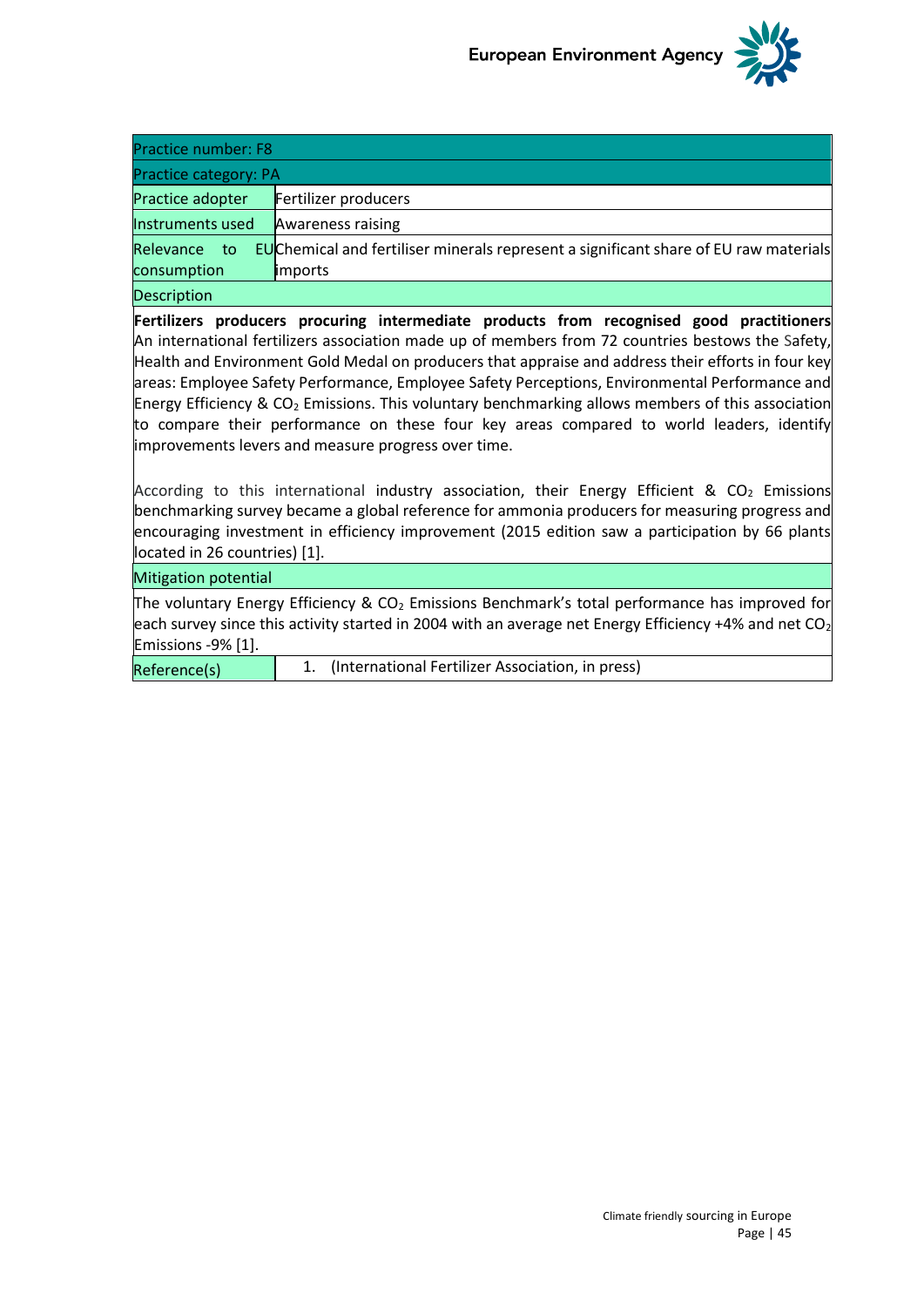

## <span id="page-46-0"></span>**II.9 Salt**

| Practice number: S1            |                                                                                                                                                                                                                                                                                                                                                                                                                                                                                                                                                                                                                                                                                                                                                                                                                                                                                                                                                                                                                                                                                                                                                                                                                                                                          |
|--------------------------------|--------------------------------------------------------------------------------------------------------------------------------------------------------------------------------------------------------------------------------------------------------------------------------------------------------------------------------------------------------------------------------------------------------------------------------------------------------------------------------------------------------------------------------------------------------------------------------------------------------------------------------------------------------------------------------------------------------------------------------------------------------------------------------------------------------------------------------------------------------------------------------------------------------------------------------------------------------------------------------------------------------------------------------------------------------------------------------------------------------------------------------------------------------------------------------------------------------------------------------------------------------------------------|
| <b>Practice category: MS</b>   |                                                                                                                                                                                                                                                                                                                                                                                                                                                                                                                                                                                                                                                                                                                                                                                                                                                                                                                                                                                                                                                                                                                                                                                                                                                                          |
| Practice adopter               | Salt producers                                                                                                                                                                                                                                                                                                                                                                                                                                                                                                                                                                                                                                                                                                                                                                                                                                                                                                                                                                                                                                                                                                                                                                                                                                                           |
| Instruments used               | Standards and certification                                                                                                                                                                                                                                                                                                                                                                                                                                                                                                                                                                                                                                                                                                                                                                                                                                                                                                                                                                                                                                                                                                                                                                                                                                              |
| Relevance<br>to<br>consumption | <b>EU</b> Salt represents a significant share of EU domestic raw materials extraction                                                                                                                                                                                                                                                                                                                                                                                                                                                                                                                                                                                                                                                                                                                                                                                                                                                                                                                                                                                                                                                                                                                                                                                    |
| <b>Description</b>             |                                                                                                                                                                                                                                                                                                                                                                                                                                                                                                                                                                                                                                                                                                                                                                                                                                                                                                                                                                                                                                                                                                                                                                                                                                                                          |
|                                | Procuring salt from certified producers monitoring and optimising energy consumption                                                                                                                                                                                                                                                                                                                                                                                                                                                                                                                                                                                                                                                                                                                                                                                                                                                                                                                                                                                                                                                                                                                                                                                     |
|                                | A German salt producer operates a DIN EN ISO 50001 certified energy-management system and<br>frequently conducts energy audits in accordance with DIN EN ISO 16247. A group-wide concept for<br>energy management is being developed and the introduction of ISO 50001 at sites outside the EU has<br>begun. As they forecast that the use of solution mining as well as the continuing expansion of other<br>underground raw material mining is expected to increase specific demand for primary energy, the<br>company has converted some of their coal-powered operating sites outside Europe to natural gas as<br>a reduced-emissions energy source. This provides a means to significantly reduce $CO_2$ emissions [1].<br>Also, by using Combined Heat and Power (CHP) technology, the company is able to generate most of<br>its energy requirements for electricity and heat in its own sites using primary energy sources, making<br>energy conversion more efficient [2]. For achieving its climate mitigation goals, this company<br>investigates the possibility of using renewable energy sources such as sun and/or wind [1]. ISO 50001<br>provides a framework of requirements for organizations to:<br>Develop a policy for more efficient use of energy |
|                                | Fix targets and objectives to meet the policy                                                                                                                                                                                                                                                                                                                                                                                                                                                                                                                                                                                                                                                                                                                                                                                                                                                                                                                                                                                                                                                                                                                                                                                                                            |
|                                | Use data to better understand and make decisions about energy use                                                                                                                                                                                                                                                                                                                                                                                                                                                                                                                                                                                                                                                                                                                                                                                                                                                                                                                                                                                                                                                                                                                                                                                                        |
| Measure the results            |                                                                                                                                                                                                                                                                                                                                                                                                                                                                                                                                                                                                                                                                                                                                                                                                                                                                                                                                                                                                                                                                                                                                                                                                                                                                          |
|                                | Review how well the policy works, and                                                                                                                                                                                                                                                                                                                                                                                                                                                                                                                                                                                                                                                                                                                                                                                                                                                                                                                                                                                                                                                                                                                                                                                                                                    |
|                                | Continually improve energy management.                                                                                                                                                                                                                                                                                                                                                                                                                                                                                                                                                                                                                                                                                                                                                                                                                                                                                                                                                                                                                                                                                                                                                                                                                                   |
| Mitigation potential           |                                                                                                                                                                                                                                                                                                                                                                                                                                                                                                                                                                                                                                                                                                                                                                                                                                                                                                                                                                                                                                                                                                                                                                                                                                                                          |
| mitigation potential.          | In 2019, the carbon footprint for electricity consumed was 297.4 kg CO <sub>2</sub> e/MWh (2018: 298.1 kg<br>$CO2e/MWh$ ), a change of -1.7% to the selected base year (2017). The reduction is due to a production-<br>related higher share of CHP own electricity generation in total electricity consumption. This accounts<br>for savings across the entire product line, not just salt [2]. Procuring from certified companies<br>developing an energy management system, provides a framework for continuous improvement and                                                                                                                                                                                                                                                                                                                                                                                                                                                                                                                                                                                                                                                                                                                                       |
| Reference(s)                   | (Energy & climate - K+S Aktiengesellschaft, in press)<br>1.<br>(K+S Annual Report 2019, 2020)<br>2.                                                                                                                                                                                                                                                                                                                                                                                                                                                                                                                                                                                                                                                                                                                                                                                                                                                                                                                                                                                                                                                                                                                                                                      |

3. (ISO - ISO 50001 - Energy management, in press)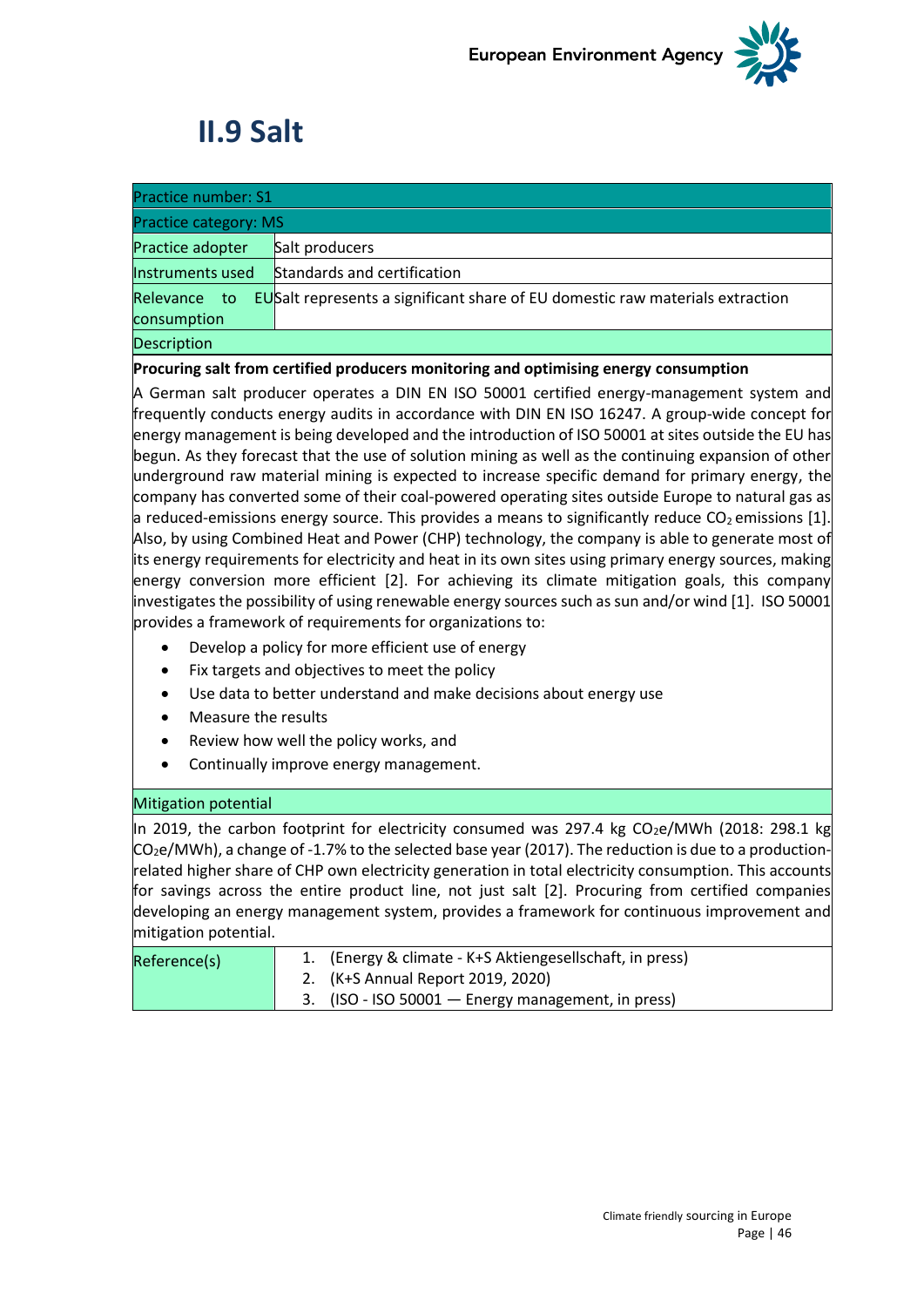

| Practice number: S2                                                                                                                                                                                                                                                                                                                                                                                                                                                                                                               |                                                                                  |  |  |  |
|-----------------------------------------------------------------------------------------------------------------------------------------------------------------------------------------------------------------------------------------------------------------------------------------------------------------------------------------------------------------------------------------------------------------------------------------------------------------------------------------------------------------------------------|----------------------------------------------------------------------------------|--|--|--|
|                                                                                                                                                                                                                                                                                                                                                                                                                                                                                                                                   | Practice category: MT                                                            |  |  |  |
| Practice adopter                                                                                                                                                                                                                                                                                                                                                                                                                                                                                                                  | Salt producers                                                                   |  |  |  |
| Instruments used                                                                                                                                                                                                                                                                                                                                                                                                                                                                                                                  | Technology innovation                                                            |  |  |  |
| Relevance to EU<br>consumption                                                                                                                                                                                                                                                                                                                                                                                                                                                                                                    | Salt represents a significant share of EU domestic raw materials<br>extraction   |  |  |  |
| Description                                                                                                                                                                                                                                                                                                                                                                                                                                                                                                                       |                                                                                  |  |  |  |
| Procuring sea salt from energy-efficient production<br>A European sea salt producer makes use of a photovoltaic system and also possesses energy<br>saving resources in the form of infrastructure such as frequency-controlled engines and heat<br>conductors, etc. To dry the salt, a gas-powered dryer that is pre-heated with steam recovered<br>from a neighbouring company is used. The natural gas dryer uses a clean combustion process<br>that ensures negligible emissions of NOx, dust, soot and other components [1]. |                                                                                  |  |  |  |
| <b>Mitigation potential</b>                                                                                                                                                                                                                                                                                                                                                                                                                                                                                                       |                                                                                  |  |  |  |
| The use of a photovoltaic system allows the sea sat producer to satisfy over 60% of their own<br>energy requirements [1].                                                                                                                                                                                                                                                                                                                                                                                                         |                                                                                  |  |  |  |
| Reference(s)                                                                                                                                                                                                                                                                                                                                                                                                                                                                                                                      | (Sustainable salt production & refinery   Zoutman industries,<br>1.<br>in press) |  |  |  |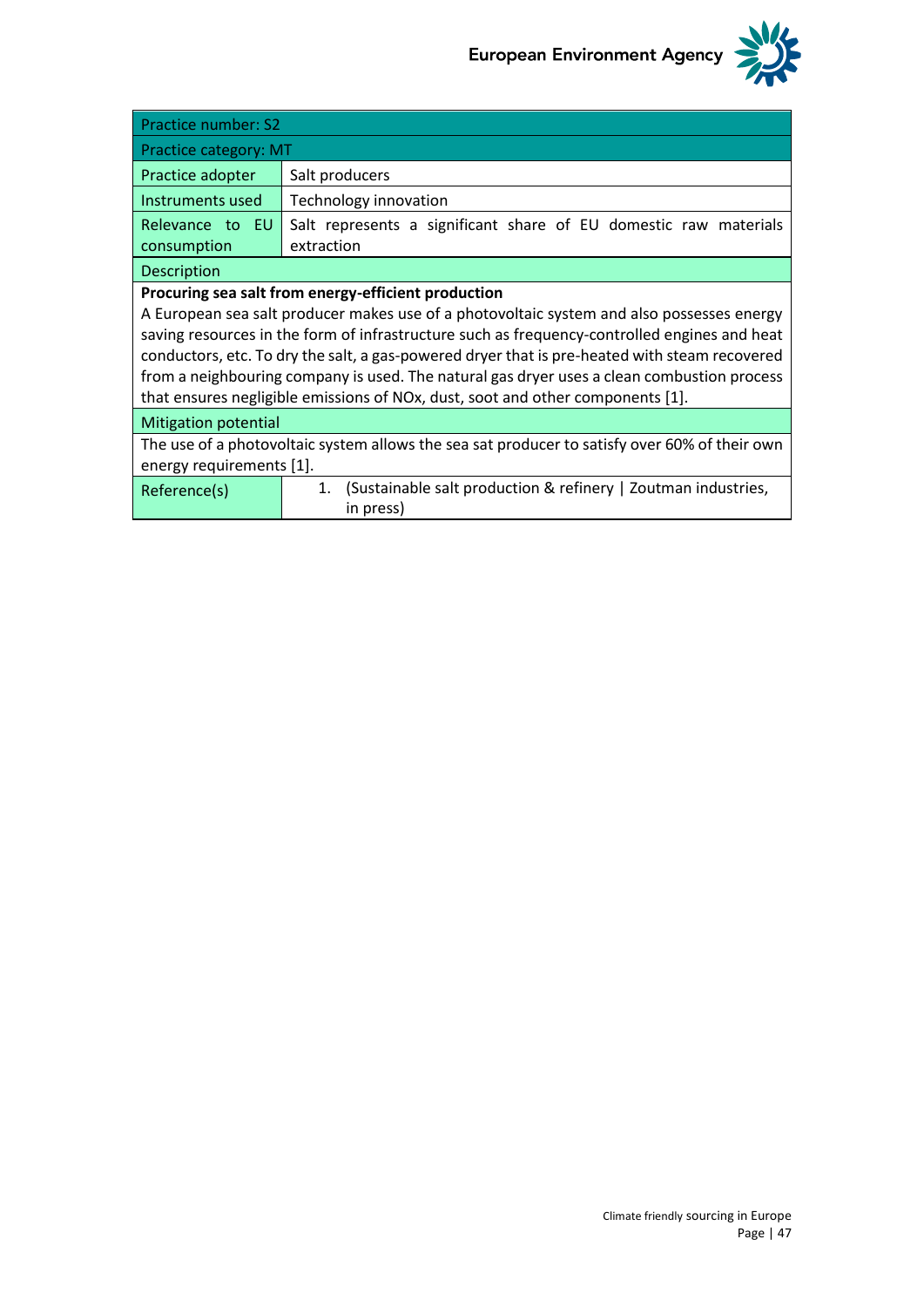

| Practice number: S3                                                                          |                                                                                                                                                                                                                                                                                                                                                                                                                                                                                                                                                                                                                                                                                                                                                                                                                  |
|----------------------------------------------------------------------------------------------|------------------------------------------------------------------------------------------------------------------------------------------------------------------------------------------------------------------------------------------------------------------------------------------------------------------------------------------------------------------------------------------------------------------------------------------------------------------------------------------------------------------------------------------------------------------------------------------------------------------------------------------------------------------------------------------------------------------------------------------------------------------------------------------------------------------|
| Practice category: PB                                                                        |                                                                                                                                                                                                                                                                                                                                                                                                                                                                                                                                                                                                                                                                                                                                                                                                                  |
| Practice adopter                                                                             | Chlor-Alkali producer: salt processors                                                                                                                                                                                                                                                                                                                                                                                                                                                                                                                                                                                                                                                                                                                                                                           |
| Instruments used                                                                             | Best Available Techniques (BAT) Reference Document (BREF) for the Production of<br>Chlor-alkali                                                                                                                                                                                                                                                                                                                                                                                                                                                                                                                                                                                                                                                                                                                  |
| consumption                                                                                  | Relevance to EUSalt represents a significant share of EU domestic raw materials extraction                                                                                                                                                                                                                                                                                                                                                                                                                                                                                                                                                                                                                                                                                                                       |
| <b>Description</b>                                                                           |                                                                                                                                                                                                                                                                                                                                                                                                                                                                                                                                                                                                                                                                                                                                                                                                                  |
|                                                                                              | Procuring chlorine and caustic soda from plants applying Best Available Techniques (BAT)                                                                                                                                                                                                                                                                                                                                                                                                                                                                                                                                                                                                                                                                                                                         |
| techniques given below:<br>$\bullet$<br>٠<br>$\bullet$<br>electrodes and<br>consumption [1]. | In order to use energy efficiently in the electrolysis process, BAT is to use the combination of the<br>High-performance membranes: show low voltage drops and high current efficiencies while<br>ensuring mechanical and chemical stability under the given operating conditions.<br>Asbestos-free diaphragms: consist of a fluorocarbon polymer and fillers such as zirconium<br>dioxide. These diaphragms show lower resistance overpotentials than asbestos diaphragms.<br>High-performance electrodes and coatings: Electrodes and coatings with improved gas<br>release (low gas bubble overpotential) and low electrode overpotentials.<br>High-purity brine: The brine is sufficiently purified to minimise contamination of the<br>diaphragms/membranes, which could<br>otherwise<br>increase<br>energy |
| <b>Mitigation potential</b>                                                                  |                                                                                                                                                                                                                                                                                                                                                                                                                                                                                                                                                                                                                                                                                                                                                                                                                  |
| Reference(s)                                                                                 | The achieved environmental benefit of using the combination of above-listed techniques is a<br>reduction of energy consumption. High-performance membranes are generally used by membrane<br>cell plants. The conversion to asbestos-free diaphragms at two plants from the same company in<br>France (chlorine capacity of diaphragm cell unit 150 kt/yr and 175 kt/yr) also involved the replacement<br>of anodes and cathodes by expandable anodes and better performing cathodes, resulting in an overall<br>reduction in electricity consumption for electrolysis of 3-4 % [1].<br>(European Commission. Joint Research Centre. Institute for Prospective<br>1.                                                                                                                                             |
|                                                                                              | Technological Studies., 2014)                                                                                                                                                                                                                                                                                                                                                                                                                                                                                                                                                                                                                                                                                                                                                                                    |
|                                                                                              |                                                                                                                                                                                                                                                                                                                                                                                                                                                                                                                                                                                                                                                                                                                                                                                                                  |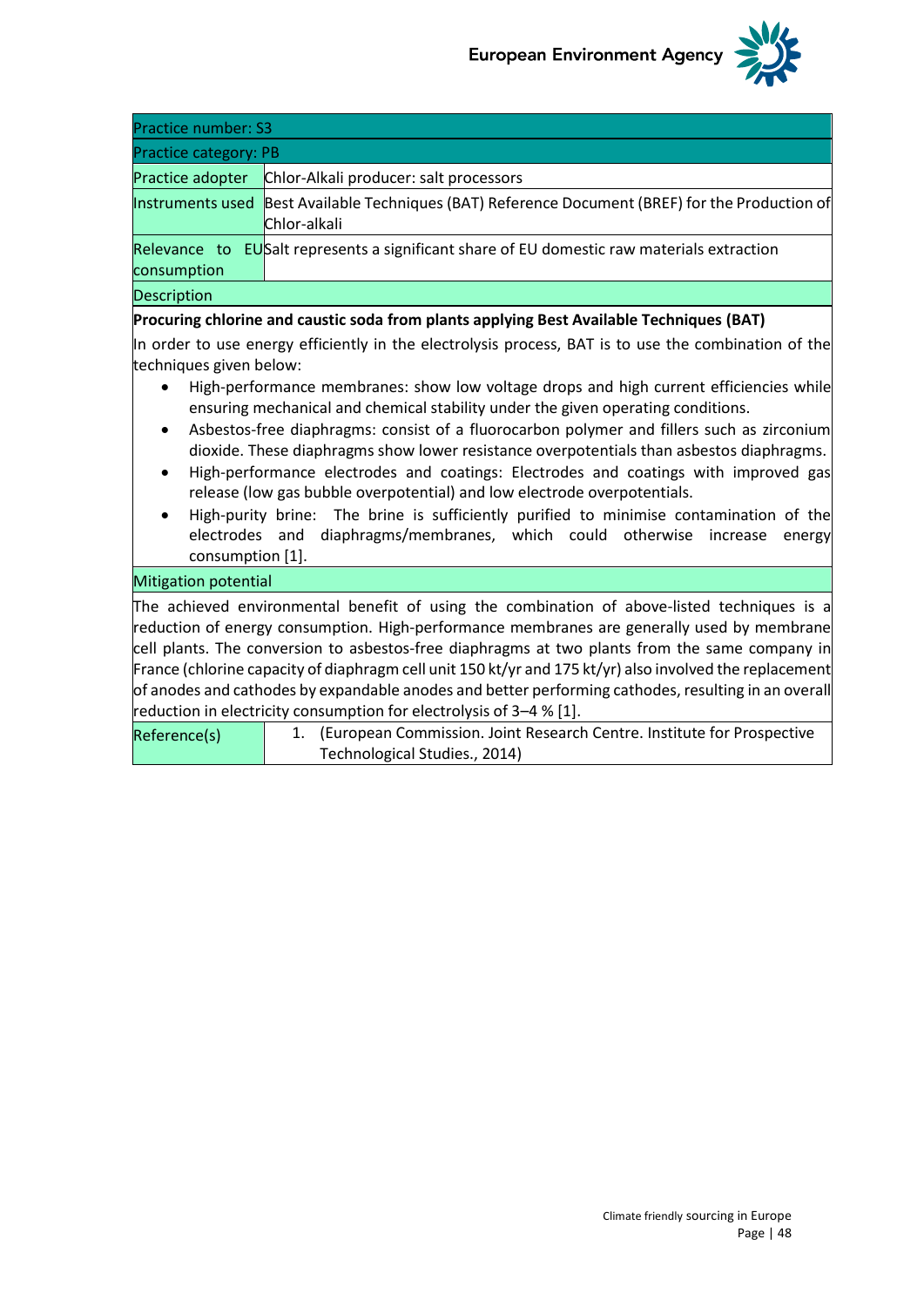

| Practice number: S4<br>Practice category: PB                                                                                                                                                                                                                                                    |  |  |  |
|-------------------------------------------------------------------------------------------------------------------------------------------------------------------------------------------------------------------------------------------------------------------------------------------------|--|--|--|
|                                                                                                                                                                                                                                                                                                 |  |  |  |
|                                                                                                                                                                                                                                                                                                 |  |  |  |
| <b>Practice adopter</b> Soda ash producers: salt processors                                                                                                                                                                                                                                     |  |  |  |
| Instruments used Best Available Techniques (BAT) Reference Document (BREF) for the Manufacture<br>of Large Volume Inorganic Chemicals – Solids and Others indsutry                                                                                                                              |  |  |  |
| Relevance to EUSalt represents a significant share of EU domestic raw materials extraction                                                                                                                                                                                                      |  |  |  |
| <b>Description</b>                                                                                                                                                                                                                                                                              |  |  |  |
| Procuring soda ash from plants applying Best Available Techniques (BAT)<br>In the Solvay process, sodium chloride brine, limestone, coke and ammonia are the feedstock in a<br>series of reactions which result in the production of soda ash. The following are the process steps<br>involved: |  |  |  |
| <b>Brine purification</b><br>Lime kilns and milk of lime production<br>$\bullet$<br>Absorption of ammonia<br>$\bullet$<br>Precipitation of sodium bicarbonate<br>Separation of sodium bicarbonate from the mother liquor                                                                        |  |  |  |
|                                                                                                                                                                                                                                                                                                 |  |  |  |

- Sodium bicarbonate calcination
- Ammonia recovery

For soda ash plants using the Solvay process in the EU-25 (2007), 13 BAT conclusions have been drawn for soda ash plants based on the Solvay to limit energy consumption as well as  $CO<sub>2</sub>$  from the process, including for instance:

- Total energy consumption in the production of soda ash in the range of 9.7 13.6 GJ per tonne of dense soda ash produced (or 8.8 – 12.8 GJ per tonne of light soda ash produced).
- Optimised operation of the soda ash plant, to maintain the emissions of  $CO<sub>2</sub>$  from the process in the range of 0.2 – 0.4 tonne of 100 %  $CO<sub>2</sub>$  per tonne of soda ash produced (integrated production of soda ash with refined sodium bicarbonate at the site can lead to much lower emission levels)

| Mitigation potential                                                                        |                                |  |  |
|---------------------------------------------------------------------------------------------|--------------------------------|--|--|
| Mitigation potential is specific to techniques and example plants used in the BREF Document |                                |  |  |
| Reference(s)                                                                                | 1. (European Commission, 2007) |  |  |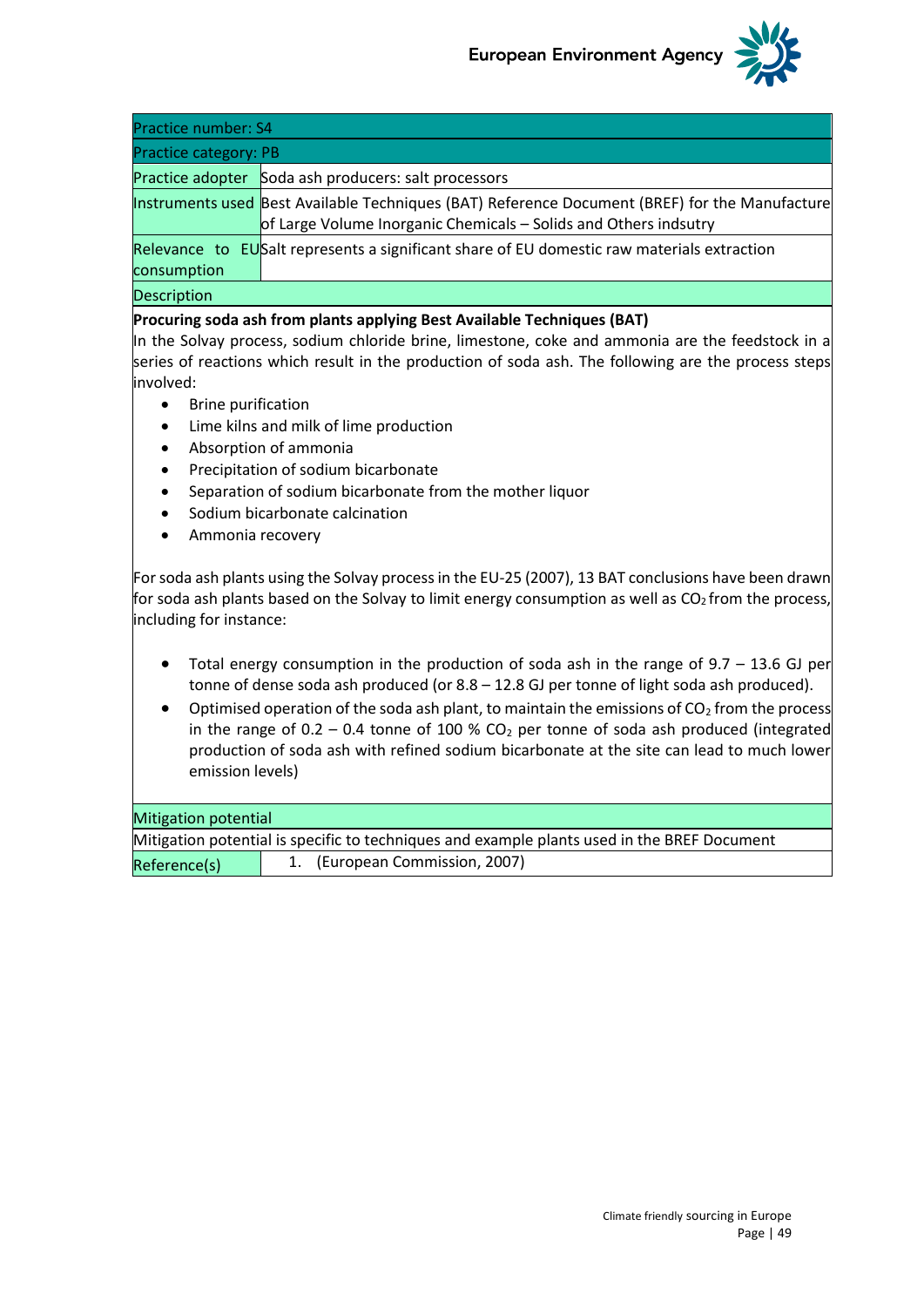

|                                                                                                                                                                                                                                                                                                                                                                                                                                                                                                                                                                                                             | Practice number: S5<br>Practice category: PT                                                                                                                                                                                                                                                                                                                                                                                                                                                                                                                                                                                                                            |  |  |  |  |
|-------------------------------------------------------------------------------------------------------------------------------------------------------------------------------------------------------------------------------------------------------------------------------------------------------------------------------------------------------------------------------------------------------------------------------------------------------------------------------------------------------------------------------------------------------------------------------------------------------------|-------------------------------------------------------------------------------------------------------------------------------------------------------------------------------------------------------------------------------------------------------------------------------------------------------------------------------------------------------------------------------------------------------------------------------------------------------------------------------------------------------------------------------------------------------------------------------------------------------------------------------------------------------------------------|--|--|--|--|
| Practice adopter                                                                                                                                                                                                                                                                                                                                                                                                                                                                                                                                                                                            | Chlor-Alkali and caustic soda producers: salt processors                                                                                                                                                                                                                                                                                                                                                                                                                                                                                                                                                                                                                |  |  |  |  |
|                                                                                                                                                                                                                                                                                                                                                                                                                                                                                                                                                                                                             | Instruments used Technological innovation                                                                                                                                                                                                                                                                                                                                                                                                                                                                                                                                                                                                                               |  |  |  |  |
| consumption                                                                                                                                                                                                                                                                                                                                                                                                                                                                                                                                                                                                 | Relevance to EUSalt represents a significant share of EU domestic raw materials extraction                                                                                                                                                                                                                                                                                                                                                                                                                                                                                                                                                                              |  |  |  |  |
| <b>Description</b>                                                                                                                                                                                                                                                                                                                                                                                                                                                                                                                                                                                          |                                                                                                                                                                                                                                                                                                                                                                                                                                                                                                                                                                                                                                                                         |  |  |  |  |
|                                                                                                                                                                                                                                                                                                                                                                                                                                                                                                                                                                                                             | Procuring chlorine and caustic soda produced with low carbon energy sources                                                                                                                                                                                                                                                                                                                                                                                                                                                                                                                                                                                             |  |  |  |  |
| As part of the MIDDEN project several energy sourcing practices are proposed for decarbonising the<br>Dutch chlor-alkali industry. The necessary upscaling of those innovative technologies is also supported<br>a European chlor-alkali industry association [1-2]:<br>Sustainable heat generation                                                                                                                                                                                                                                                                                                         |                                                                                                                                                                                                                                                                                                                                                                                                                                                                                                                                                                                                                                                                         |  |  |  |  |
| <b>Efficiency and electrification</b>                                                                                                                                                                                                                                                                                                                                                                                                                                                                                                                                                                       | Several technologies are being developed for a more sustainable generation of heat, including biomass<br>boilers, electric boilers and geothermal heat supply.                                                                                                                                                                                                                                                                                                                                                                                                                                                                                                          |  |  |  |  |
|                                                                                                                                                                                                                                                                                                                                                                                                                                                                                                                                                                                                             | According to the study, the caustic soda vaporisation process may be made more efficient by deploying<br>Mechanical Vapour Recompression (MVR). Due to the higher steam temperature requirements, the<br>MVR technology is estimated to be ready for implementation in caustic soda vaporisation after 2030.<br>Membrane cell designs are refined and optimised continually in the competitive chlor-alkali industry.<br>With the "zero-gap technology" the distance between the anode and cathode is minimised as they are<br>placed very closely to the membrane wall. This technology has become widely adopted since 2010,<br>realising significant energy savings. |  |  |  |  |
| Mitigation potential                                                                                                                                                                                                                                                                                                                                                                                                                                                                                                                                                                                        |                                                                                                                                                                                                                                                                                                                                                                                                                                                                                                                                                                                                                                                                         |  |  |  |  |
| Based on the research carried out by the Midden project, the small-scale implementation of biomass<br>boilers as well as electric boilers can support three production plants located in the Netherlands<br>(producing roughly 850 kt chlorine/yr, 950 kt of caustic soda/yr, 24 kt of hydrogen per year) to meet<br>the thresholds for direct emission reductions stipulated by the ETS. The necessary investments in<br>electrifying steam generation are relatively minor (EUR 150,000) in electric boilers can already reduce<br>the direct emissions by more than 20 kt of $CO2$ per year by 2030 [1]. |                                                                                                                                                                                                                                                                                                                                                                                                                                                                                                                                                                                                                                                                         |  |  |  |  |
|                                                                                                                                                                                                                                                                                                                                                                                                                                                                                                                                                                                                             | Although the chlor-alkali's direct emissions are not lowered by the zero-gap technology, it has a<br>significant influence on its electricity usage, and thus helps to reduce indirect emissions. Since the<br>indirect emissions of the chlor-alkali industry are considerably higher than the direct emissions, this                                                                                                                                                                                                                                                                                                                                                  |  |  |  |  |
|                                                                                                                                                                                                                                                                                                                                                                                                                                                                                                                                                                                                             | alternate technology seems promising in reducing the net emissions of the Netherlands as a whole.<br>One plant in the Netherlands having implemented this technology reported the energy usage of their<br>chemical processes was said to have been reduced by 10% [1].                                                                                                                                                                                                                                                                                                                                                                                                 |  |  |  |  |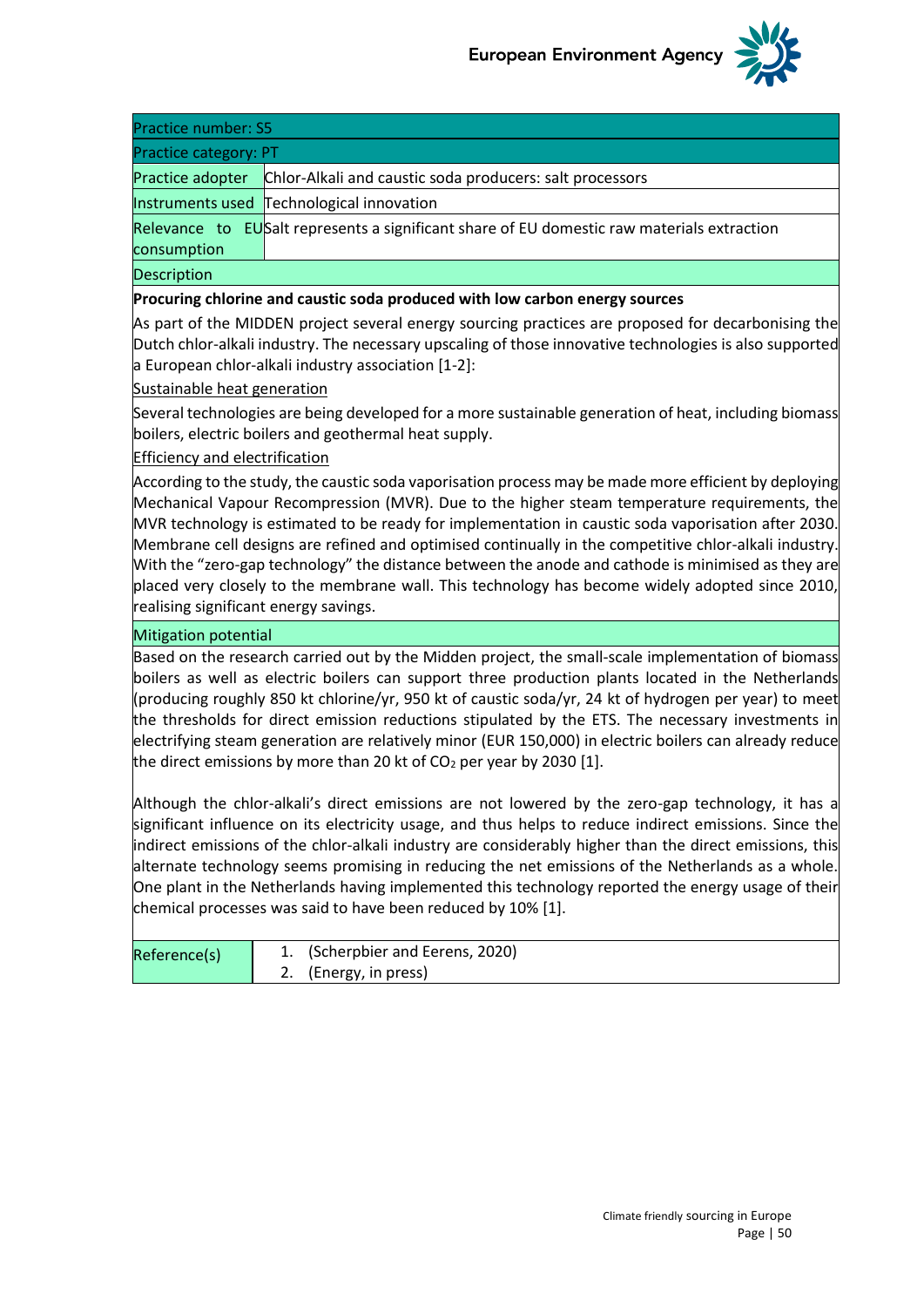

|                               | <b>Practice number: S6</b> |                                                                                            |  |
|-------------------------------|----------------------------|--------------------------------------------------------------------------------------------|--|
| Practice category: MS, PS, TS |                            |                                                                                            |  |
|                               | Practice adopter           | Salt producers, processors and traders                                                     |  |
|                               |                            | Instruments used Standards and certifications                                              |  |
|                               |                            | Relevance to EUSalt represents a significant share of EU domestic raw materials extraction |  |
|                               | consumption                |                                                                                            |  |
|                               |                            |                                                                                            |  |

**Procuring salt from certified producers monitoring and reducing GHG emissions**

Certification for monitoring and optimising transport-related  $CO<sub>2</sub>$  emissions

A Belgian company specialised in producing and processing sea salt, is using large sea vessels to supply raw materials, subsequently minimising CO<sub>2</sub> emissions per ton transported compared to transport by truck. For this reason, the refining units are located near major and easily accessible waterways. The company is certified ISO 14001: 2015 for storage and transshipment, refining, processing and transport of salt and brine for various applications [1].

## Sustainable sea salt certification

A registered non-profit NGO has developed criteria and indicators for sustainable sea salt certification. Companies that fulfil the criteria can use the eco-label for their sea salt products. The criteria that must be met includes social, economic, legal and environmental aspects. The environmental requirements include:

- Air Emissions Management: applicants that seek certification need to prove that they have identified potential sources of GHG emissions and have set reduction targets and strategies to be implemented in order to achieve them.
- Energy Management:
	- $\circ$  The total amount of net energy consumption resulting from the operations is calculated annually by including: direct consumption of external energy (both renewable and non-renewable), internal renewable energy production and consumption, fuels used for transportation and functioning of the equipment of Salt pan, grey energy use and production (e.g. input, packaging, equipment).
	- $\circ$  Applicants must outline their objectives for the reduction of energy resources and the implementation of strategies and assessment methods to achieve these goals.
	- $\circ$  The applicant must determine the energy drawn from renewable energy systems. If not all the energy that is required comes from renewable sources, then the company must purchase "green credits" on the market.

## Mitigation potential

This Belgian company is claiming that 10,000 truck journeys are avoided each year [1]. The NGO having developed sustainable sea salt standards and it is in the process of developing standards for sustainable salt from solution mining. Procuring from certified companies developing an environmental management system, provides a framework for continuous improvement and mitigation potential.

| Reference(s) | 1. (About ZOUTMAN   Zoutman industries, in press) |
|--------------|---------------------------------------------------|
|              | 2. (Sustainable Salt, in press)                   |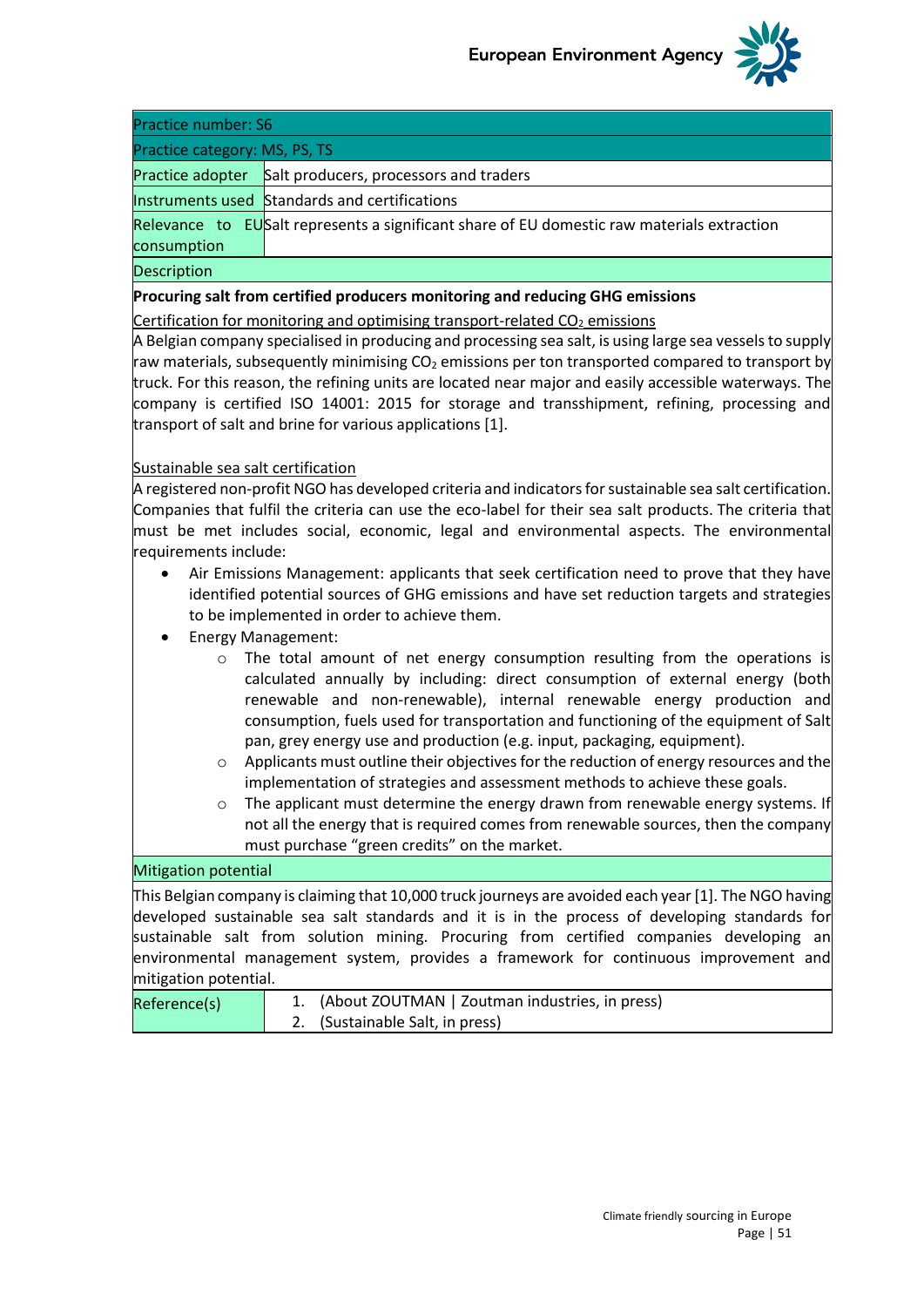

## **References**

Advanced Mineral Recovery Technologies Ltd., 2015, 'Advanced Mineral Recovery Technologies Restructures for Growth' (https://www.prlog.org/12470647-advanced-mineral-recoverytechnologies-restructures-for-growth.html) accessed 14 October 2020.

Alcoa, 2020, EcoLum.

Aluminium Stewardship Initiative, 2017a, ASI Chain of Custody (CoC) Standard.

Aluminium Stewardship Initiative, 2017b, ASI Performance Standard.

Aluminium Stewardship Initiative, 2017c, 'Standards for the aluminium value chain' (https://aluminium-stewardship.org/asi-standards/) accessed 14 October 2020.

Apple, Apple Supplier Code of Conduct.

AUF, 2017, 'Aluminium recycling in the window and curtain walling industry', 2017.

Batool, M. and Wetzels, W., 2019, *Decarbonisation options for the Dutch fertiliser industry*, TNO Report 3657, Netherlands Environmental Assessment Agency (PBL).

Bayou, 2020, 'Our story' (https://bayouwithlove.com/pages/our-story) accessed 14 October 2020.

Boliden, 2020a, A Sustainable Future with Metals - Sustainability index 2019.

Boliden, 2020b, Boliden's Business Partner Code of Conduct.

BRE Global Ltd., 2016, BRE Environmental & Sustainability Standard BES 6001: ISSUE 3.1 Framework Standard for Responsible Sourcing.

Ciacci, L., Fishman, T., Elshkaki, A., Graedel, T. E., Vassura, I. and Passarini, F., 2020, 'Exploring future copper demand, recycling and associated greenhouse gas emissions in the EU-28', *Global Environmental Change* 63, 102093 (DOI: 10.1016/j.gloenvcha.2020.102093).

Cuéllar-Franca, R. M. and Azapagic, A., 2015, 'Carbon capture, storage and utilisation technologies: A critical analysis and comparison of their life cycle environmental impacts', *Journal of CO2 Utilization* 9, 82–102 (DOI: 10.1016/j.jcou.2014.12.001).

Decarbonate, 2020, 'Converting cost to revenue by electrification and CO2 utilisation (Decarbonate) –project' (https://www.decarbonate.fi/).

Dell, 2020, 'Technology with a heart of recycled gold' (https://www.dell.com/learn/ag/en/agcorp1/corp-comm/recycled-gold) accessed 14 October 2020.

Djukanovic, G., 2017, 'Why Trimet Aluminium is betting on EnPot's virtual battery' (https://aluminiuminsider.com/trimet-aluminium-betting-enpots-virtual-battery/) accessed 14 October 2020.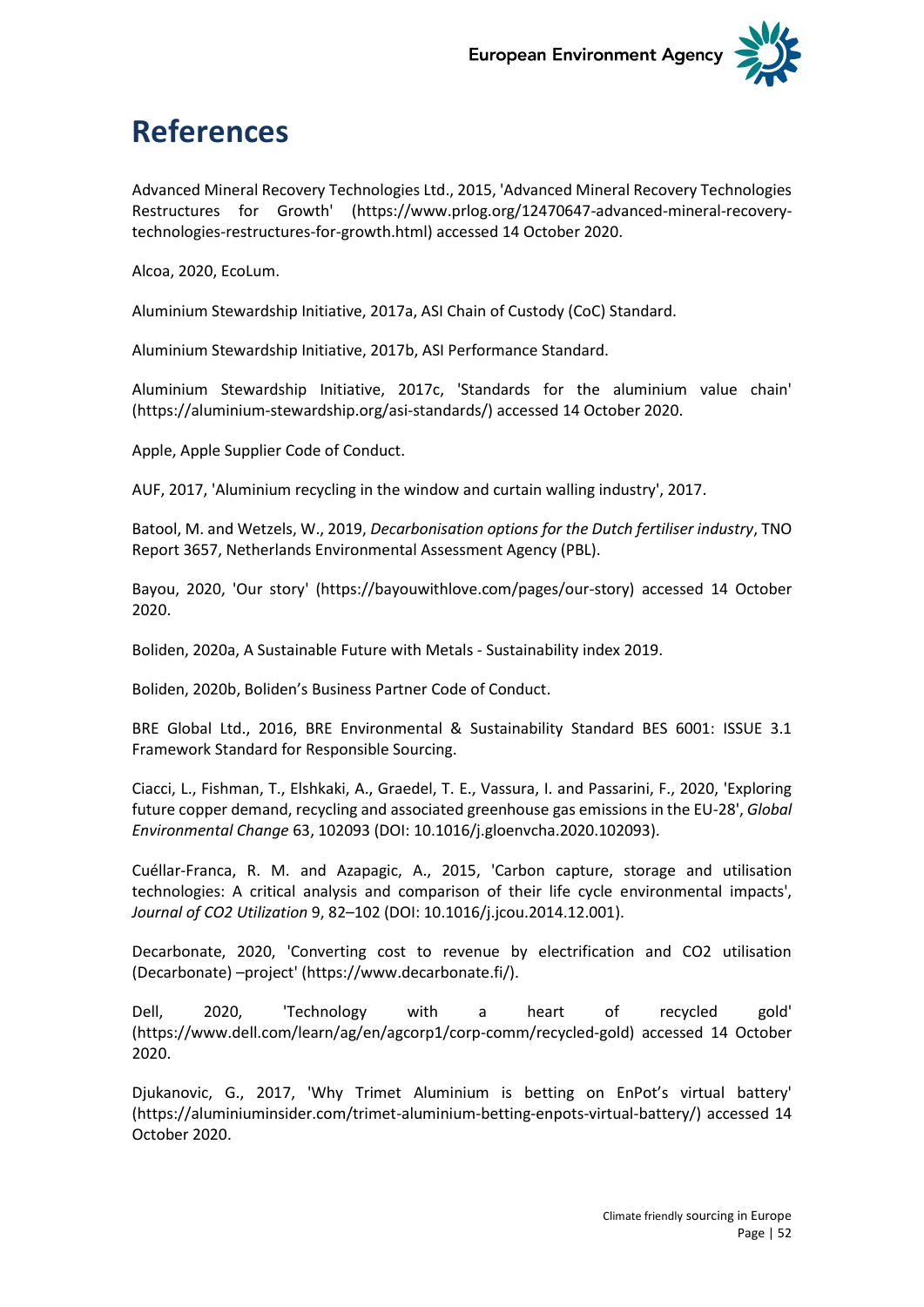

EC, 2019, 'EU Emissions Trading System (EU ETS)' (https://ec.europa.eu/clima/policies/ets\_en) accessed 4 January 2019.

EIPPCB, 2001, Reference document on best available techniques in the ferrous metals processing industry, EIPPCB.

EIPPCB, 2009, Reference document on best available techniques for energy efficiency, EIPPCB.

Elshkaki, A., Graedel, T. E., Ciacci, L. and Reck, B. K., 2016, 'Copper demand, supply, and associated energy use to 2050', *Global Environmental Change* 39, 305–315 (DOI: 10.1016/j.gloenvcha.2016.06.006).

Energy and Mines, 2020, 'Futuristic, all-electric, 'green' gold mine inaugurated at Chapleau, Ontario' (https://energyandmines.com/2019/09/futuristic-all-electric-green-gold-mineinaugurated-at-chapleau-ontario/) accessed 14 October 2020.

EuLA, 2019a, A competitive and efficient lime industry, Summary of the technical report. (.

EuLA, 2019b, Innovation in the lime sector 2.0. The European Lime Association, Edition 2018.

EuLA, 2020, 2019-2020 Activity report, European Lime Association.

Euractiv, 2019, 'Aluminium beverage can recycling in Europe hits record 74.5% in 2017' (https://pr.euractiv.com/pr/aluminium-beverage-can-recycling-europe-hits-record-745-2017- 195323) accessed 25 November 2020.

Eurogypsum, 2020, 'Gypsum – What is gypsum' (https://www.eurogypsum.org/the-gypsumindustry/about-gypsum/).

European Aluminium, 2015a, *2015 Sustainability highlights*, European Aluminium.

European Aluminium, 2015b, *The European Aluminium industry's sustainability roadmap towards 2025*, European Aluminium.

European Aluminium, 2019, *Vision 2050 – European aluminium's contribution to the EU's midcentury low-carbon roadmap*, European Aluminium.

European Commission, 2007, Reference Document on Best Available Techniques for the Manufacture of Large Volume Inorganic Chemicals - Ammonia, Acids and Fertilisers, European Commission.

European Commission. Joint Research Centre., 2017, *Best available techniques (BAT) reference document for the non-ferrous metals industries: Industrial Emissions Directive 2010/75/EU (integrated pollution prevention and control).*, Publications Office, LU.

European Commission. Joint Research Centre. Institute for Prospective Technological Studies., 2014, *Best available techniques (BAT) reference document for the production of chlor-alkali: Industrial Emissions Directive 2010/75/EU (integrated pollution prevention and control).*, Publications Office, LU.

FAO, 2020, 'Forest certification, basic knowledge.' (http://www.fao.org/sustainable-forestmanagement/toolbox/modules/forest-certification/further-learning/en/?type=111) accessed 23 November 2020.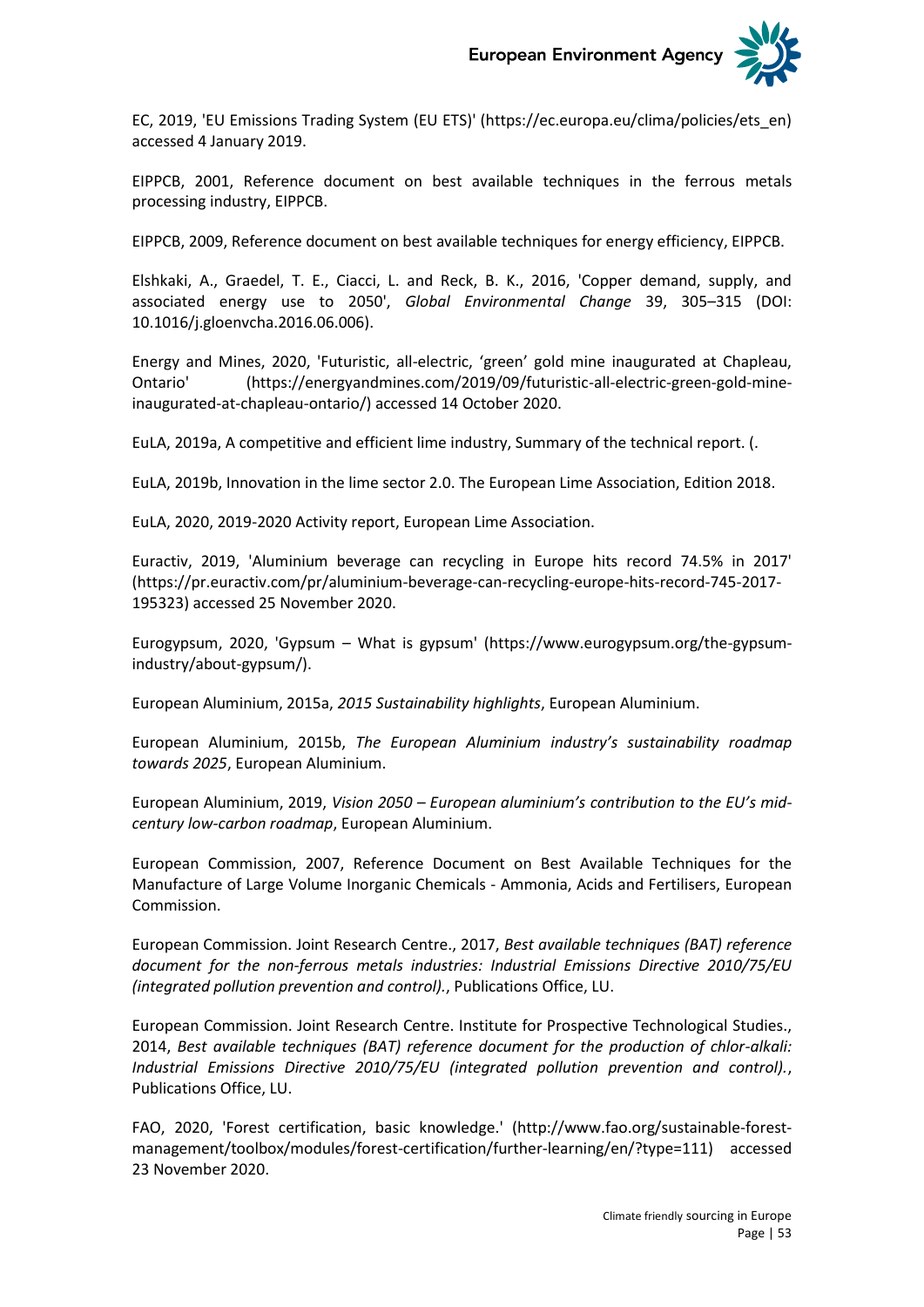

Fertilizers Europe, 2016, Infinite product stewardship, Fertilizers Europe.

Fertilizers Europe, 2018, 'EU ETS' (https://www.fertilizerseurope.com/climate-changeenergy/eu-ets/) accessed 20 November 2020.

Fertilizers Europe, 2019, 'Facts & Figures - Fertilizers Europe' (https://www.fertilizerseurope.com/fertilizers-in-europe/facts-figures/) accessed 23 November 2020.

Fertilizers Europe, 'How fertilizers are made?' (https://www.fertilizerseurope.com/fertilizers-ineurope/how-fertilizers-are-made/) accessed 23 November 2020.

Finnish Sawmill Association, 2020, 'Sahateollisuuden hiilijalanjäljen jakautuminen' (https://sahateollisuus.com/mista-sahateollisuuden-hiilijalanjalki-koostuu/).

FSC, 2020, 'Forest Stewardship Council' (https://www.fsc.org/en) accessed 23 November 2020.

Gautam, M., Pandey, B. and Aragwal, M., 2018, 'Chapter 8 - Carbon Footprint of Aluminum Production: Emissions and Mitigation', in: Muthu, S. S. (ed), *Environmental Carbon Footprints*, Butterworth-Heinemann, Oxford, pp. 197–228.

Geyer, R., Davis, J., Ley, J., He, J., Clift, R., Kwan, A., Sansom, M. and Jackson, T., 2007, 'Timedependent material flow analysis of iron and steel in the UK', *Resources, Conservation and Recycling* 51(1), 101–117 (DOI: 10.1016/j.resconrec.2006.08.006).

Gezerman, A. O., 2016, 'Best Available Techniques in the Fertilizer Production Industry: A Review', *European Journal of Chemistry* 7 (DOI: 10.5155/eurjchem.7.2.243-247.1411).

Gold Industry Group, 2020, 'Agnew Gold Mine leads the way in renewable energy' (https://www.goldindustrygroup.com.au/news/2020/5/19/agnew-gold-mine-leads-the-wayin-renewable-energy) accessed 14 October 2020.

Haugen, H. A., Eldrup, N. H., Fatnes, A. M. and Leren, E., 2017, 'Commercial Capture and Transport of CO2 from Production of Ammonia', *Energy Procedia* 114, 6133–6140 (DOI: 10.1016/j.egypro.2017.03.1750).

Hoover and Strong, 2020, 'Certifications' (https://www.hooverandstrong.com/certifications) accessed 14 October 2020.

HYBRIT, 'HYBRIT – Towards fossil-free steel' (https://www.hybritdevelopment.com/hybrittoward-fossil-free-steel).

Hydro, 2019, 'Hydro launches greener brands' (https://www.hydro.com/en-BE/media/news/2019/hydro-launches-greener-brands/) accessed 14 October 2020.

Hydro, 2020a, 'Hydro CIRCAL recycled aluminium' (https://www.hydro.com/en/products-andservices/low-carbon-aluminium/hydro-circal/) accessed 14 October 2020.

Hydro, 2020b, 'Hydro REDUXA low-carbon aluminium' (https://www.hydro.com/en/productsand-services/low-carbon-aluminium/hydro-reduxa/) accessed 17 November 2020.

IKEA, 2020, 'Responsible Sourcing' (https://about.ikea.com/en/sustainability/responsiblesourcing) accessed 23 November 2020.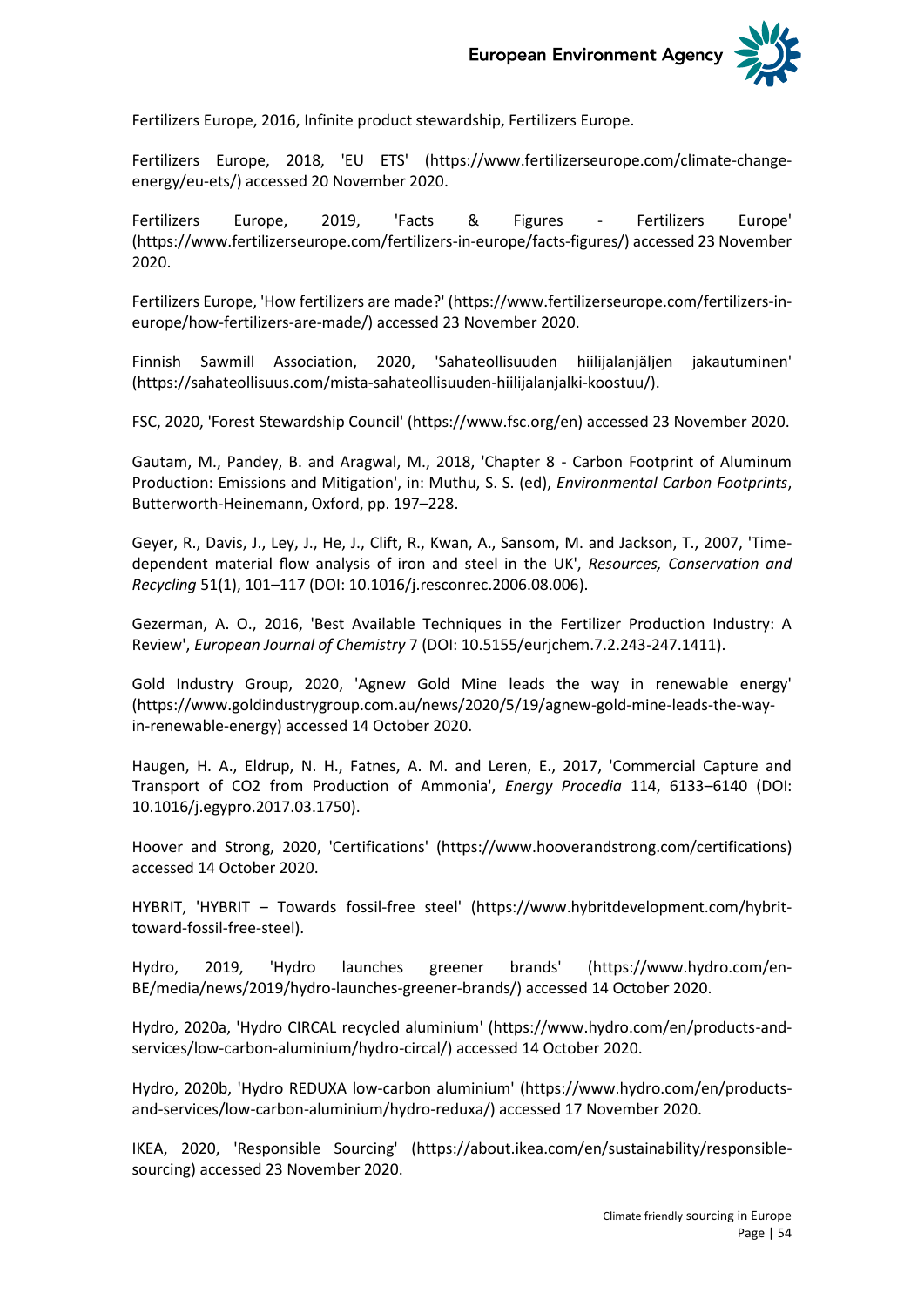

IMA Europe, 2020, 'Lime'.

International Copper Alliance, 'About ICA' (https://copperalliance.org/about-ica/) accessed 8 December 2020.

International Fertilizer Association, *IFA Annual Report 2015*, Annual Report, Paris.

International Fertilizer Association, 'Protect and Sustain Certification' (https://www.fertilizer.org/Public/Stewardship/Product\_Stewardship/Protect\_\_\_Sustain\_Certi fication/Public/Stewardship/Product\_Stewardship/Protect\_and\_Sustain\_Certification.aspx?hk ey=9edb3c3b-4229-4161-9fa8-67fff7c8b549) accessed 20 November 2020b.

Jim Bowyer, S. Bratkovich, Kathryn Fernholz and M. Frank, Understanding Steel Recovery and Recycling Rates and Limits to Recycling.

Joint Reseach Centre, 'Raw Materials Information System - Raw Materials Profiles - Iron' (https://rmis.jrc.ec.europa.eu/?page=rm-profiles#/Iron) accessed 8 December 2020.

Kluge, P., Limpitlaw, D. and Swanepoel, W., 2017, 'Ore transport system selection for the Sintoukola potash project in the Republic of Congo', *Journal of the Southern African Institute of Mining and Metallurgy* 117, 1073–1080 (DOI: 10.17159/2411-9717/2017/v117n11a12).

Kool, A., Marinussen, M. and Blonk, H., 2012, LCI data for the calculation tool Feedprint for greenhouse gas emissions of feed production and utilization, Blonk Consultants.

Kumar Katta, A., Davis, M. and Kumar, A., 2020, 'Assessment of greenhouse gas mitigation options for the iron, gold, and potash mining sectors', *Journal of Cleaner Production* 245, 118718 (DOI: 10.1016/j.jclepro.2019.118718).

Lambrechts, W., 2020, 'Ethical and Sustainable Sourcing: Towards Strategic and Holistic Sustainable Supply Chain Management', in: Leal Filho, W., Azul, A. M., Brandli, L., et al. (eds), *Decent Work and Economic Growth*, Springer International Publishing, Cham, pp. 1–13.

LEILAC, 2020, 'Low Emissions Intensity Lime & Cement (LEILAC) EU-project' (https://www.project-leilac.eu/) accessed 23 November 2020.

Mining Technology, 2020, 'Borden Gold Mine, Chapleau, Ontario, Canada' (https://www.miningtechnology.com/projects/borden-gold-mine-chapleau-ontario/) accessed 14 October 2020.

Ministry of the Environment in Finland, 2020, 'Puurakentamisen ohjelma' (https://ym.fi/fi/puurakentaminen) accessed 23 November 2020.

Moore, P., 2020, 'More wins for KGHM ZANAM in German potash mining with major LHD order' (https://im-mining.com/2020/05/14/wins-kghm-zanam-german-potash-mining-major-lhdorder/) accessed 20 November 2020.

Newmont, 2017, *2017 Sustainability report: Beyond the mine*, Newmont.

Nordkalk, Sustainability report 2019.

Nutrien Ltd, 2020, *2020 Nutrien Environmental, Social and Governance (ESG) Report*, Corporate Document.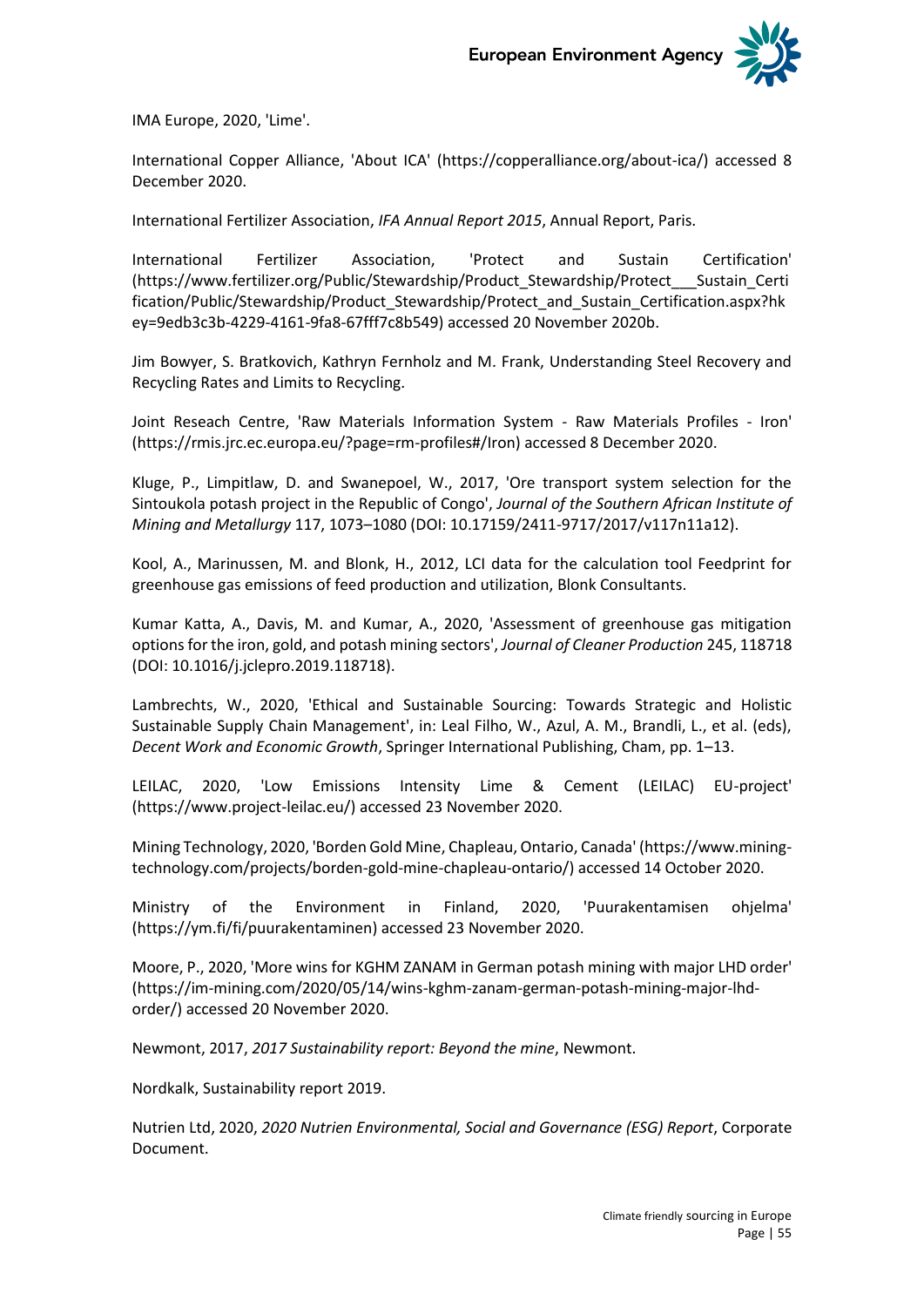

Oberle, B., Bringezu, S., Hatfield-Dodds, S., Hellweg, S., Schandl, H. and Clement, J., 2019, *Global Resources Outlook 2019: Natural Resources for the Future We Want*, Report of the International Resource Panel, International Resource Panel, Nairobi, Kenya.

Outokumpu, 2020, 'Responsible supply chain' (https://www.outokumpu.com/en/sustainability/sustainability-at-outokumpu/responsiblesupply-chain) accessed 23 November 2012.

Ovens, G., 2019, *Decarbonising our mines*, Gold Fields.

Palpa, 2015, 'Deposit-based system' (https://www.palpa.fi/beverage-containerrecycling/deposit-refund-system/) accessed 25 November 2020.

PEFC, 2020, 'Programme for the Endorsement of Forest Certification' (https://pefc.org/) accessed 23 November 2020.

Poole, J., 2019, 'Aluminum time high: Beverage can recycling in Europe hits record levels as more brands choose' (https://www.packaginginsights.com/news/aluminum-time-high-beverage-canrecycling-in-europe-hits-record-levels-as-more-brands-choose-metal.html) accessed 25 November 2020.

resourcetrade.earth, 2020, 'resourcetrade.earth' (https://resourcetrade.earth/) accessed 8 November 2020.

Responsible Jewellery Council, 2019, Code of Practices – Standard.

Responsible Steel, 2020, 'Approvel Certification Bodies' (https://www.responsiblesteel.org/certification/approved-certification-bodies/).

ResponsibleSteel, 2019, ResponsibleSteel Standard Version 1.0.

Samsung, 2020, Supply Chain Management Strategy and Five Criteria.

Sandfire Resources NL, 2018, *2018 Sustainability report*.

Scherpbier, E. L. J. and Eerens, H. C., 2020, *Decarbonisation options for the Dutch chlor-alkali industry*, TNO Report 3657, Netherlands Environmental Assessment Agency (PBL).

Segatz, M., Hop, J., Reny, P. and Gikling, H., 2016, 'Hydro's Cell Technology Path towards Specific Energy Consumption below 12 kWh/kg', in: Williams, E. (ed), *Licht Metals*, Springer, Cham, pp. 301–305.

Semin, M. and Levin, L., 2017, 'Conception of automated mine ventilation control system and its implementation on Belarussian potash mines', conference paper presented at: 16th North American Mine Ventilation Symposium, Colorado, 21 June 2017.

SITRA, 2017, 'Deposit-based recycling system for drinks packaging' (https://www.sitra.fi/en/cases/deposit-based-recycling-system-drinks-

packaging/#:~:text=Today%2C%2065%20years%20later%2C%20Finland,of%20aluminium%20c ans%20is%2096%25.) accessed 25 November 2020.

Soofastaei, A., Karimpour, E., Knights, P. and Kizil, M., 2018, 'Energy-Efficient Loading and Hauling Operations', in: *Green Energy and Technology*, , pp. 121–146.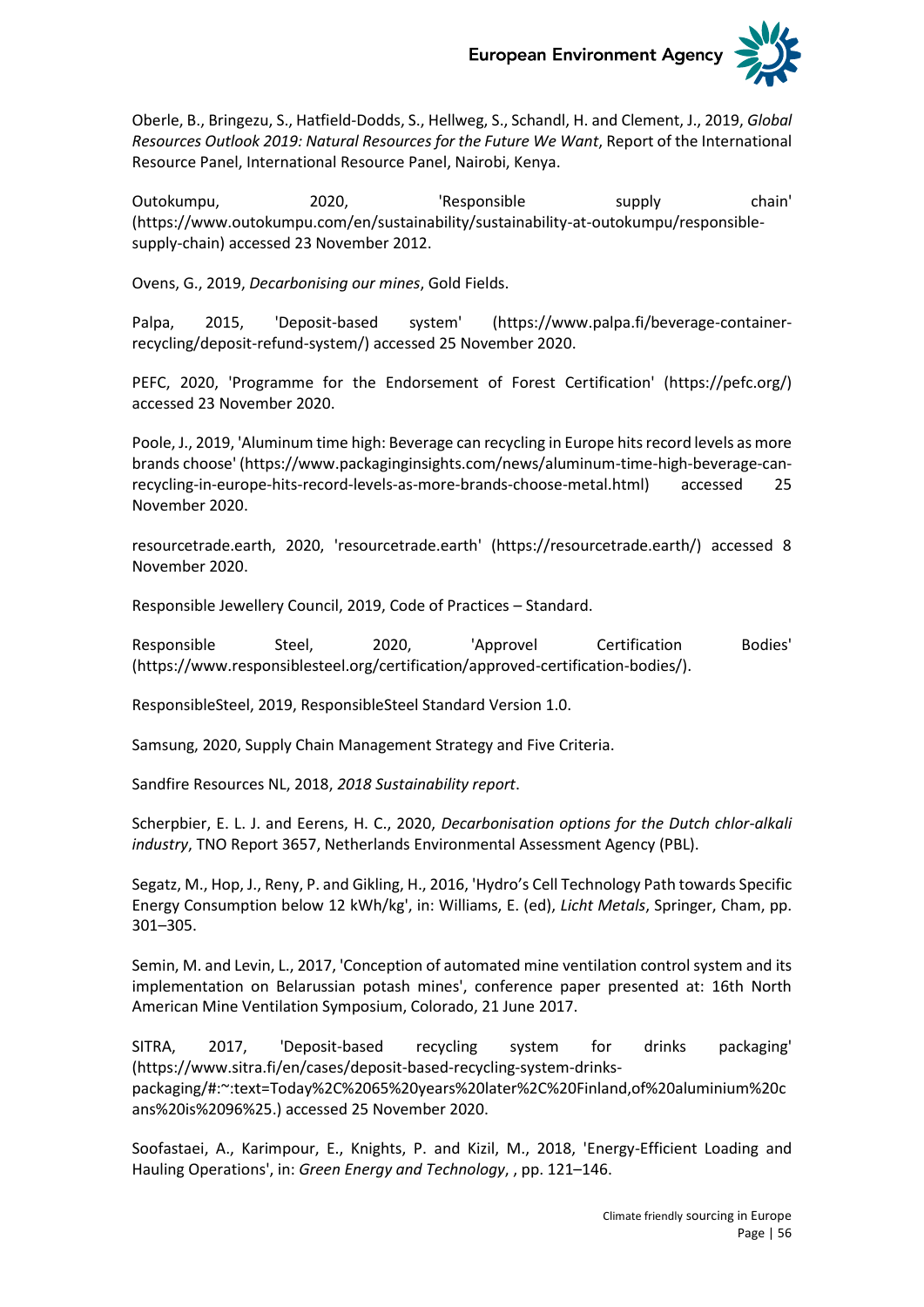

SSAB, 2020a, Annual Report 2019.

SSAB, 2020b, Supplier Sustainability Policy.

Tata Steel, 2020, 'Shaping a sustainable society for generations to come' (https://www.tatasteeleurope.com/ts/sustainability).

Ulrich, S., Trench, A. and Hagemann, S., 2020, 'Greenhouse gas emissions and production cost footprints in Australian gold mines', *Journal of Cleaner Production* 267, 122118.

Vidovic, D., 2018, 'CO2 Footprint: Comparison between Rock Salt, Sea Salt and Vacuum Salt. K+S Group Company', conference paper presented at: 10th Word Salt Symposium, 2018.

Werner, B., Joshi, S., Baldock, C. and Awasthi, H., 2017, Environmental Net Benefit of Gold Recycling, Trucost.

Wernet, G., Bauer, C., Steubing, B., Reinhard, J., Moreno-Ruiz, E. and Weidema, B., 2016, 'The ecoinvent database version 3 (part I): overview and methodology', *The International Journal of Life Cycle Assessment* 21(9), 1218–1230 (DOI: 10.1007/s11367-016-1087-8).

Wyns, T. and Khandekar, G., 2020, *Metals for a climate neutral Europe: a 2050 blueprint*, IES.

Wyns, T., Khandekar, G. and Robson, I., 2018a, *A bridge towards a carbon neutral Europe - Industrial Value Chain*, Institute for European Studies at the Vrije Universiteit Brussel.

Wyns, T., Khandekar, G. and Robson, I., 2018b, *Industrial value chain: a bridge towards a carbon neutral Europe – Addenda*, IES.

Yara, 2019, *Yara's GRI Report 2019*, Corporate Document.

2018, 'Fertilizer life cycle perspective | Yara International' (https://www.yara.com/cropnutrition/why-fertilizer/environment/fertilizer-life-cycle/) accessed 24 November 2020.

2020, *K+S Annual Report 2019*, Annual Report, K+S Aktiengesellschaft, Kassel, Germany.

'About ZOUTMAN | Zoutman industries' (https://www.zoutman.com/en/about-zoutman) accessed 25 November 2020.

'Dissolving underground salt and pumping the brine to the surface' (https://eusalt.com/aboutsalt/salt-production/solution-mined-salt/#fiche) accessed 24 November 2020.

'Energy' (https://www.eurochlor.org/topics/energy/) accessed 25 November 2020.

'Energy & climate - K+S Aktiengesellschaft' (https://www.kpluss.com/enus/sustainability/environment/energy-climate/) accessed 25 November 2020.

'Extracting salt from mines' (https://eusalt.com/about-salt/salt-production/rock-minedsalt/#fiche) accessed 24 November 2020.

'Harvesting salt by solar evaporation' (https://eusalt.com/about-salt/salt-production/solarsalt/#fiche) accessed 24 November 2020.

'ISO - ISO 50001 — Energy management' (https://www.iso.org/iso-50001-energymanagement.html) accessed 25 November 2020.